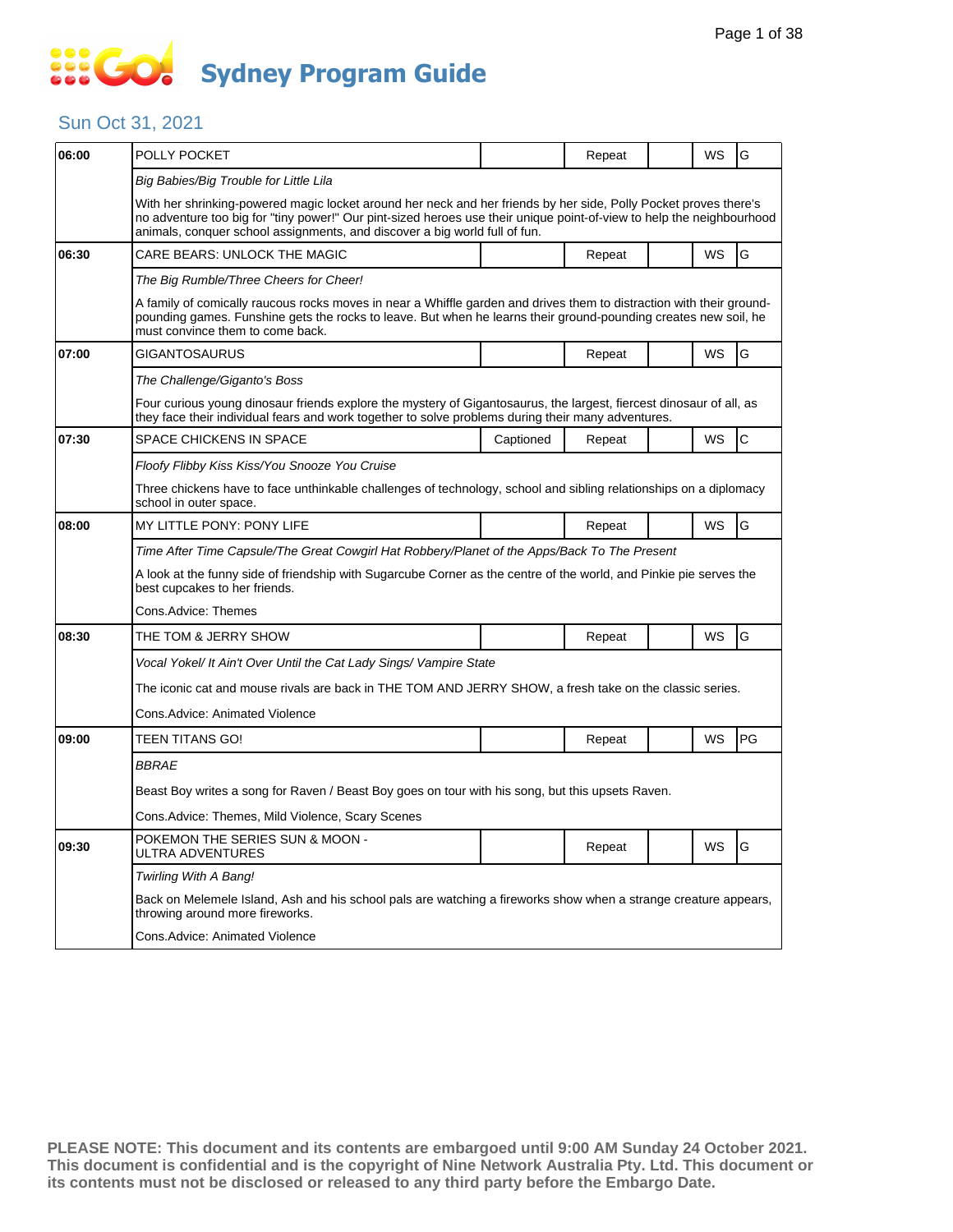# **SOCO Sydney Program Guide**

### Sun Oct 31, 2021

| 10:00 | <b>POWER PLAYERS</b>                                                                                                                                                                                                                                                                                                                |  |        |  | WS        | PG        |  |  |  |
|-------|-------------------------------------------------------------------------------------------------------------------------------------------------------------------------------------------------------------------------------------------------------------------------------------------------------------------------------------|--|--------|--|-----------|-----------|--|--|--|
|       | Maxel & Adcap/Bot Out                                                                                                                                                                                                                                                                                                               |  |        |  |           |           |  |  |  |
|       | A human who is able to transform into a toy-sized action figure recruits a team of toy heroes for adventures around<br>the world.                                                                                                                                                                                                   |  |        |  |           |           |  |  |  |
|       | Cons.Advice: Mild Violence                                                                                                                                                                                                                                                                                                          |  |        |  |           |           |  |  |  |
| 10:30 | POWER PLAYERS                                                                                                                                                                                                                                                                                                                       |  |        |  | WS        | PG        |  |  |  |
|       | Hot Pursuit/On The Wrong Track                                                                                                                                                                                                                                                                                                      |  |        |  |           |           |  |  |  |
|       | A human who is able to transform into a toy-sized action figure recruits a team of toy heroes for adventures around<br>the world.                                                                                                                                                                                                   |  |        |  |           |           |  |  |  |
|       | Cons.Advice: Mild Violence                                                                                                                                                                                                                                                                                                          |  |        |  |           |           |  |  |  |
| 11:00 | NINJAGO: MASTERS OF SPINJITZU: DAY<br>OF THE DEPARTED                                                                                                                                                                                                                                                                               |  | Repeat |  | WS        | PG        |  |  |  |
|       | Ninjago: Masters of Spinjitzu: Day Of The Departed                                                                                                                                                                                                                                                                                  |  |        |  |           |           |  |  |  |
|       | On the Ninjago holiday: Day of the Departed, the ninja remember those who have departed. Cole is still a ghost and<br>struggles with his identity. Meanwhile, something is happening in the Museum of History. This year happens to be a<br>rare lunar eclipse, giving Yang the power to bring back Ninjago's most feared villains. |  |        |  |           |           |  |  |  |
|       | Cons.Advice: Mild Violence                                                                                                                                                                                                                                                                                                          |  |        |  |           |           |  |  |  |
| 12:00 | BAKUGAN: GEOGAN RISING                                                                                                                                                                                                                                                                                                              |  | Repeat |  | <b>WS</b> | PG        |  |  |  |
|       | Volcanic Island S.O.S.!/Panic in Pin Point Park                                                                                                                                                                                                                                                                                     |  |        |  |           |           |  |  |  |
|       | Dan Kouzo and his pals bond with the mysterious creatures known as Bakugan while fighting sinister forces out to<br>control the world.                                                                                                                                                                                              |  |        |  |           |           |  |  |  |
|       | Cons.Advice: Animated Violence, Themes                                                                                                                                                                                                                                                                                              |  |        |  |           |           |  |  |  |
| 12:30 | <b>BEYBLADE BURST SURGE</b>                                                                                                                                                                                                                                                                                                         |  | Repeat |  | <b>WS</b> | PG        |  |  |  |
|       | The Great Revolution! Legend Festival!                                                                                                                                                                                                                                                                                              |  |        |  |           |           |  |  |  |
|       | It's time to get hyped! With the curtains finally open on the Legend Festival, Blading legends and challengers alike<br>are gathered for the ultimate showdown.                                                                                                                                                                     |  |        |  |           |           |  |  |  |
|       | Cons.Advice: Mild Violence                                                                                                                                                                                                                                                                                                          |  |        |  |           |           |  |  |  |
| 13:00 | POWER RANGERS BEAST MORPHERS                                                                                                                                                                                                                                                                                                        |  | Repeat |  | WS        | PG        |  |  |  |
|       | Game On!                                                                                                                                                                                                                                                                                                                            |  |        |  |           |           |  |  |  |
|       | It's not all fun and games when Devon's favourite video game is brought to life in the form of a new Robotron.                                                                                                                                                                                                                      |  |        |  |           |           |  |  |  |
|       | Cons.Advice: Themes, Mild Violence, Scary Scenes                                                                                                                                                                                                                                                                                    |  |        |  |           |           |  |  |  |
| 13:30 | <b>CLARENCE</b>                                                                                                                                                                                                                                                                                                                     |  | Repeat |  | WS        | <b>PG</b> |  |  |  |
|       | Dog King Clarence                                                                                                                                                                                                                                                                                                                   |  |        |  |           |           |  |  |  |
|       | Clarence is a boy who sees the best in everything. His unique perspective on life transforms even a mundane<br>situation into a wild one. Epic dirt fights, awkward crushes and secret tree forts are all par for the course for the<br>youngster.                                                                                  |  |        |  |           |           |  |  |  |
|       | Cons.Advice: Themes                                                                                                                                                                                                                                                                                                                 |  |        |  |           |           |  |  |  |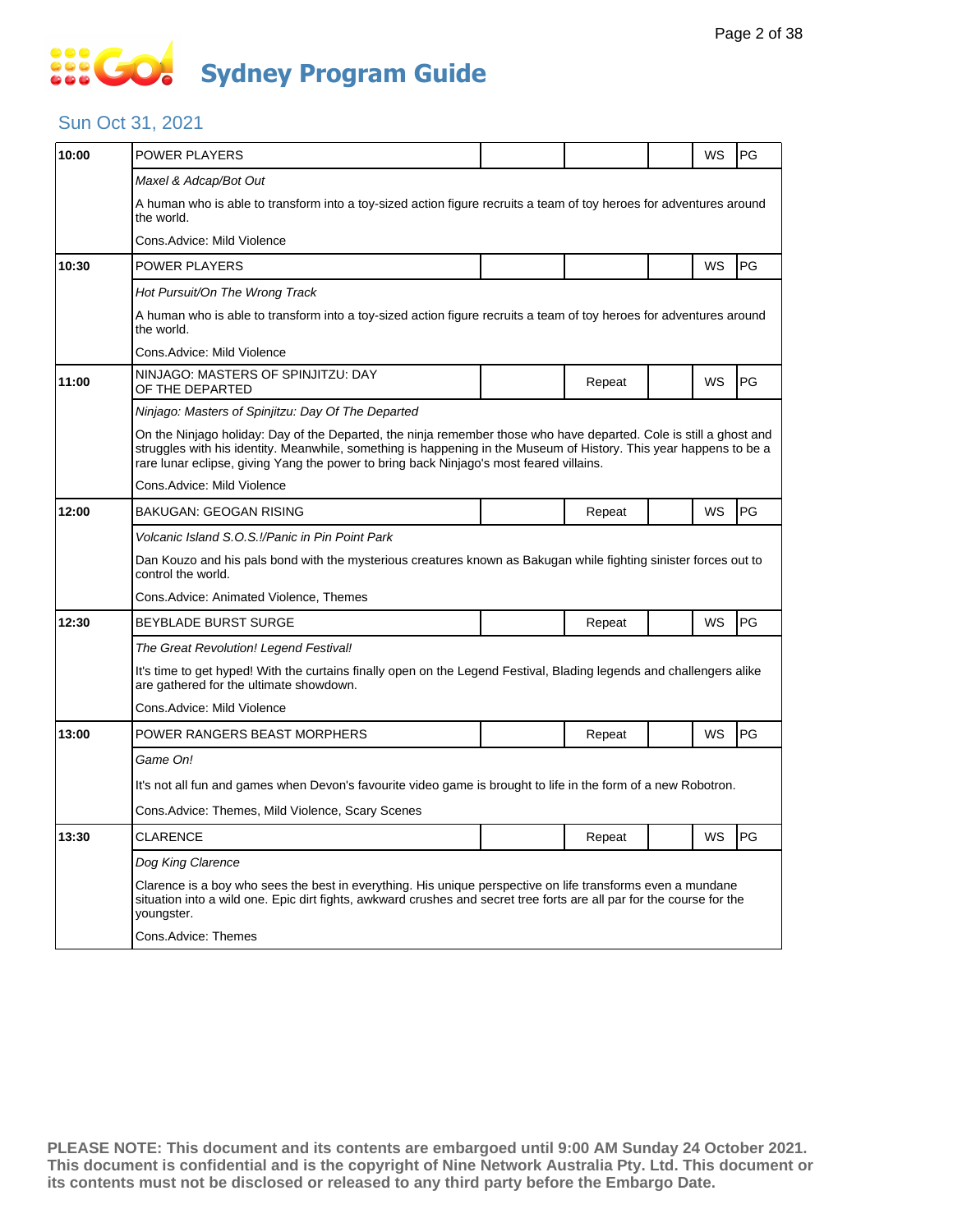# **SOCOL Sydney Program Guide**

#### Sun Oct 31, 2021

| 13:40 | VISIONS OF GREATNESS                                                                                                                                                                                                                                         |  | Captioned | Repeat |  | <b>WS</b> | <b>PG</b> |  |  |
|-------|--------------------------------------------------------------------------------------------------------------------------------------------------------------------------------------------------------------------------------------------------------------|--|-----------|--------|--|-----------|-----------|--|--|
|       | The Outsiders                                                                                                                                                                                                                                                |  |           |        |  |           |           |  |  |
|       | Big wave surfing pioneer Laird Hamilton and artistic genius Mark Mothersbaugh explore how being an outsider was<br>instrumental in helping them shape their outlook on life.                                                                                 |  |           |        |  |           |           |  |  |
|       | Cons. Advice: Realistic Violence, Themes                                                                                                                                                                                                                     |  |           |        |  |           |           |  |  |
| 14:40 | THE ROAD TRICK                                                                                                                                                                                                                                               |  | Captioned | Repeat |  | <b>WS</b> | <b>PG</b> |  |  |
|       | Florence                                                                                                                                                                                                                                                     |  |           |        |  |           |           |  |  |
|       | After experiencing the lifestyle of the rich and famous in Monaco, Adam Trent is off to Florence, Italy, to immerse<br>himself in authentic Italian culture. The connections he makes with his magic unlock secrets of the city known only<br>to the locals. |  |           |        |  |           |           |  |  |
|       | Cons. Advice: Some Violence                                                                                                                                                                                                                                  |  |           |        |  |           |           |  |  |
| 15:10 | THE ROAD TRICK                                                                                                                                                                                                                                               |  | Captioned | Repeat |  | <b>WS</b> | <b>PG</b> |  |  |
|       | Switzerland                                                                                                                                                                                                                                                  |  |           |        |  |           |           |  |  |
|       | It's off to the land of chocolate and cheese as Adam Trent goes to Switzerland to immerse himself in Swiss culture.<br>After trying his hand at yodeling and watch making, a lead from Hungary winds up taking him to heights he never<br>imagined.          |  |           |        |  |           |           |  |  |
| 15:40 | RACE ACROSS THE WORLD                                                                                                                                                                                                                                        |  | Captioned |        |  | <b>WS</b> | <b>PG</b> |  |  |
|       | After two continents and 17 countries, the teams embark on the final leg of their epic journey. However, there's a<br>bombshell, as the racers are rocked by the sudden departure of one team.                                                               |  |           |        |  |           |           |  |  |
|       | Cons. Advice: Some Coarse Language                                                                                                                                                                                                                           |  |           |        |  |           |           |  |  |
| 17:00 | <b>GOOSEBUMPS</b><br>2015                                                                                                                                                                                                                                    |  | Captioned | Repeat |  | <b>WS</b> | PG        |  |  |
|       | Goosebumps                                                                                                                                                                                                                                                   |  |           |        |  |           |           |  |  |
|       | A teenager teams up with the daughter of young adult horror author R. L. Stine after the writer's imaginary demons<br>are set free on the town of Madison, Delaware.                                                                                         |  |           |        |  |           |           |  |  |
|       | Starring: Jack Black, Dylan Minnette, Odeya Rush                                                                                                                                                                                                             |  |           |        |  |           |           |  |  |
|       | Cons.Advice: Scary Scenes                                                                                                                                                                                                                                    |  |           |        |  |           |           |  |  |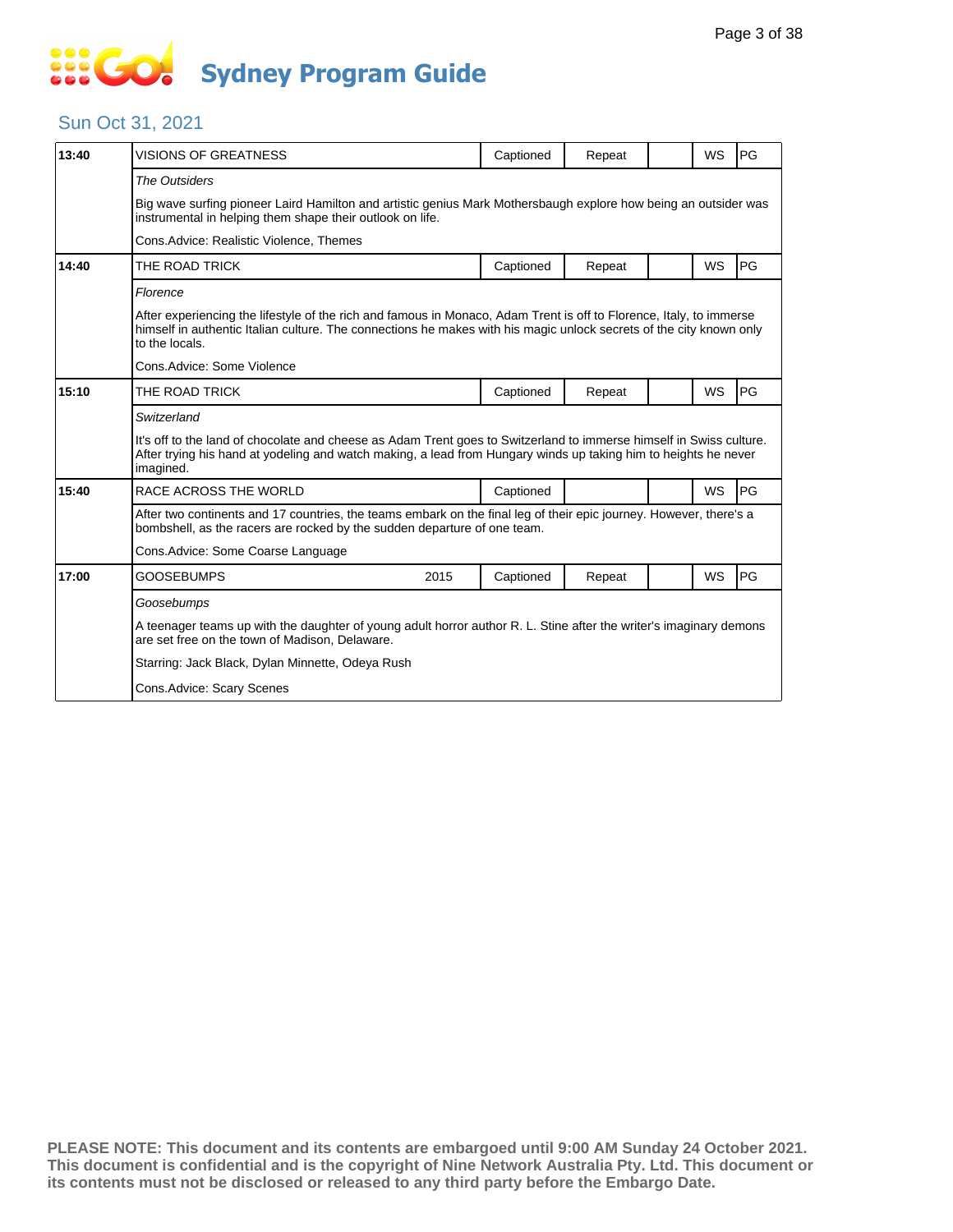# **SECT Sydney Program Guide**

### Sun Oct 31, 2021

| 19:00          | THE ADDAMS FAMILY                                                                                                                                                                                                                                  | 1991 |           | Repeat |  | WS | PG        |  |  |
|----------------|----------------------------------------------------------------------------------------------------------------------------------------------------------------------------------------------------------------------------------------------------|------|-----------|--------|--|----|-----------|--|--|
|                | The Addams Family                                                                                                                                                                                                                                  |      |           |        |  |    |           |  |  |
|                | Con artists plan to fleece an eccentric family using an accomplice who claims to be their long lost Uncle Fester.                                                                                                                                  |      |           |        |  |    |           |  |  |
|                | Starring: Anjelica Houston, Christopher Lloyd, Raul Julia                                                                                                                                                                                          |      |           |        |  |    |           |  |  |
|                | Cons.Advice: Adult Themes, Mild Violence                                                                                                                                                                                                           |      |           |        |  |    |           |  |  |
| 21:00          | ADDAMS FAMILY VALUES                                                                                                                                                                                                                               | 1993 |           | Repeat |  | WS | PG        |  |  |
|                | <b>Addams Family Values</b>                                                                                                                                                                                                                        |      |           |        |  |    |           |  |  |
|                | A comical Gothic horror-movie-type family tries to rescue their beloved uncle from his gold-digging new love.                                                                                                                                      |      |           |        |  |    |           |  |  |
|                | Starring: Anjelica Houston, Christopher Lloyd, Christina Ricci, Joan Cusack                                                                                                                                                                        |      |           |        |  |    |           |  |  |
|                | Cons.Advice: Mild Violence                                                                                                                                                                                                                         |      |           |        |  |    |           |  |  |
| 23:00<br>01:00 | <b>HALLOWEEN</b>                                                                                                                                                                                                                                   | 2018 | Captioned |        |  | WS | <b>MA</b> |  |  |
|                | Halloween                                                                                                                                                                                                                                          |      |           |        |  |    |           |  |  |
|                | Laurie Strode confronts her long-time foe Michael Myers, the masked figure who has haunted her since she<br>narrowly escaped his killing spree on Halloween night four decades ago.                                                                |      |           |        |  |    |           |  |  |
|                | Starring: Jamie Lee Curtis, Judy Greer, Andi Matichak                                                                                                                                                                                              |      |           |        |  |    |           |  |  |
|                | Cons. Advice: Horror Violence, Some Coarse Language                                                                                                                                                                                                |      |           |        |  |    |           |  |  |
| 02:20          | RACE ACROSS THE WORLD                                                                                                                                                                                                                              |      | Captioned | Repeat |  | WS | PG        |  |  |
|                | After two continents and 17 countries, the teams embark on the final leg of their epic journey. However, there's a<br>bombshell, as the racers are rocked by the sudden departure of one team.                                                     |      |           |        |  |    |           |  |  |
|                | Cons. Advice: Some Coarse Language                                                                                                                                                                                                                 |      |           |        |  |    |           |  |  |
|                | THE BREAK BOYS                                                                                                                                                                                                                                     |      | Captioned | Repeat |  | WS | M         |  |  |
|                | <b>Bounced</b>                                                                                                                                                                                                                                     |      |           |        |  |    |           |  |  |
|                | The Skill Brat Renegades make their highly anticipated return to breakdancing after a three-year sabbatical. Much<br>has changed in their absence and competitors are hungrier than ever.                                                          |      |           |        |  |    |           |  |  |
|                | Cons.Advice: Frequent Coarse Language                                                                                                                                                                                                              |      |           |        |  |    |           |  |  |
| 02:50          | <b>CLARENCE</b>                                                                                                                                                                                                                                    |      |           | Repeat |  | WS | PG        |  |  |
|                | Dog King Clarence                                                                                                                                                                                                                                  |      |           |        |  |    |           |  |  |
|                | Clarence is a boy who sees the best in everything. His unique perspective on life transforms even a mundane<br>situation into a wild one. Epic dirt fights, awkward crushes and secret tree forts are all par for the course for the<br>youngster. |      |           |        |  |    |           |  |  |
|                | Cons.Advice: Themes                                                                                                                                                                                                                                |      |           |        |  |    |           |  |  |
| 03:00          | POWER RANGERS BEAST MORPHERS                                                                                                                                                                                                                       |      |           | Repeat |  | WS | PG        |  |  |
|                | Game On!                                                                                                                                                                                                                                           |      |           |        |  |    |           |  |  |
|                | It's not all fun and games when Devon's favourite video game is brought to life in the form of a new Robotron.                                                                                                                                     |      |           |        |  |    |           |  |  |
|                | Cons. Advice: Themes, Mild Violence, Scary Scenes                                                                                                                                                                                                  |      |           |        |  |    |           |  |  |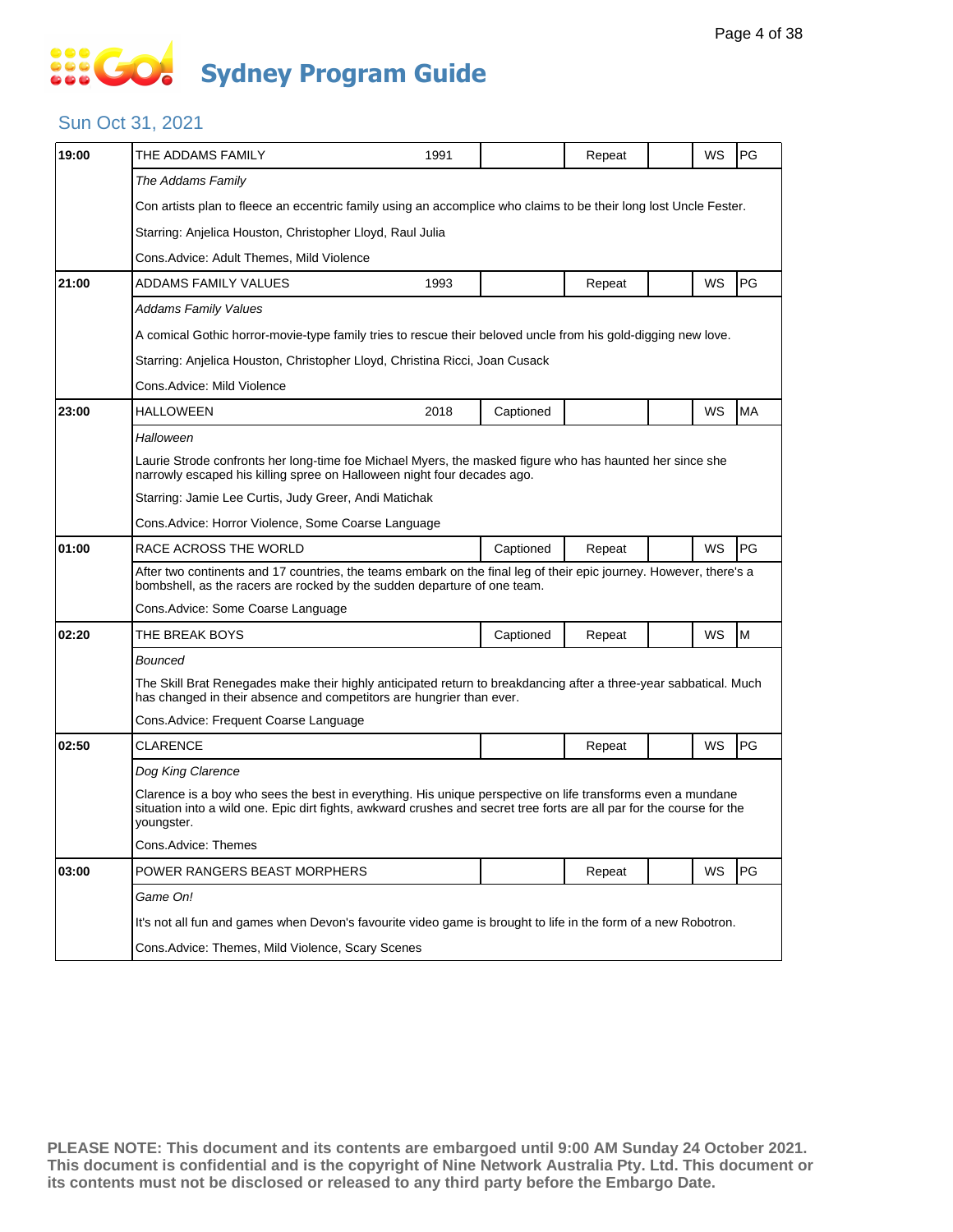### Sun Oct 31, 2021

| 03:30 | THUNDERBIRDS                                                                                                                                                                                                                                                                                                                                                                            |  | Repeat |  | WS | G  |  |  |  |
|-------|-----------------------------------------------------------------------------------------------------------------------------------------------------------------------------------------------------------------------------------------------------------------------------------------------------------------------------------------------------------------------------------------|--|--------|--|----|----|--|--|--|
|       | Man From Mi5                                                                                                                                                                                                                                                                                                                                                                            |  |        |  |    |    |  |  |  |
|       | Follow the adventures of the International Rescue, an organisation created to help those in grave danger in this<br>marionette puppetry classic.                                                                                                                                                                                                                                        |  |        |  |    |    |  |  |  |
| 04:30 | TEEN TITANS GO!                                                                                                                                                                                                                                                                                                                                                                         |  | Repeat |  | WS | PG |  |  |  |
|       | <b>BBRAE</b>                                                                                                                                                                                                                                                                                                                                                                            |  |        |  |    |    |  |  |  |
|       | Beast Boy writes a song for Raven / Beast Boy goes on tour with his song, but this upsets Raven.                                                                                                                                                                                                                                                                                        |  |        |  |    |    |  |  |  |
|       | Cons. Advice: Themes, Mild Violence, Scary Scenes                                                                                                                                                                                                                                                                                                                                       |  |        |  |    |    |  |  |  |
| 04:50 | NINJAGO: MASTERS OF SPINJITZU: DAY<br>OF THE DEPARTED                                                                                                                                                                                                                                                                                                                                   |  | Repeat |  | WS | PG |  |  |  |
|       | Ninjago: Masters of Spinjitzu: Day Of The Departed                                                                                                                                                                                                                                                                                                                                      |  |        |  |    |    |  |  |  |
|       | On the Ninjago holiday: Day of the Departed, the ninja remember those who have departed. Cole is still a ghost and<br>struggles with his identity. Meanwhile, something is happening in the Museum of History. This year happens to be a<br>rare lunar eclipse, giving Yang the power to bring back Ninjago's most feared villains.                                                     |  |        |  |    |    |  |  |  |
|       | Cons. Advice: Mild Violence                                                                                                                                                                                                                                                                                                                                                             |  |        |  |    |    |  |  |  |
| 05:30 | YU-GI-OH! CLASSIC                                                                                                                                                                                                                                                                                                                                                                       |  | Repeat |  | WS | PG |  |  |  |
|       | Playing with a Parasite - Part 1                                                                                                                                                                                                                                                                                                                                                        |  |        |  |    |    |  |  |  |
|       | The trickster Weevil Underwood spins a web of lies to bait Joey into a lopsided duel! Weevil secretly infests Joey's<br>deck with a parasite that prevents Joey from summoning strong monsters! Without the support of his most powerful<br>beasts, what chance does Joey have against a monster that even Yugi didn't dare face at Duelist Kingdom:<br>Perfectly Ultimate Great Moth!? |  |        |  |    |    |  |  |  |
|       | Cons.Advice: Mild Violence                                                                                                                                                                                                                                                                                                                                                              |  |        |  |    |    |  |  |  |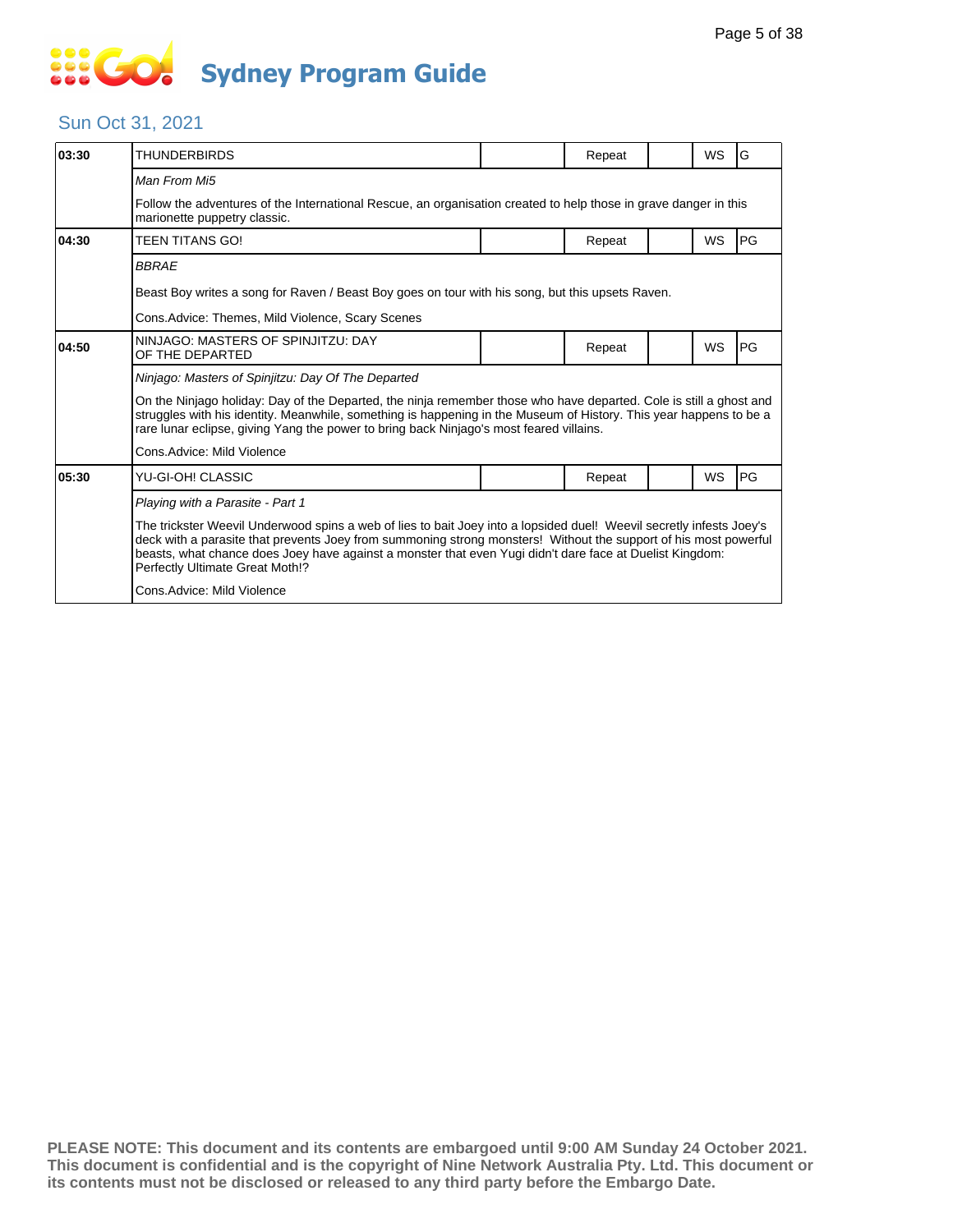# **SOCOL Sydney Program Guide**

#### Mon Nov 1, 2021

| 06:00 | <b>RAINBOW RANGERS</b>                                                                                                                                                                                                                                                                                                  |           | Repeat |  | WS | G            |  |  |  |
|-------|-------------------------------------------------------------------------------------------------------------------------------------------------------------------------------------------------------------------------------------------------------------------------------------------------------------------------|-----------|--------|--|----|--------------|--|--|--|
|       | Missed Them by a Hare/Drone Zone                                                                                                                                                                                                                                                                                        |           |        |  |    |              |  |  |  |
|       | Climate change causes snow to melt prematurely, leaving a family of snow hares vulnerable to predators; the<br>Rangers attempt to save a bear cub stuck on the side of a mountain.                                                                                                                                      |           |        |  |    |              |  |  |  |
| 06:30 | <b>BARBIE: DREAMHOUSE ADVENTURES</b>                                                                                                                                                                                                                                                                                    |           | Repeat |  | WS | G            |  |  |  |
|       | Something Borrowed                                                                                                                                                                                                                                                                                                      |           |        |  |    |              |  |  |  |
|       | Skipper takes her sister's jacket without permission and ends up misplacing it. The two sisters race around town<br>trying to get the jacket back, but are always one step behind.                                                                                                                                      |           |        |  |    |              |  |  |  |
| 07:00 | POLLY POCKET                                                                                                                                                                                                                                                                                                            |           |        |  | WS | G            |  |  |  |
|       | Sherlocket Holmes/Shani Like A Star                                                                                                                                                                                                                                                                                     |           |        |  |    |              |  |  |  |
|       | With her shrinking-powered magic locket around her neck and her friends by her side, Polly Pocket proves there's<br>no adventure too big for "tiny power!" Our pint-sized heroes use their unique point-of-view to help the neighbourhood<br>animals, conquer school assignments, and discover a big world full of fun. |           |        |  |    |              |  |  |  |
| 07:30 | TRANSFORMERS: CYBERVERSE                                                                                                                                                                                                                                                                                                |           | Repeat |  | WS | PG           |  |  |  |
|       | Sabotage/Teletraan-X                                                                                                                                                                                                                                                                                                    |           |        |  |    |              |  |  |  |
|       | Shockwave traps Bumblebee in a false memory designed to convince him he's a Decepticon./ Windblade and<br>Bumblebee trace an Autobot signal and find themselves lured into a trap set by Slipstream and her Seekers.                                                                                                    |           |        |  |    |              |  |  |  |
|       | Cons.Advice: Animated Violence                                                                                                                                                                                                                                                                                          |           |        |  |    |              |  |  |  |
| 08:00 | SMASHHDOWN!                                                                                                                                                                                                                                                                                                             | Captioned | Repeat |  | WS | $\mathsf{C}$ |  |  |  |
|       | Elimination Quarter Final, Pool A – Laurie vs. Em N Em                                                                                                                                                                                                                                                                  |           |        |  |    |              |  |  |  |
|       | A place in Finals Week is on the line today! The team surprise some schools with an epic publicity stunt, our players<br>take a dive in our giant ball-pit and one player books the first spot in Finals Week!                                                                                                          |           |        |  |    |              |  |  |  |
| 08:30 | RICKY ZOOM                                                                                                                                                                                                                                                                                                              |           | Repeat |  | WS | G            |  |  |  |
|       | Slippy Street/Bike Buddies Super Speedy Delivery Service                                                                                                                                                                                                                                                                |           |        |  |    |              |  |  |  |
|       | Little red rescue motorbike Ricky Zoom, along with his loyal and enthusiastic bike buddies Loop, Scootio and DJ,<br>race around the sports track, try new stunts at the park, and zoom into adventures.                                                                                                                 |           |        |  |    |              |  |  |  |
| 09:00 | GIGANTOSAURUS                                                                                                                                                                                                                                                                                                           |           | Repeat |  | WS | G            |  |  |  |
|       | The Biggest Hero/Think Quick                                                                                                                                                                                                                                                                                            |           |        |  |    |              |  |  |  |
|       | Four curious young dinosaur friends explore the mystery of Gigantosaurus, the largest, fiercest dinosaur of all, as<br>they face their individual fears and work together to solve problems during their many adventures.                                                                                               |           |        |  |    |              |  |  |  |
| 09:30 | TRUE AND THE RAINBOW KINGDOM                                                                                                                                                                                                                                                                                            |           | Repeat |  | WS | G            |  |  |  |
|       | The Big Green Bounce!                                                                                                                                                                                                                                                                                                   |           |        |  |    |              |  |  |  |
|       | Fearless eight-year old guardian True uses wishes from the Wishing Tree to help protect the citizens of the colorful<br>land of the Rainbow Kingdom.                                                                                                                                                                    |           |        |  |    |              |  |  |  |
| 10:00 | LEGO FRIENDS: GIRLS ON A MISSION                                                                                                                                                                                                                                                                                        |           | Repeat |  | WS | G            |  |  |  |
|       | Funhouse Escape/The Big Show                                                                                                                                                                                                                                                                                            |           |        |  |    |              |  |  |  |
|       | When the girls get stuck in the funhouse, they have to come together to escape. The girls join in the carnival's<br>farewell performance and Andrea gets some sisterly advice from Claire.                                                                                                                              |           |        |  |    |              |  |  |  |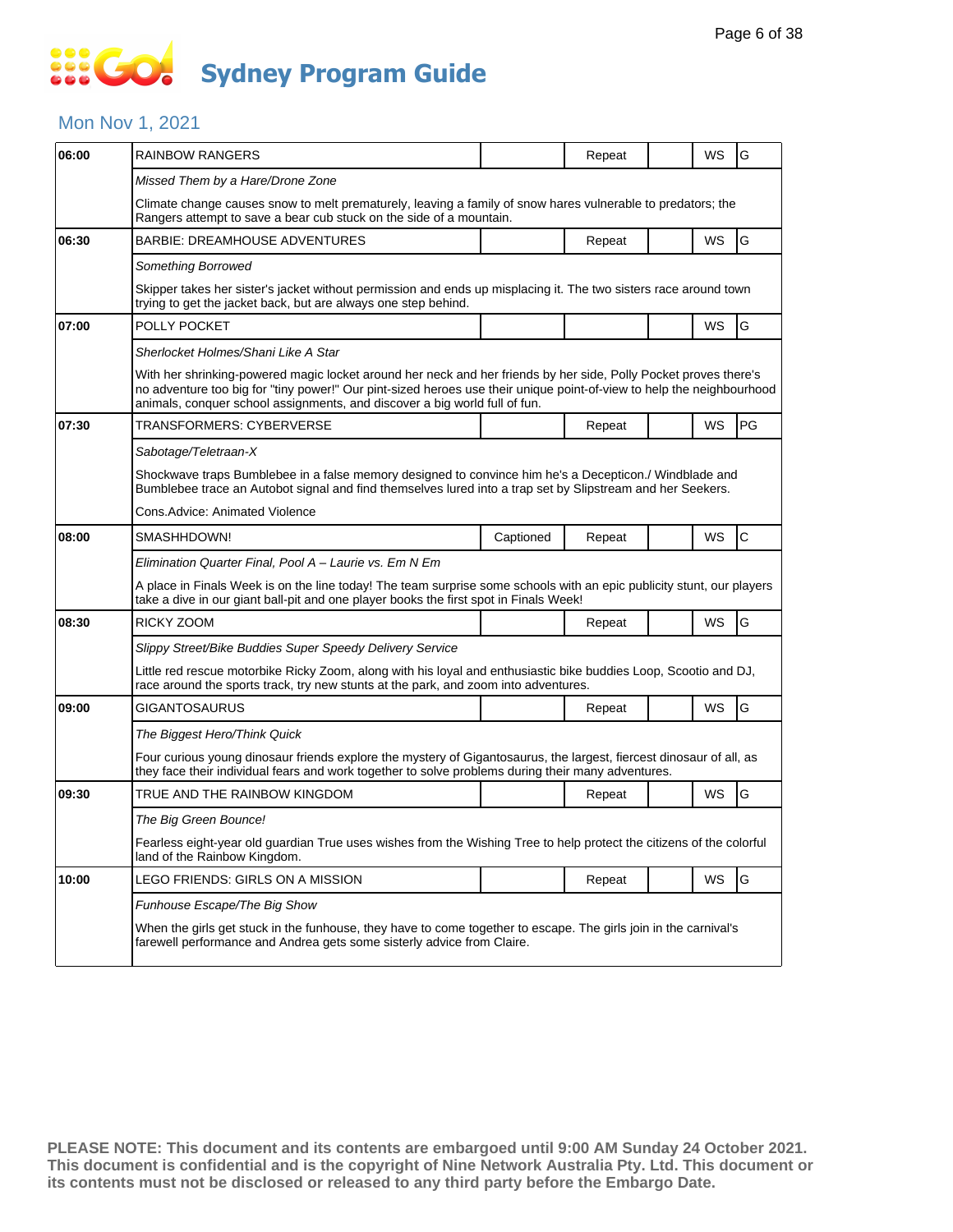## **SOCO Sydney Program Guide**

### Mon Nov 1, 2021

| 10:30 | POKEMON THE SERIES SUN & MOON -<br>ULTRA LEGENDS                                                                                                                                                                                                                   |           | Repeat |  | WS | G  |  |  |  |
|-------|--------------------------------------------------------------------------------------------------------------------------------------------------------------------------------------------------------------------------------------------------------------------|-----------|--------|--|----|----|--|--|--|
|       | A Haunted House For Everyone!                                                                                                                                                                                                                                      |           |        |  |    |    |  |  |  |
|       | Ash has completed three of his four grand trials in the Alola region, and more adventures await as he and his<br>classmates acquire new Z-Crystals, make new Pokémon friends, and learn how to Mantine Surf!                                                       |           |        |  |    |    |  |  |  |
|       | Cons.Advice: Animated Violence                                                                                                                                                                                                                                     |           |        |  |    |    |  |  |  |
| 11:00 | THE AMAZING WORLD OF GUMBALL                                                                                                                                                                                                                                       |           | Repeat |  | WS | PG |  |  |  |
|       | The Heist/The Petals                                                                                                                                                                                                                                               |           |        |  |    |    |  |  |  |
|       | Follow the misadventures of Gumball and his family in their weird and wonderful town of Elmore. Dad's a six-foot<br>stay-at-home pink rabbit; Mom works hard in the rainbow factory; and Gumball's friends include a T-rex, a<br>cheerleading peanut and a banana. |           |        |  |    |    |  |  |  |
|       | Cons.Advice: Mild Violence, Themes                                                                                                                                                                                                                                 |           |        |  |    |    |  |  |  |
| 11:30 | TEEN TITANS GO!                                                                                                                                                                                                                                                    |           | Repeat |  | WS | PG |  |  |  |
|       | Lication / Classic Titans                                                                                                                                                                                                                                          |           |        |  |    |    |  |  |  |
|       | Robin introduces Titans to a moneymaking app./The Titans visit a former version of Teen Titans Go!                                                                                                                                                                 |           |        |  |    |    |  |  |  |
|       | Cons.Advice: Themes, Mild Violence, Scary Scenes                                                                                                                                                                                                                   |           |        |  |    |    |  |  |  |
| 12:00 | <b>SUPERGIRL</b>                                                                                                                                                                                                                                                   |           |        |  | WS | M  |  |  |  |
|       | Falling                                                                                                                                                                                                                                                            |           |        |  |    |    |  |  |  |
|       | After being exposed to red kryptonite, Kara turns malicious and becomes a danger to her friends and to the people<br>of National City; Cat discusses Supergirl on "The Talk."                                                                                      |           |        |  |    |    |  |  |  |
|       | Starring: Melissa Benoist, Chyler Leigh, David Harewood                                                                                                                                                                                                            |           |        |  |    |    |  |  |  |
|       | Cons. Advice: Mature Themes, Some Violence                                                                                                                                                                                                                         |           |        |  |    |    |  |  |  |
| 13:00 | VANDERPUMP RULES                                                                                                                                                                                                                                                   |           | Repeat |  | WS | M  |  |  |  |
|       | Absinthe-Minded                                                                                                                                                                                                                                                    |           |        |  |    |    |  |  |  |
|       | Lala drops a bombshell; Schwartz and Sandoval try to prove their commitment to partnering with Lisa Vanderpump<br>by making a big investment; Stassi struggles as SUR's new event planner; Jax and James forge an unlikely<br>friendship.                          |           |        |  |    |    |  |  |  |
|       | Cons. Advice: Some Coarse Language, Sexual References                                                                                                                                                                                                              |           |        |  |    |    |  |  |  |
| 14:00 | <b>MEXICAN DYNASTIES</b>                                                                                                                                                                                                                                           |           | Repeat |  | WS | M  |  |  |  |
|       | Dynasties, Dinero, And Dysfunction                                                                                                                                                                                                                                 |           |        |  |    |    |  |  |  |
|       | Doris Bessudo returns to Mexico City to help her mother, Raquel, pick up the pieces after Doris' father's death;<br>Fernando and Mari Allende anticipate the arrival of their son, Elan, and his wife, Jenny.                                                      |           |        |  |    |    |  |  |  |
|       | Cons. Advice: Adult Themes, Sexual References, Some Coarse Language                                                                                                                                                                                                |           |        |  |    |    |  |  |  |
| 15:00 | MALCOLM IN THE MIDDLE                                                                                                                                                                                                                                              | Captioned | Repeat |  | WS | PG |  |  |  |
|       | Malcolm vs Reese                                                                                                                                                                                                                                                   |           |        |  |    |    |  |  |  |
|       | Francis forces Malcolm and Reese to compete against each other in order to earn a ticket to a wrestling match.<br>Meanwhile, Dewey is left in charge of Craig's cat, while Craig attends an important convention.                                                  |           |        |  |    |    |  |  |  |
|       | Starring: Jane Kaczmarek, Bryan Cranston, Christopher Masterson, Frankie Muniz                                                                                                                                                                                     |           |        |  |    |    |  |  |  |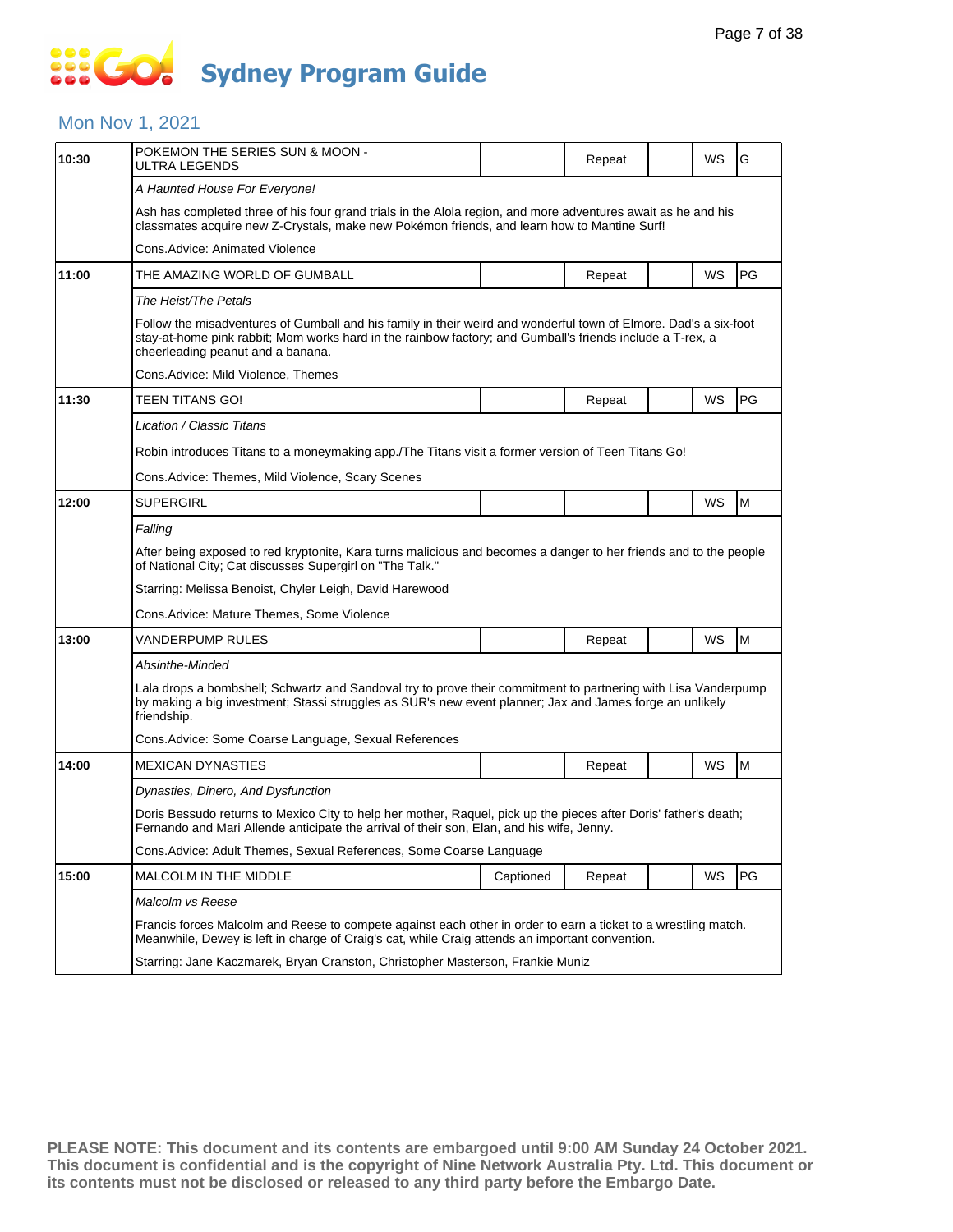## **... Go Sydney Program Guide**

#### Mon Nov 1, 2021

| 15:30 | <b>MALCOLM IN THE MIDDLE</b>                                                                                                                                                                                                  | Captioned | Repeat |  | <b>WS</b> | PG |  |  |
|-------|-------------------------------------------------------------------------------------------------------------------------------------------------------------------------------------------------------------------------------|-----------|--------|--|-----------|----|--|--|
|       | Carnival                                                                                                                                                                                                                      |           |        |  |           |    |  |  |
|       | Malcolm, Reese, Dewey and Stevie sneak out to a county fair, only to find themselves locked inside after hours, with<br>a drunk, belligerent guard.                                                                           |           |        |  |           |    |  |  |
|       | Starring: Jane Kaczmarek, Bryan Cranston, Christopher Masterson, Frankie Muniz                                                                                                                                                |           |        |  |           |    |  |  |
| 16:00 | <b>ADVENTURE TIME</b>                                                                                                                                                                                                         |           | Repeat |  | WS        | PG |  |  |
|       | Ketchup/Fionna and Cake and Fionna                                                                                                                                                                                            |           |        |  |           |    |  |  |
|       | BMO and Marceline swap stories about their recent adventures. / An unexpected critic shows up at Ice King's latest<br>Fionna and Cake book reading.                                                                           |           |        |  |           |    |  |  |
|       | Cons. Advice: Animated Violence, Themes                                                                                                                                                                                       |           |        |  |           |    |  |  |
| 16:30 | <b>ADVENTURE TIME</b>                                                                                                                                                                                                         |           | Repeat |  | <b>WS</b> | PG |  |  |
|       | <b>Whispers/Three Buckets</b>                                                                                                                                                                                                 |           |        |  |           |    |  |  |
|       | While safeguarding a frightened Sweet P, Finn is led into a confrontation with an old foe. / Finn and Fern's carefree<br>visit to some old ruins turns disastrous.                                                            |           |        |  |           |    |  |  |
|       | Cons. Advice: Themes, Animated Violence, Scary Scenes                                                                                                                                                                         |           |        |  |           |    |  |  |
| 17:00 | MALCOLM IN THE MIDDLE                                                                                                                                                                                                         | Captioned | Repeat |  | WS        | PG |  |  |
|       | Evacuation                                                                                                                                                                                                                    |           |        |  |           |    |  |  |
|       | Hal is inadvertently responsible for a toxic chemical spill that forces a neighbourhood evacuation, while Malcolm<br>deals with being grounded under difficult circumstances; and Francis suffers through a date with a geek. |           |        |  |           |    |  |  |
|       | Starring: Jane Kaczmarek, Bryan Cranston, Christopher Masterson, Frankie Muniz                                                                                                                                                |           |        |  |           |    |  |  |
| 17:30 | <b>MALCOLM IN THE MIDDLE</b>                                                                                                                                                                                                  | Captioned | Repeat |  | <b>WS</b> | PG |  |  |
|       | Flashback                                                                                                                                                                                                                     |           |        |  |           |    |  |  |
|       | When Lois worries that she may be pregnant again, she and Hal find themselves bickeringand remembering how<br>their lives were changed following the births of each of their sons.                                            |           |        |  |           |    |  |  |
|       | Starring: Jane Kaczmarek, Bryan Cranston, Christopher Masterson, Frankie Muniz                                                                                                                                                |           |        |  |           |    |  |  |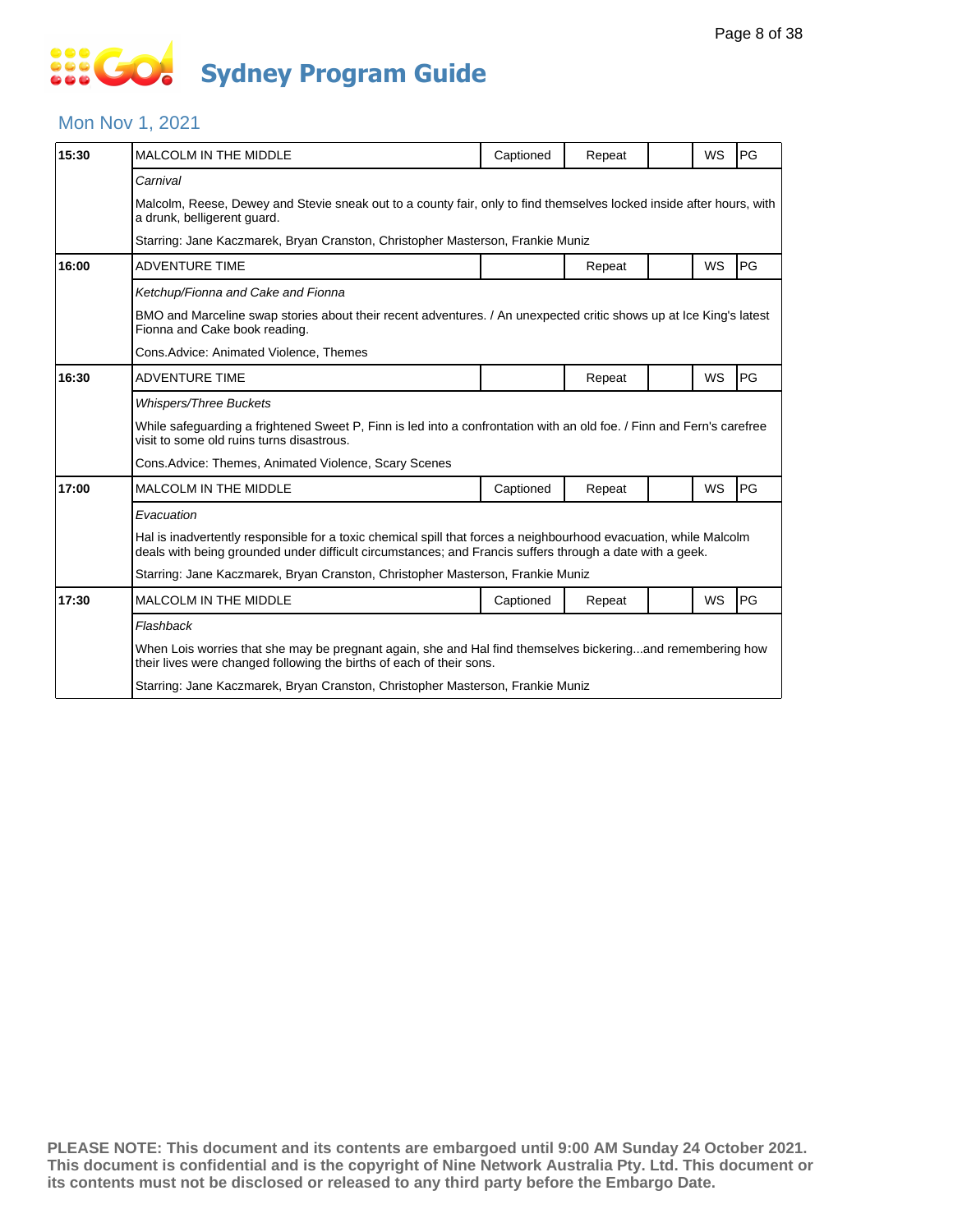### Mon Nov 1, 2021

| 18:00 | THE NANNY                                                                                                                                                                                          | Captioned                                                                                                        | Repeat |  | WS | PG        |  |  |
|-------|----------------------------------------------------------------------------------------------------------------------------------------------------------------------------------------------------|------------------------------------------------------------------------------------------------------------------|--------|--|----|-----------|--|--|
|       | The Bird's Nest                                                                                                                                                                                    |                                                                                                                  |        |  |    |           |  |  |
|       | Fran takes Gracie shopping at a clearance sale and ends up fighting another woman for a green sweater.                                                                                             |                                                                                                                  |        |  |    |           |  |  |
|       | Starring: Fran Drescher, Charles Shaughnessy, Lauren Lane, Daniel Davis                                                                                                                            |                                                                                                                  |        |  |    |           |  |  |
| 18:30 | 3RD ROCK FROM THE SUN                                                                                                                                                                              |                                                                                                                  |        |  | WS | PG        |  |  |
|       | <b>Superstitious Dick</b>                                                                                                                                                                          |                                                                                                                  |        |  |    |           |  |  |
|       | Dick and Mary receive chain letters, and when Mary has an accident after throwing hers away, Dick believes she's<br>brought bad luck on herself.                                                   |                                                                                                                  |        |  |    |           |  |  |
|       | Starring: John Lithgow, Jane Curtin, Kristen Johnston                                                                                                                                              |                                                                                                                  |        |  |    |           |  |  |
|       | Cons.Advice: Mild Coarse Language, Sexual References                                                                                                                                               |                                                                                                                  |        |  |    |           |  |  |
| 19:00 | THAT 70'S SHOW                                                                                                                                                                                     |                                                                                                                  |        |  | WS | PG        |  |  |
|       | Jackie Says Cheese                                                                                                                                                                                 |                                                                                                                  |        |  |    |           |  |  |
|       | Jackie takes a job as a cheese maiden at the Cheese Palace. Meanwhile, Eric catches Red combing through his<br>dresser drawers.                                                                    |                                                                                                                  |        |  |    |           |  |  |
|       | Starring: Topher Grace, Laura Prepon, Mila Kunis, Ashton Kutcher                                                                                                                                   |                                                                                                                  |        |  |    |           |  |  |
|       | Cons.Advice: Sexual References, Drug References, Some Coarse Language                                                                                                                              |                                                                                                                  |        |  |    |           |  |  |
| 19:30 | <b>RBT</b>                                                                                                                                                                                         | Captioned                                                                                                        | Repeat |  | WS | PG        |  |  |
|       | No Cakes Today/Designated Driver                                                                                                                                                                   |                                                                                                                  |        |  |    |           |  |  |
|       | Follow the police units for a unique behind-the-scenes look at RBT patrols testing for alcohol and drug affected<br>drivers.                                                                       |                                                                                                                  |        |  |    |           |  |  |
|       | Cons.Advice: Mild Coarse Language                                                                                                                                                                  |                                                                                                                  |        |  |    |           |  |  |
| 20:30 | TBA                                                                                                                                                                                                | Captioned                                                                                                        |        |  | WS | G         |  |  |
|       | Information To Follow.                                                                                                                                                                             |                                                                                                                  |        |  |    |           |  |  |
| 22:30 | <b>STUNT SCIENCE</b>                                                                                                                                                                               | Captioned                                                                                                        | Repeat |  | WS | <b>MA</b> |  |  |
|       | A review of the most shocking and surprising stunts out there. Exploring why certain stunts are more dangerous and<br>require a lot more skill than others and how they always look so impressive. |                                                                                                                  |        |  |    |           |  |  |
|       | Cons.Advice: Dangerous Behaviour, Some Coarse Language                                                                                                                                             |                                                                                                                  |        |  |    |           |  |  |
| 23:30 | 3RD ROCK FROM THE SUN                                                                                                                                                                              |                                                                                                                  | Repeat |  | WS | PG        |  |  |
|       | Superstitious Dick                                                                                                                                                                                 |                                                                                                                  |        |  |    |           |  |  |
|       | brought bad luck on herself.                                                                                                                                                                       | Dick and Mary receive chain letters, and when Mary has an accident after throwing hers away, Dick believes she's |        |  |    |           |  |  |
|       | Starring: John Lithgow, Jane Curtin, Kristen Johnston                                                                                                                                              |                                                                                                                  |        |  |    |           |  |  |
|       | Cons.Advice: Mild Coarse Language, Sexual References                                                                                                                                               |                                                                                                                  |        |  |    |           |  |  |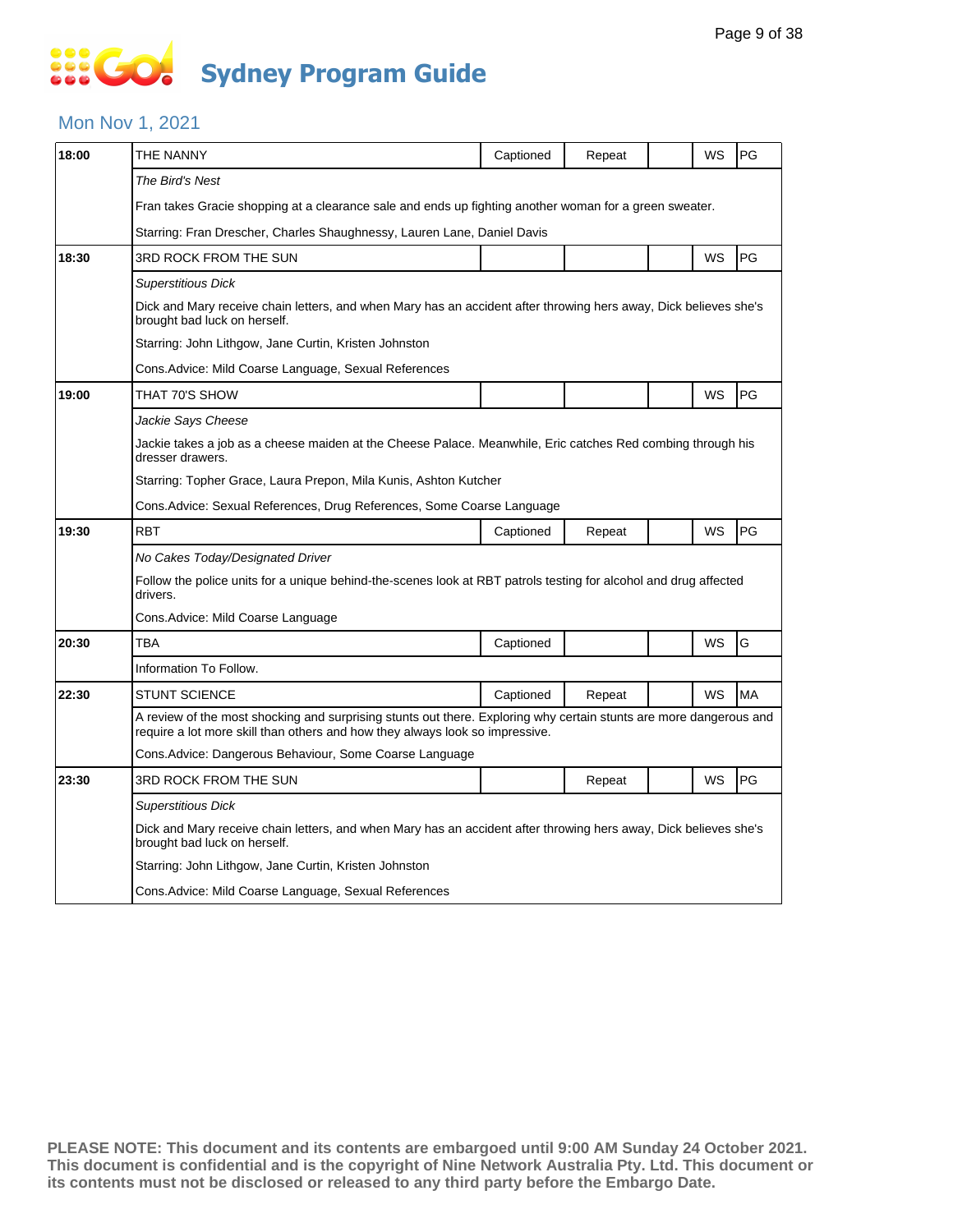#### Mon Nov 1, 2021

| 00:00 | THE ARRANGEMENT                                                                                                                                                                                                                                                        | Captioned | Repeat |  | WS | M  |  |  |  |
|-------|------------------------------------------------------------------------------------------------------------------------------------------------------------------------------------------------------------------------------------------------------------------------|-----------|--------|--|----|----|--|--|--|
|       | The Leak                                                                                                                                                                                                                                                               |           |        |  |    |    |  |  |  |
|       | Aspects of Megan's private life are leaked onto the Internet; Terence and DeAnn confront the studio's rising<br>concerns about Megan; Hope and Shaun must figure out how they fit into Megan's new life.<br>Starring: Josh Henderson, Christine Evangelista, Lexa Doig |           |        |  |    |    |  |  |  |
|       |                                                                                                                                                                                                                                                                        |           |        |  |    |    |  |  |  |
|       | Cons.Advice: Some Coarse Language, Sexual References, Themes                                                                                                                                                                                                           |           |        |  |    |    |  |  |  |
| 01:00 | VANDERPUMP RULES                                                                                                                                                                                                                                                       |           | Repeat |  | WS | M  |  |  |  |
|       | Absinthe-Minded                                                                                                                                                                                                                                                        |           |        |  |    |    |  |  |  |
|       | Lala drops a bombshell; Schwartz and Sandoval try to prove their commitment to partnering with Lisa Vanderpump<br>by making a big investment; Stassi struggles as SUR's new event planner; Jax and James forge an unlikely<br>friendship.                              |           |        |  |    |    |  |  |  |
|       | Cons. Advice: Some Coarse Language, Sexual References                                                                                                                                                                                                                  |           |        |  |    |    |  |  |  |
| 02:00 | <b>MEXICAN DYNASTIES</b>                                                                                                                                                                                                                                               |           | Repeat |  | WS | M  |  |  |  |
|       | Dynasties, Dinero, And Dysfunction                                                                                                                                                                                                                                     |           |        |  |    |    |  |  |  |
|       | Doris Bessudo returns to Mexico City to help her mother, Raquel, pick up the pieces after Doris' father's death;<br>Fernando and Mari Allende anticipate the arrival of their son, Elan, and his wife, Jenny.                                                          |           |        |  |    |    |  |  |  |
|       | Cons.Advice: Adult Themes, Sexual References, Some Coarse Language                                                                                                                                                                                                     |           |        |  |    |    |  |  |  |
| 02:50 | <b>CLARENCE</b>                                                                                                                                                                                                                                                        |           | Repeat |  | WS | PG |  |  |  |
|       | Clarence The Movie                                                                                                                                                                                                                                                     |           |        |  |    |    |  |  |  |
|       | Clarence is a boy who sees the best in everything. His unique perspective on life transforms even a mundane<br>situation into a wild one. Epic dirt fights, awkward crushes and secret tree forts are all par for the course for the<br>youngster.                     |           |        |  |    |    |  |  |  |
|       | Cons.Advice: Themes                                                                                                                                                                                                                                                    |           |        |  |    |    |  |  |  |
| 03:00 | TEEN TITANS GO!                                                                                                                                                                                                                                                        |           | Repeat |  | WS | PG |  |  |  |
|       | Lication / Classic Titans                                                                                                                                                                                                                                              |           |        |  |    |    |  |  |  |
|       | Robin introduces Titans to a moneymaking app./The Titans visit a former version of Teen Titans Go!                                                                                                                                                                     |           |        |  |    |    |  |  |  |
|       | Cons. Advice: Themes, Mild Violence, Scary Scenes                                                                                                                                                                                                                      |           |        |  |    |    |  |  |  |
| 03:30 | KAIJUDO: RISE OF THE DUEL MASTERS                                                                                                                                                                                                                                      |           | Repeat |  | WS | PG |  |  |  |
|       | The Deep End - Part2                                                                                                                                                                                                                                                   |           |        |  |    |    |  |  |  |
|       | Narrowly escaping the Water Civilization rulers after being accused of stealing their most powerful artefact, the kids<br>team with Gabe's creature Gargle to prove that the Choten is guilty, and to stop him from getting away with his<br>crime.                    |           |        |  |    |    |  |  |  |
|       | Cons. Advice: Animated Violence, Themes, Scary Scenes                                                                                                                                                                                                                  |           |        |  |    |    |  |  |  |
| 04:00 | POKEMON THE SERIES SUN & MOON -<br>ULTRA LEGENDS                                                                                                                                                                                                                       |           | Repeat |  | WS | G  |  |  |  |
|       | A Haunted House For Everyone!                                                                                                                                                                                                                                          |           |        |  |    |    |  |  |  |
|       | Ash has completed three of his four grand trials in the Alola region, and more adventures await as he and his<br>classmates acquire new Z-Crystals, make new Pokémon friends, and learn how to Mantine Surf!                                                           |           |        |  |    |    |  |  |  |
|       | Cons.Advice: Animated Violence                                                                                                                                                                                                                                         |           |        |  |    |    |  |  |  |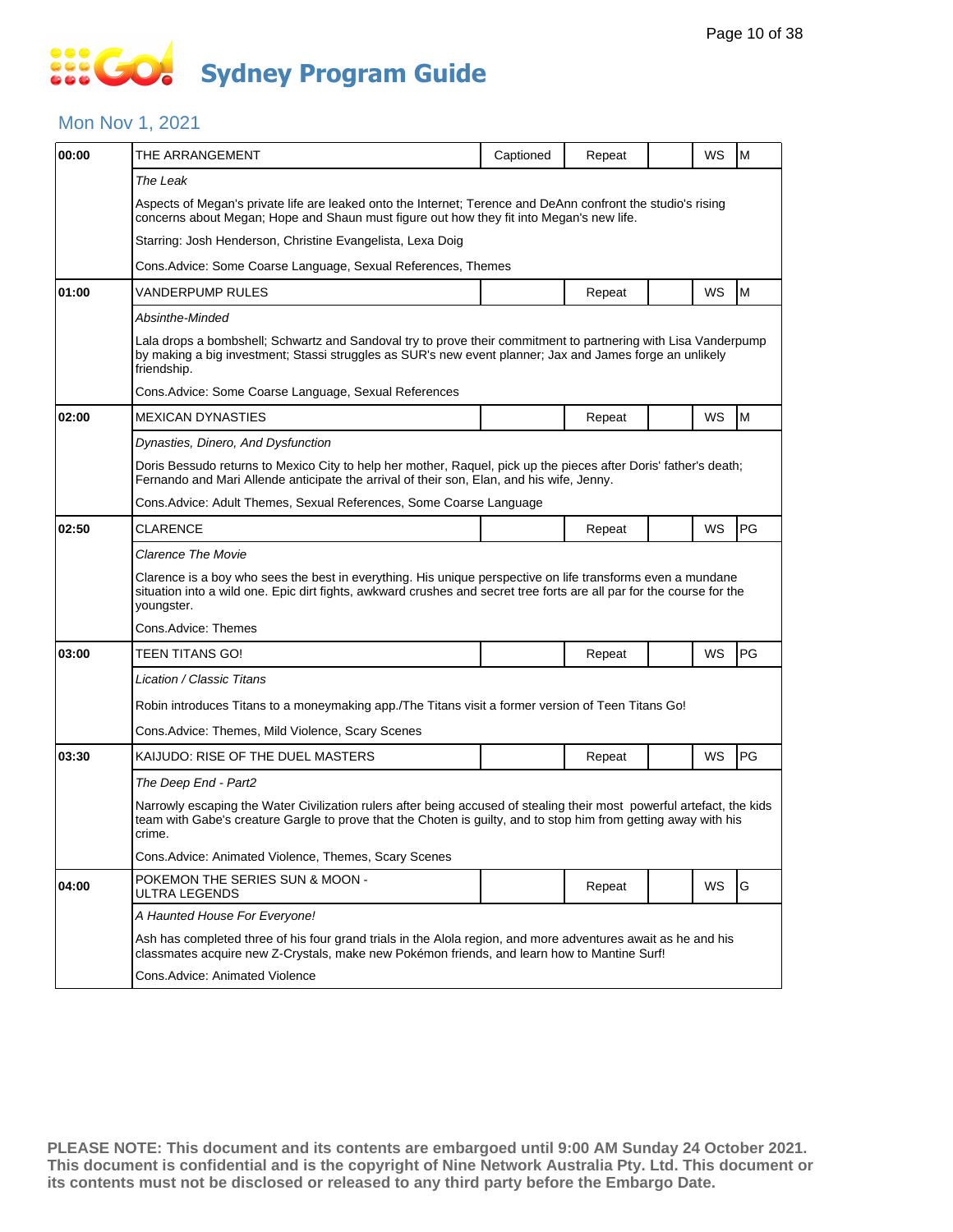# **SOCOL Sydney Program Guide**

#### Mon Nov 1, 2021

| 04:30 | TRANSFORMERS: CYBERVERSE                                                                                                                                                                                                                                     |  | Repeat |  | <b>WS</b> | PG |  |  |  |
|-------|--------------------------------------------------------------------------------------------------------------------------------------------------------------------------------------------------------------------------------------------------------------|--|--------|--|-----------|----|--|--|--|
|       | Sabotage/Teletraan-X                                                                                                                                                                                                                                         |  |        |  |           |    |  |  |  |
|       | Shockwave traps Bumblebee in a false memory designed to convince him he's a Decepticon./ Windblade and<br>Bumblebee trace an Autobot signal and find themselves lured into a trap set by Slipstream and her Seekers.                                         |  |        |  |           |    |  |  |  |
|       | Cons.Advice: Animated Violence                                                                                                                                                                                                                               |  |        |  |           |    |  |  |  |
| 04:50 | <b>BAKUGAN: ARMORED ALLIANCE</b>                                                                                                                                                                                                                             |  | Repeat |  | WS        | PG |  |  |  |
|       | The Best Friend/Theif and Brawler                                                                                                                                                                                                                            |  |        |  |           |    |  |  |  |
|       | The top four brawlers in the Bakugan Battle League have been decided. For this round of the semi-finals it's a battle<br>of best friends: Wynton vs. Dan. The winner of this battle between best buddies will move on to the championship<br>round.          |  |        |  |           |    |  |  |  |
|       | Cons.Advice: Animated Violence, Themes                                                                                                                                                                                                                       |  |        |  |           |    |  |  |  |
| 05:10 | YU-GI-OH! ARC-V                                                                                                                                                                                                                                              |  | Repeat |  |           | PG |  |  |  |
|       | Down With The Underground                                                                                                                                                                                                                                    |  |        |  |           |    |  |  |  |
|       | Barrett has returned to snatch Celina back to Duel Academy – unless the Lancers can stop him!                                                                                                                                                                |  |        |  |           |    |  |  |  |
|       | Cons.Advice: Animated Violence                                                                                                                                                                                                                               |  |        |  |           |    |  |  |  |
| 05:30 | YU-GI-OH! CLASSIC                                                                                                                                                                                                                                            |  | Repeat |  | WS        | PG |  |  |  |
|       | Playing with a Parasite - Part 2                                                                                                                                                                                                                             |  |        |  |           |    |  |  |  |
|       | Joey swats Perfectly Ultimate Great Moth only to have Weevil let loose the ferocious Insect Queen, the crown jewel<br>of insects that grows in strength for every creepy crawler it cannibalizes! Will Weevil's royal ravager swarm Joey<br>into submission? |  |        |  |           |    |  |  |  |
|       | Cons.Advice: Mild Violence                                                                                                                                                                                                                                   |  |        |  |           |    |  |  |  |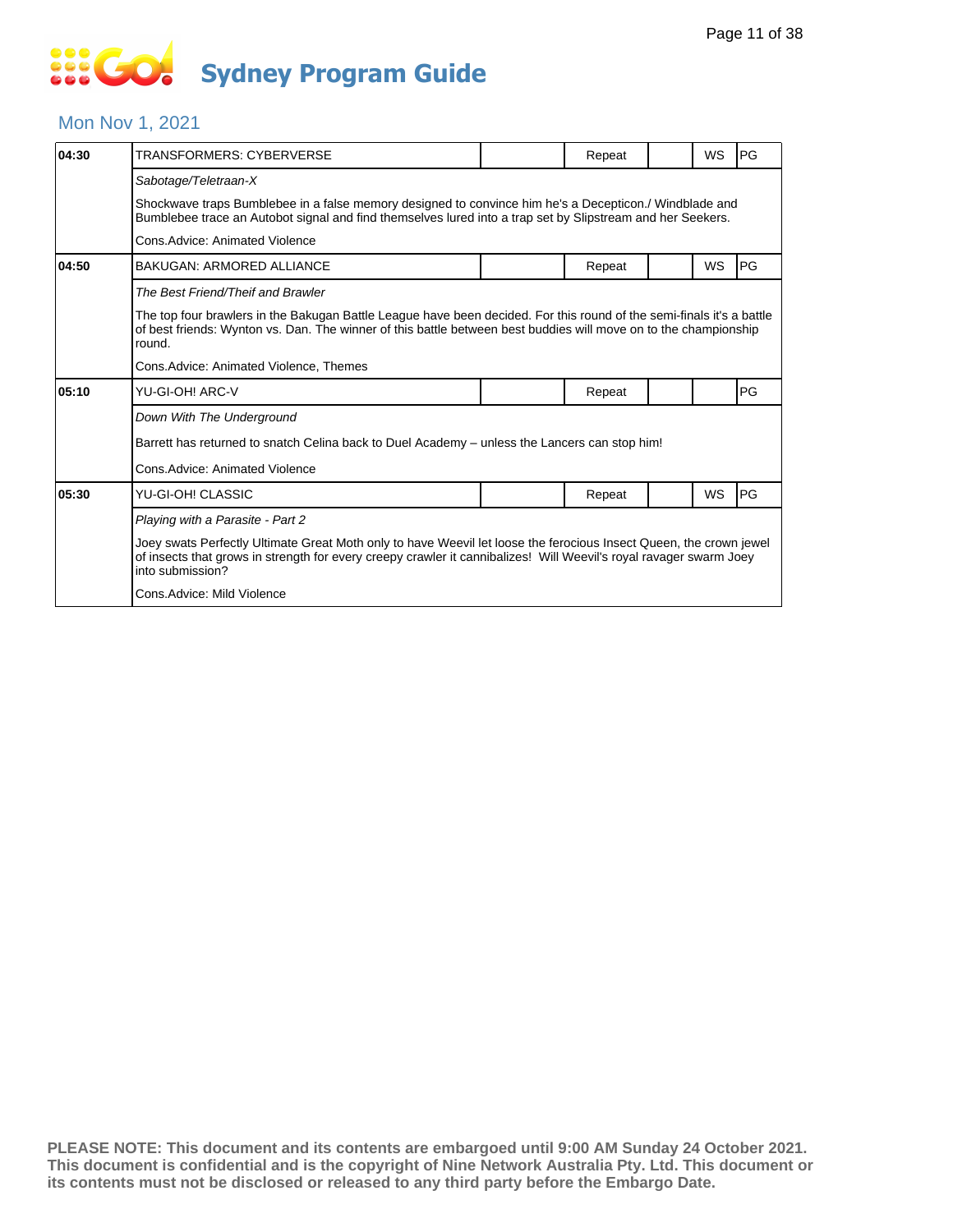### **... Go Sydney Program Guide**

### Tue Nov 2, 2021

| RAINBOW RANGERS                                                                                                                                                                                                                                                                                                         |           | Repeat |  | WS | G                                                                                                                                                                                                                                   |  |  |
|-------------------------------------------------------------------------------------------------------------------------------------------------------------------------------------------------------------------------------------------------------------------------------------------------------------------------|-----------|--------|--|----|-------------------------------------------------------------------------------------------------------------------------------------------------------------------------------------------------------------------------------------|--|--|
| Marshland Chronicles/Otterly Lost                                                                                                                                                                                                                                                                                       |           |        |  |    |                                                                                                                                                                                                                                     |  |  |
| threatens the local wildlife; an otter loses her favorite rock.                                                                                                                                                                                                                                                         |           |        |  |    |                                                                                                                                                                                                                                     |  |  |
| <b>BARBIE: DREAMHOUSE ADVENTURES</b>                                                                                                                                                                                                                                                                                    |           | Repeat |  | WS | G                                                                                                                                                                                                                                   |  |  |
| The In Crowd                                                                                                                                                                                                                                                                                                            |           |        |  |    |                                                                                                                                                                                                                                     |  |  |
| her friends, Barbie unexpectedly feels left out.                                                                                                                                                                                                                                                                        |           |        |  |    |                                                                                                                                                                                                                                     |  |  |
| POLLY POCKET                                                                                                                                                                                                                                                                                                            |           |        |  | WS | G                                                                                                                                                                                                                                   |  |  |
| Putt-Putt Pet Care/The Great Swim-Posal                                                                                                                                                                                                                                                                                 |           |        |  |    |                                                                                                                                                                                                                                     |  |  |
| With her shrinking-powered magic locket around her neck and her friends by her side, Polly Pocket proves there's<br>no adventure too big for "tiny power!" Our pint-sized heroes use their unique point-of-view to help the neighbourhood<br>animals, conquer school assignments, and discover a big world full of fun. |           |        |  |    |                                                                                                                                                                                                                                     |  |  |
| TRANSFORMERS: CYBERVERSE                                                                                                                                                                                                                                                                                                |           | Repeat |  | WS | PG                                                                                                                                                                                                                                  |  |  |
| Matrix of Leadership/Siloed                                                                                                                                                                                                                                                                                             |           |        |  |    |                                                                                                                                                                                                                                     |  |  |
| Bee learns the meaning of leadership through three memories of Optimus Prime./ The Seekers attempt to extract<br>the location of the Ark from Windblade's memories.                                                                                                                                                     |           |        |  |    |                                                                                                                                                                                                                                     |  |  |
| Cons.Advice: Animated Violence                                                                                                                                                                                                                                                                                          |           |        |  |    |                                                                                                                                                                                                                                     |  |  |
| SMASHHDOWN!                                                                                                                                                                                                                                                                                                             | Captioned | Repeat |  | WS | C                                                                                                                                                                                                                                   |  |  |
| Match Day 1, Pool B - Braydos vs. Shell                                                                                                                                                                                                                                                                                 |           |        |  |    |                                                                                                                                                                                                                                     |  |  |
| Pad up and get to the crease because it's all about cricket today! Nick and the Dummy head to training with a junior<br>club, we discover the science of throwing and Steve Smith does stand-up!                                                                                                                        |           |        |  |    |                                                                                                                                                                                                                                     |  |  |
| RICKY ZOOM                                                                                                                                                                                                                                                                                                              |           | Repeat |  | WS | G                                                                                                                                                                                                                                   |  |  |
| Flat Out Awesome/Ricky's Rescue Coaching Badge                                                                                                                                                                                                                                                                          |           |        |  |    |                                                                                                                                                                                                                                     |  |  |
| Little red rescue motorbike Ricky Zoom, along with his loyal and enthusiastic bike buddies Loop, Scootio and DJ,<br>race around the sports track, try new stunts at the park, and zoom into adventures.                                                                                                                 |           |        |  |    |                                                                                                                                                                                                                                     |  |  |
| GIGANTOSAURUS                                                                                                                                                                                                                                                                                                           |           | Repeat |  | WS | G                                                                                                                                                                                                                                   |  |  |
| Please Don't Pick The Flowers/No Joke                                                                                                                                                                                                                                                                                   |           |        |  |    |                                                                                                                                                                                                                                     |  |  |
| Four curious young dinosaur friends explore the mystery of Gigantosaurus, the largest, fiercest dinosaur of all, as<br>they face their individual fears and work together to solve problems during their many adventures.                                                                                               |           |        |  |    |                                                                                                                                                                                                                                     |  |  |
| MONKIE KID: A HERO IS BORN                                                                                                                                                                                                                                                                                              |           | Repeat |  | WS | PG                                                                                                                                                                                                                                  |  |  |
| Monkie Kid: A Hero Is Born                                                                                                                                                                                                                                                                                              |           |        |  |    |                                                                                                                                                                                                                                     |  |  |
|                                                                                                                                                                                                                                                                                                                         |           |        |  |    |                                                                                                                                                                                                                                     |  |  |
| Monkey King comes to life as a young boy named MK obsessed with the legends of old, who discovers Monkey<br>King's magical staff. After the Demon Bull King is released, our hero must go on a journey of self-discovery in order<br>to become the hero this generation needs!                                          |           |        |  |    |                                                                                                                                                                                                                                     |  |  |
|                                                                                                                                                                                                                                                                                                                         |           |        |  |    | A spring morning snowstorm is followed by an abrupt afternoon warm-up, causing a flood of melted snow that<br>Barbie tries to help Skipper adjust to high school by inviting her to join their lunch table. When Skipper bonds with |  |  |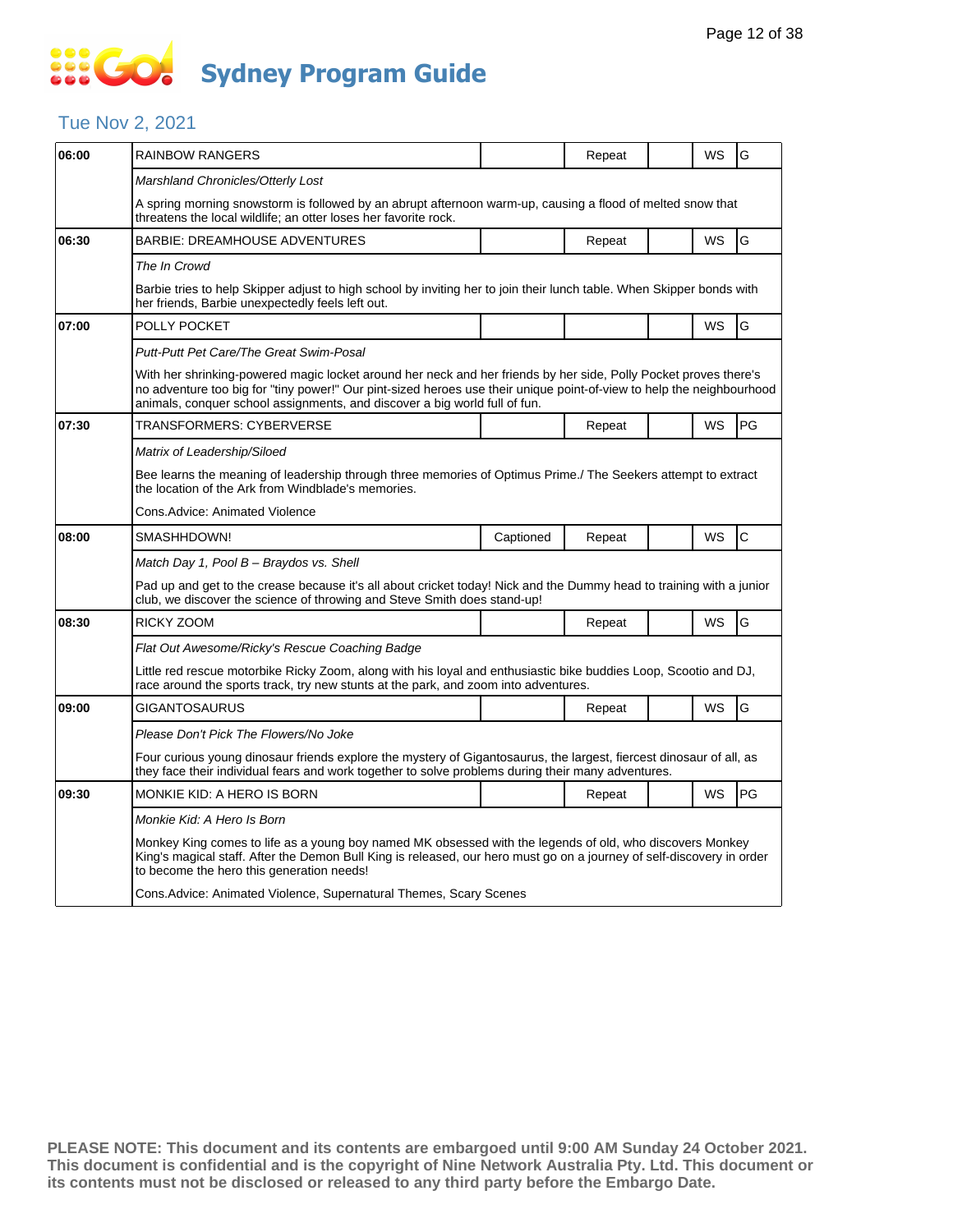### 888 **Sydney Program Guide**

#### Tue Nov 2, 2021

| 10:30 | POKEMON THE SERIES SUN & MOON -<br>ULTRA LEGENDS                                                                                                                                                                                                             |                                                                                                                                                                                                                               | Repeat |  | WS | G         |  |  |  |
|-------|--------------------------------------------------------------------------------------------------------------------------------------------------------------------------------------------------------------------------------------------------------------|-------------------------------------------------------------------------------------------------------------------------------------------------------------------------------------------------------------------------------|--------|--|----|-----------|--|--|--|
|       | <b>Sparking Confusion!</b>                                                                                                                                                                                                                                   |                                                                                                                                                                                                                               |        |  |    |           |  |  |  |
|       | Ash has completed three of his four grand trials in the Alola region, and more adventures await as he and his<br>classmates acquire new Z-Crystals, make new Pokémon friends, and learn how to Mantine Surf!                                                 |                                                                                                                                                                                                                               |        |  |    |           |  |  |  |
|       | Cons.Advice: Animated Violence                                                                                                                                                                                                                               |                                                                                                                                                                                                                               |        |  |    |           |  |  |  |
| 11:00 | THE AMAZING WORLD OF GUMBALL                                                                                                                                                                                                                                 |                                                                                                                                                                                                                               | Repeat |  | WS | PG        |  |  |  |
|       | The Nuisance/The Best                                                                                                                                                                                                                                        |                                                                                                                                                                                                                               |        |  |    |           |  |  |  |
|       | cheerleading peanut and a banana.                                                                                                                                                                                                                            | Follow the misadventures of Gumball and his family in their weird and wonderful town of Elmore. Dad's a six-foot<br>stay-at-home pink rabbit; Mom works hard in the rainbow factory; and Gumball's friends include a T-rex, a |        |  |    |           |  |  |  |
|       | Cons.Advice: Mild Violence, Themes                                                                                                                                                                                                                           |                                                                                                                                                                                                                               |        |  |    |           |  |  |  |
| 11:30 | TEEN TITANS GO!                                                                                                                                                                                                                                              |                                                                                                                                                                                                                               | Repeat |  | WS | <b>PG</b> |  |  |  |
|       | Justice League's Next Top Talent Idol Star                                                                                                                                                                                                                   |                                                                                                                                                                                                                               |        |  |    |           |  |  |  |
|       | The Justice League holds a competition. Robin tries everything to win the talent competition.                                                                                                                                                                |                                                                                                                                                                                                                               |        |  |    |           |  |  |  |
|       | Cons.Advice: Themes, Mild Violence, Scary Scenes                                                                                                                                                                                                             |                                                                                                                                                                                                                               |        |  |    |           |  |  |  |
| 12:00 | SUPERGIRL                                                                                                                                                                                                                                                    |                                                                                                                                                                                                                               |        |  | WS | PG        |  |  |  |
|       | Manhunter                                                                                                                                                                                                                                                    |                                                                                                                                                                                                                               |        |  |    |           |  |  |  |
|       | J'onn J'onzz discloses the details of meeting with Kara and Alex's father, Dr. Jeremiah Danvers, and the takeover of<br>Hank Henshaw's identity; Kara must decide whether to trust someone with her secret identity; Siobhan devises a<br>plot against Kara. |                                                                                                                                                                                                                               |        |  |    |           |  |  |  |
|       | Starring: Melissa Benoist, Chyler Leigh, David Harewood                                                                                                                                                                                                      |                                                                                                                                                                                                                               |        |  |    |           |  |  |  |
|       | Cons.Advice: Some Violence, Themes, Some Coarse Language                                                                                                                                                                                                     |                                                                                                                                                                                                                               |        |  |    |           |  |  |  |
| 13:00 | MAKING A MODEL WITH YOLANDA HADID                                                                                                                                                                                                                            |                                                                                                                                                                                                                               | Repeat |  | WS | <b>PG</b> |  |  |  |
|       | Walk the Walk                                                                                                                                                                                                                                                |                                                                                                                                                                                                                               |        |  |    |           |  |  |  |
|       | The guys from the Broadway show "Kinky Boots" provide a master class on how to walk; model Alek Wek gives the<br>models one last confidence boost before they walk the runway for Dutch designer Georgine Ratelband.                                         |                                                                                                                                                                                                                               |        |  |    |           |  |  |  |
|       | Cons.Advice: Themes                                                                                                                                                                                                                                          |                                                                                                                                                                                                                               |        |  |    |           |  |  |  |
| 14:00 | MAKING A MODEL WITH YOLANDA HADID                                                                                                                                                                                                                            |                                                                                                                                                                                                                               | Repeat |  | WS | <b>PG</b> |  |  |  |
|       | And Action!                                                                                                                                                                                                                                                  |                                                                                                                                                                                                                               |        |  |    |           |  |  |  |
|       | The models must shoot a 15-second commercial for makeup icon Charlotte Tilbury's new lipstick line; Yolanda<br>stresses the importance of being more than just a pretty face; Lilyan feels confident her acting background will get<br>her to the top.       |                                                                                                                                                                                                                               |        |  |    |           |  |  |  |
|       | Cons.Advice: Mild Coarse Language                                                                                                                                                                                                                            |                                                                                                                                                                                                                               |        |  |    |           |  |  |  |
| 15:00 | <b>MALCOLM IN THE MIDDLE</b>                                                                                                                                                                                                                                 | Captioned                                                                                                                                                                                                                     | Repeat |  | WS | PG        |  |  |  |
|       | Evacuation                                                                                                                                                                                                                                                   |                                                                                                                                                                                                                               |        |  |    |           |  |  |  |
|       |                                                                                                                                                                                                                                                              | Hal is inadvertently responsible for a toxic chemical spill that forces a neighbourhood evacuation, while Malcolm<br>deals with being grounded under difficult circumstances; and Francis suffers through a date with a geek. |        |  |    |           |  |  |  |
|       | Starring: Jane Kaczmarek, Bryan Cranston, Christopher Masterson, Frankie Muniz                                                                                                                                                                               |                                                                                                                                                                                                                               |        |  |    |           |  |  |  |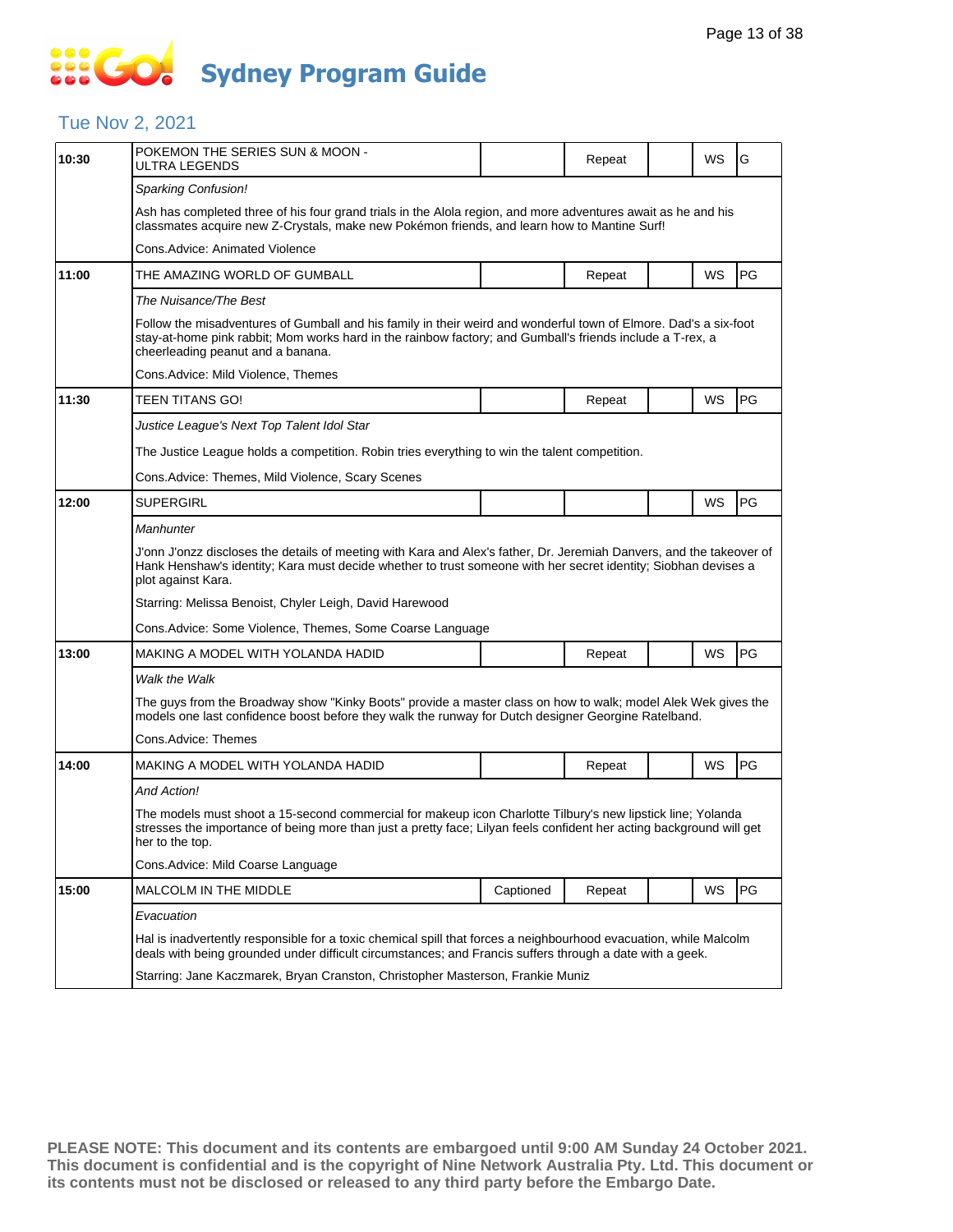#### Tue Nov 2, 2021

| 15:30 | THE NANNY                                                                                                                                                                                                                                      | Captioned | Repeat |  | WS | PG |  |  |
|-------|------------------------------------------------------------------------------------------------------------------------------------------------------------------------------------------------------------------------------------------------|-----------|--------|--|----|----|--|--|
|       | The Bird's Nest                                                                                                                                                                                                                                |           |        |  |    |    |  |  |
|       | Fran takes Gracie shopping at a clearance sale and ends up fighting another woman for a green sweater.                                                                                                                                         |           |        |  |    |    |  |  |
|       | Starring: Fran Drescher, Charles Shaughnessy, Lauren Lane, Daniel Davis                                                                                                                                                                        |           |        |  |    |    |  |  |
| 16:00 | 3RD ROCK FROM THE SUN                                                                                                                                                                                                                          |           | Repeat |  | WS | PG |  |  |
|       | <b>Superstitious Dick</b>                                                                                                                                                                                                                      |           |        |  |    |    |  |  |
|       | Dick and Mary receive chain letters, and when Mary has an accident after throwing hers away, Dick believes she's<br>brought bad luck on herself.                                                                                               |           |        |  |    |    |  |  |
|       | Starring: John Lithgow, Jane Curtin, Kristen Johnston                                                                                                                                                                                          |           |        |  |    |    |  |  |
|       | Cons. Advice: Mild Coarse Language, Sexual References                                                                                                                                                                                          |           |        |  |    |    |  |  |
| 16:30 | THAT 70'S SHOW                                                                                                                                                                                                                                 |           | Repeat |  | WS | PG |  |  |
|       | Jackie Says Cheese                                                                                                                                                                                                                             |           |        |  |    |    |  |  |
|       | Jackie takes a job as a cheese maiden at the Cheese Palace. Meanwhile, Eric catches Red combing through his<br>dresser drawers.                                                                                                                |           |        |  |    |    |  |  |
|       | Starring: Topher Grace, Laura Prepon, Mila Kunis, Ashton Kutcher                                                                                                                                                                               |           |        |  |    |    |  |  |
|       | Cons. Advice: Sexual References, Drug References, Some Coarse Language                                                                                                                                                                         |           |        |  |    |    |  |  |
| 17:00 | <b>MALCOLM IN THE MIDDLE</b>                                                                                                                                                                                                                   | Captioned | Repeat |  | WS | PG |  |  |
|       | House Boat                                                                                                                                                                                                                                     |           |        |  |    |    |  |  |
|       | Malcolm and Stevie's families invite disaster by going on holiday together on a houseboat. While Steve's parents are<br>caught in a fight, Malcolm is stuck with Hal fishing. Inspired by Eric, Francis decides to leave school and move away. |           |        |  |    |    |  |  |
|       | Starring: Jane Kaczmarek, Bryan Cranston, Christopher Masterson, Frankie Muniz                                                                                                                                                                 |           |        |  |    |    |  |  |
| 17:30 | <b>MALCOLM IN THE MIDDLE</b>                                                                                                                                                                                                                   | Captioned | Repeat |  | WS | PG |  |  |
|       | Emancipation                                                                                                                                                                                                                                   |           |        |  |    |    |  |  |
|       | While Malcolm and the Krelboyne geeks do battle with a tough teacher, Francis has had enough of emancipation<br>and pleads with Lois to let him come home.                                                                                     |           |        |  |    |    |  |  |
|       | Starring: Jane Kaczmarek, Bryan Cranston, Christopher Masterson, Frankie Muniz                                                                                                                                                                 |           |        |  |    |    |  |  |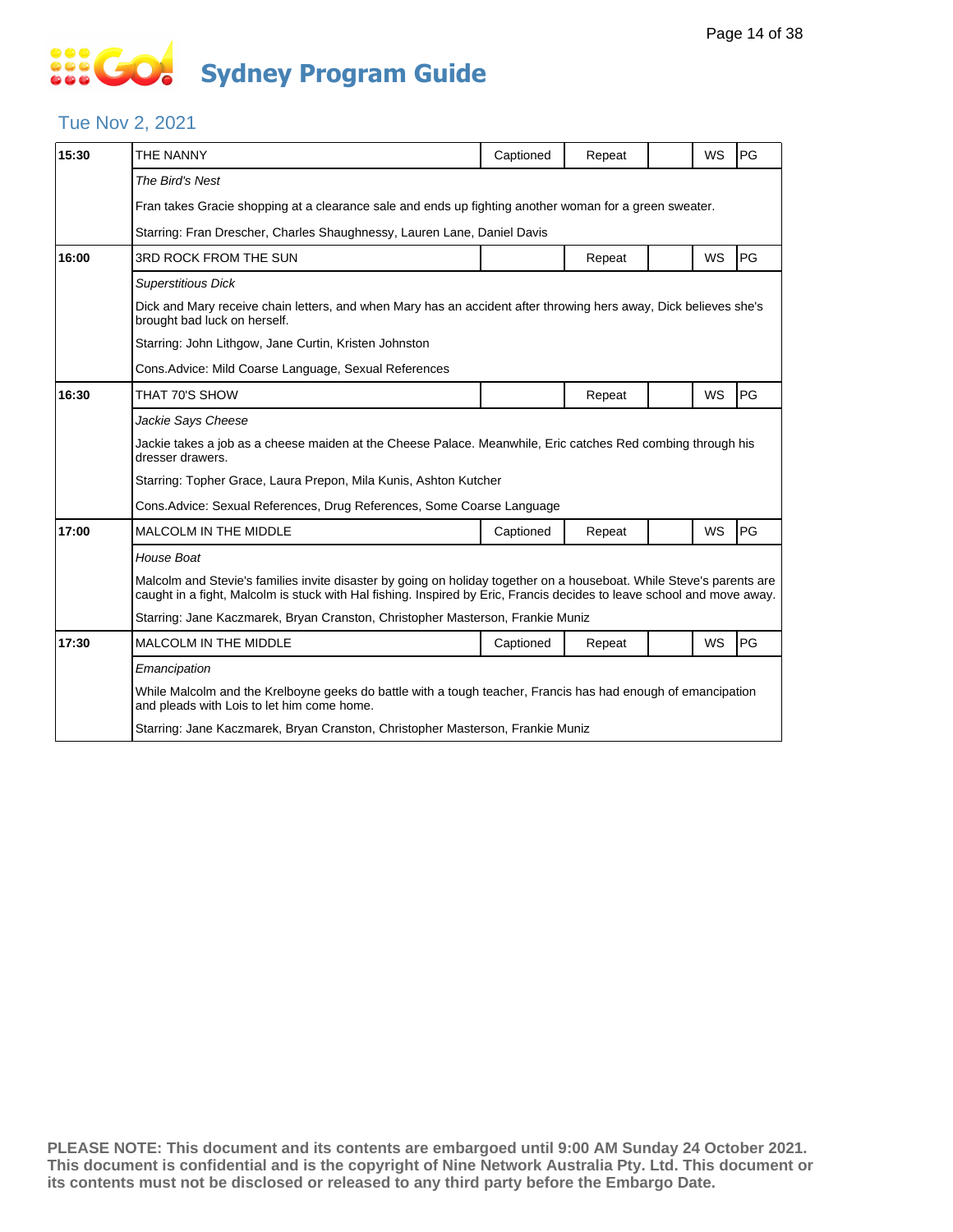## **SOCOL Sydney Program Guide**

#### Tue Nov 2, 2021

| 18:00 | THE NANNY                                                                                                                                                                                                                                                        | Captioned                                                                                            | Repeat |  | WS | PG        |  |  |
|-------|------------------------------------------------------------------------------------------------------------------------------------------------------------------------------------------------------------------------------------------------------------------|------------------------------------------------------------------------------------------------------|--------|--|----|-----------|--|--|
|       | <b>The Rosie Show</b>                                                                                                                                                                                                                                            |                                                                                                      |        |  |    |           |  |  |
|       |                                                                                                                                                                                                                                                                  | Fran and Val go to The Rosie O'Donnell Show and Fran is picked out of the audience to talk to Rosie. |        |  |    |           |  |  |
|       | Starring: Fran Drescher, Charles Shaughnessy, Lauren Lane, Daniel Davis                                                                                                                                                                                          |                                                                                                      |        |  |    |           |  |  |
| 18:30 | 3RD ROCK FROM THE SUN                                                                                                                                                                                                                                            |                                                                                                      |        |  | WS | PG        |  |  |
|       | Y2dicK                                                                                                                                                                                                                                                           |                                                                                                      |        |  |    |           |  |  |
|       | Dick becomes a laughing stock when it emerges he has no idea how to use a computer, but when he finally figures<br>it out and goes online, he retreats from the real world.                                                                                      |                                                                                                      |        |  |    |           |  |  |
|       | Starring: John Lithgow, Jane Curtin, Kristen Johnston                                                                                                                                                                                                            |                                                                                                      |        |  |    |           |  |  |
|       | Cons. Advice: Mild Coarse Language, Sexual References                                                                                                                                                                                                            |                                                                                                      |        |  |    |           |  |  |
| 19:00 | THAT 70'S SHOW                                                                                                                                                                                                                                                   |                                                                                                      |        |  | WS | PG        |  |  |
|       | Eric's Hot Cousin                                                                                                                                                                                                                                                |                                                                                                      |        |  |    |           |  |  |
|       | Eric's comely cousin visits, triggering competition for attention among the boys; Red gets Kitty a pet.                                                                                                                                                          |                                                                                                      |        |  |    |           |  |  |
|       | Starring: Topher Grace, Laura Prepon, Mila Kunis, Ashton Kutcher                                                                                                                                                                                                 |                                                                                                      |        |  |    |           |  |  |
|       | Cons.Advice: Sexual References, Drug References, Some Coarse Language                                                                                                                                                                                            |                                                                                                      |        |  |    |           |  |  |
| 19:30 | TBA                                                                                                                                                                                                                                                              | Captioned                                                                                            |        |  | WS | G         |  |  |
|       | Information To Follow.                                                                                                                                                                                                                                           |                                                                                                      |        |  |    |           |  |  |
| 20:30 | <b>BILLIE JEAN KING CUP</b>                                                                                                                                                                                                                                      |                                                                                                      | Live   |  | WS | <b>NA</b> |  |  |
|       | Australia v Belgium                                                                                                                                                                                                                                              |                                                                                                      |        |  |    |           |  |  |
|       | Wide World of Sports presents Australia v Belgium live from the O2 Arena in Prague, Czech Repubic. The Australian<br>Team – Aila Tomlianovic, Astra Sharma, Storm Sanders, Ellen Perez, Olivia Gadecki and Captain Alicia Molik. Live<br>Play from 20:30PM AEDT. |                                                                                                      |        |  |    |           |  |  |
| 01:30 | 3RD ROCK FROM THE SUN                                                                                                                                                                                                                                            |                                                                                                      | Repeat |  | WS | PG        |  |  |
|       | Y2dicK                                                                                                                                                                                                                                                           |                                                                                                      |        |  |    |           |  |  |
|       | Dick becomes a laughing stock when it emerges he has no idea how to use a computer, but when he finally figures<br>it out and goes online, he retreats from the real world.                                                                                      |                                                                                                      |        |  |    |           |  |  |
|       | Starring: John Lithgow, Jane Curtin, Kristen Johnston                                                                                                                                                                                                            |                                                                                                      |        |  |    |           |  |  |
|       | Cons. Advice: Mild Coarse Language, Sexual References                                                                                                                                                                                                            |                                                                                                      |        |  |    |           |  |  |
| 02:00 | THE ARRANGEMENT                                                                                                                                                                                                                                                  | Captioned                                                                                            | Repeat |  | WS | M         |  |  |
|       | Crashing                                                                                                                                                                                                                                                         |                                                                                                      |        |  |    |           |  |  |
|       | Megan struggles to figure out the next step in her career; Kyle attempts to reconnect with her on an unpredictable<br>double date with a superstar pro athlete and his outspoken wife.                                                                           |                                                                                                      |        |  |    |           |  |  |
|       | Starring: Josh Henderson, Christine Evangelista, Lexa Doig                                                                                                                                                                                                       |                                                                                                      |        |  |    |           |  |  |
|       | Cons. Advice: Some Coarse Language, Sexual References, Themes                                                                                                                                                                                                    |                                                                                                      |        |  |    |           |  |  |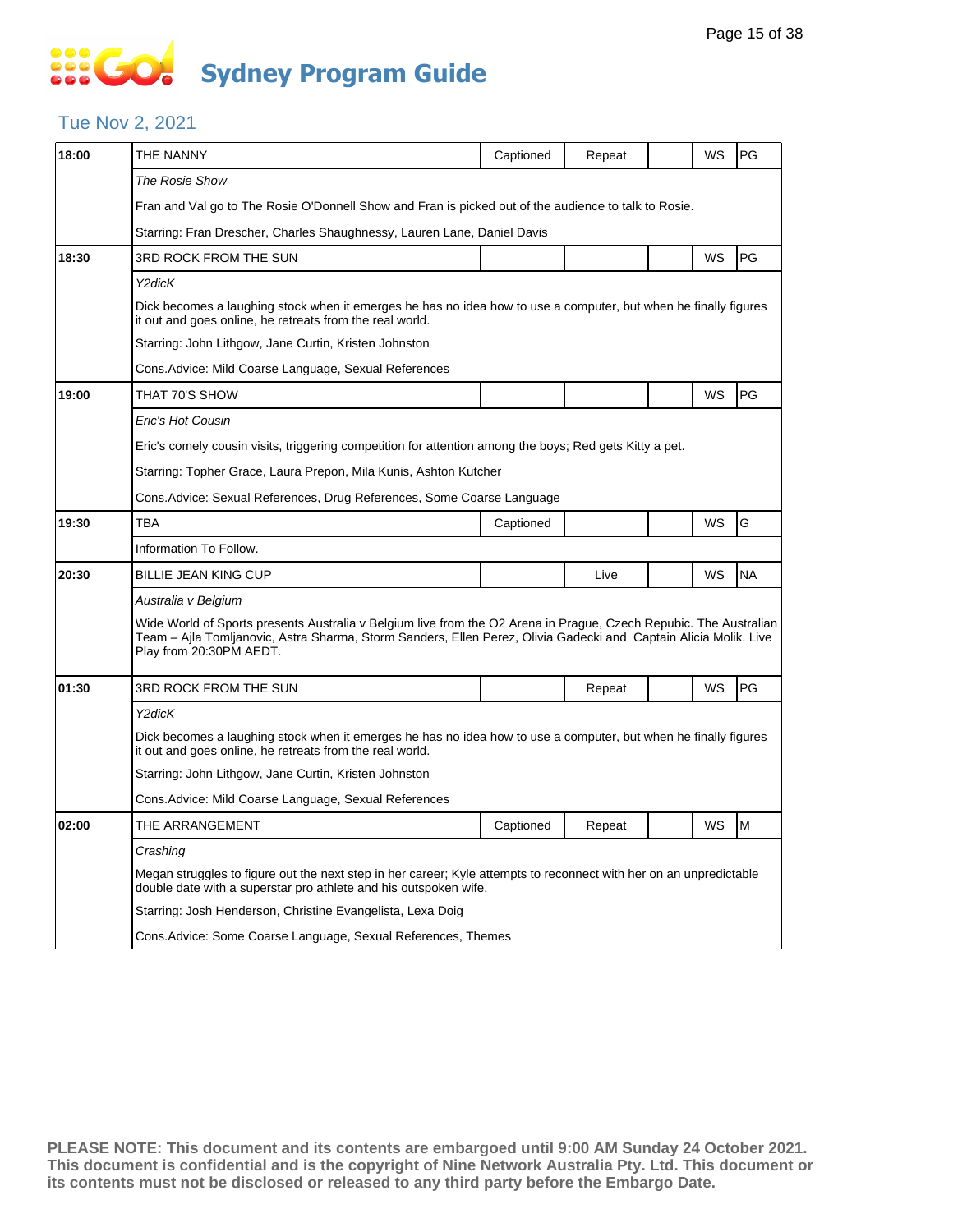#### Tue Nov 2, 2021

| 03:00 | <b>TEEN TITANS GO!</b>                                                                                                                                                                                                                                                                         |  | Repeat |  | WS        | PG |  |  |
|-------|------------------------------------------------------------------------------------------------------------------------------------------------------------------------------------------------------------------------------------------------------------------------------------------------|--|--------|--|-----------|----|--|--|
|       | Justice League's Next Top Talent Idol Star                                                                                                                                                                                                                                                     |  |        |  |           |    |  |  |
|       | The Justice League holds a competition. Robin tries everything to win the talent competition.                                                                                                                                                                                                  |  |        |  |           |    |  |  |
|       | Cons. Advice: Themes, Mild Violence, Scary Scenes                                                                                                                                                                                                                                              |  |        |  |           |    |  |  |
| 03:30 | KAIJUDO: RISE OF THE DUEL MASTERS                                                                                                                                                                                                                                                              |  | Repeat |  | WS        | PG |  |  |
|       | The Last of His Kind                                                                                                                                                                                                                                                                           |  |        |  |           |    |  |  |
|       | On a mission to hunt down a primitive Bigfoot---like creature known as the Roaming Bloodmane, Ray and the Duel<br>Masters quickly discover there is far more to the beast than meets the eye.                                                                                                  |  |        |  |           |    |  |  |
|       | Cons. Advice: Animated Violence, Themes, Scary Scenes                                                                                                                                                                                                                                          |  |        |  |           |    |  |  |
| 04:00 | POKEMON THE SERIES SUN & MOON -<br><b>ULTRA LEGENDS</b>                                                                                                                                                                                                                                        |  | Repeat |  | <b>WS</b> | G  |  |  |
|       | <b>Sparking Confusion!</b>                                                                                                                                                                                                                                                                     |  |        |  |           |    |  |  |
|       | Ash has completed three of his four grand trials in the Alola region, and more adventures await as he and his<br>classmates acquire new Z-Crystals, make new Pokémon friends, and learn how to Mantine Surf!                                                                                   |  |        |  |           |    |  |  |
|       | Cons.Advice: Animated Violence                                                                                                                                                                                                                                                                 |  |        |  |           |    |  |  |
| 04:30 | TRANSFORMERS: CYBERVERSE                                                                                                                                                                                                                                                                       |  | Repeat |  | WS        | PG |  |  |
|       | Matrix of Leadership/Siloed                                                                                                                                                                                                                                                                    |  |        |  |           |    |  |  |
|       | Bee learns the meaning of leadership through three memories of Optimus Prime./ The Seekers attempt to extract<br>the location of the Ark from Windblade's memories.                                                                                                                            |  |        |  |           |    |  |  |
|       | Cons.Advice: Animated Violence                                                                                                                                                                                                                                                                 |  |        |  |           |    |  |  |
| 04:50 | <b>BAKUGAN: ARMORED ALLIANCE</b>                                                                                                                                                                                                                                                               |  | Repeat |  | WS        | PG |  |  |
|       | Final Battle! Dan vs. Ajit/Secrets Exposed                                                                                                                                                                                                                                                     |  |        |  |           |    |  |  |
|       | It's time for the event everyone in Los Volmos has been waiting for, The Bakugan Battle League finals! It's the<br>Awesome Brawler's Dan Kouzo vs. the golden Bakugan brawler Ajit, these two face-off in a final brawl for it all.                                                            |  |        |  |           |    |  |  |
|       | Cons.Advice: Animated Violence, Themes                                                                                                                                                                                                                                                         |  |        |  |           |    |  |  |
| 05:10 | YU-GI-OH! ARC-V                                                                                                                                                                                                                                                                                |  | Repeat |  |           | PG |  |  |
|       | Chain Game                                                                                                                                                                                                                                                                                     |  |        |  |           |    |  |  |
|       | Barrett has chained up Yuya and his monsters! Can Yuya break his shackles before Barrett breaks away with<br>Celina?                                                                                                                                                                           |  |        |  |           |    |  |  |
|       | Cons.Advice: Animated Violence                                                                                                                                                                                                                                                                 |  |        |  |           |    |  |  |
| 05:30 | YU-GI-OH! CLASSIC                                                                                                                                                                                                                                                                              |  | Repeat |  | WS        | PG |  |  |
|       | Mime control - Part 1                                                                                                                                                                                                                                                                          |  |        |  |           |    |  |  |
|       | Yugi faces off against another of Marik's nefarious Rare Hunters – the silent but deadly Strings! Strings stops all of<br>Yugi's attacks with Revival Jam, a slippery slime that resurrects whenever it's destroyed! How can Yugi win if he<br>can't even put a dent in Strings's life points? |  |        |  |           |    |  |  |
|       | Cons.Advice: Mild Violence                                                                                                                                                                                                                                                                     |  |        |  |           |    |  |  |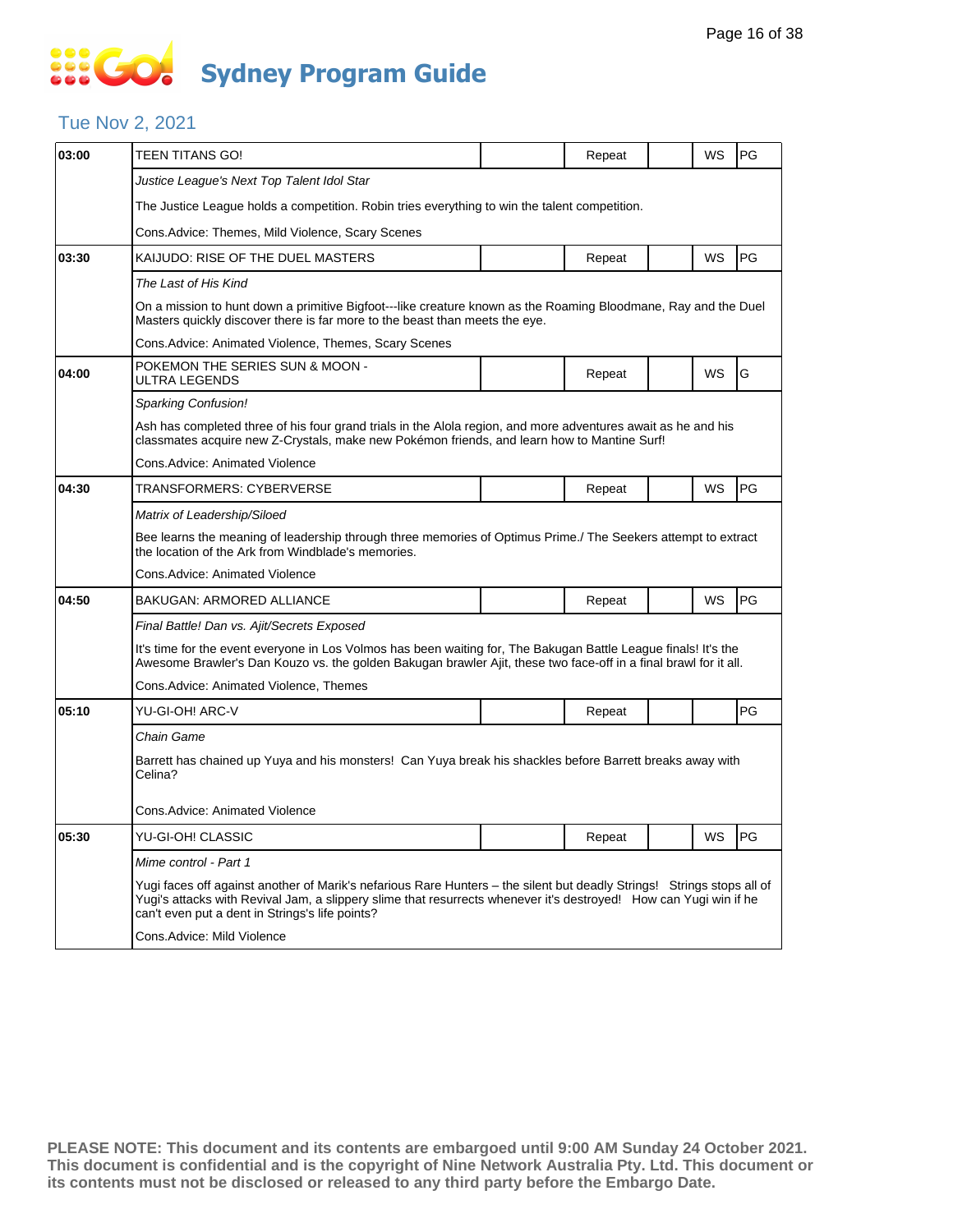# **SOCIOL Sydney Program Guide**

### Wed Nov 3, 2021

| RAINBOW RANGERS                                                                                                                                                                                                                                                                                                         |           | Repeat                                                       |  | WS | G                                                                                                                    |  |  |
|-------------------------------------------------------------------------------------------------------------------------------------------------------------------------------------------------------------------------------------------------------------------------------------------------------------------------|-----------|--------------------------------------------------------------|--|----|----------------------------------------------------------------------------------------------------------------------|--|--|
| Tigertastic/Seal Gone Wild                                                                                                                                                                                                                                                                                              |           |                                                              |  |    |                                                                                                                      |  |  |
| Preston destroys mangrove forests in India to create profitable shrimp farms, exposing the area and its wildlife to<br>storms; the Rangers have to get a lost seal back home after it wreaks havoc on a city.                                                                                                           |           |                                                              |  |    |                                                                                                                      |  |  |
| <b>BARBIE: DREAMHOUSE ADVENTURES</b>                                                                                                                                                                                                                                                                                    |           | Repeat                                                       |  | WS | G                                                                                                                    |  |  |
| Family Of The Year                                                                                                                                                                                                                                                                                                      |           |                                                              |  |    |                                                                                                                      |  |  |
| has won every year for the past decade: The Reardons.                                                                                                                                                                                                                                                                   |           |                                                              |  |    |                                                                                                                      |  |  |
| POLLY POCKET                                                                                                                                                                                                                                                                                                            |           |                                                              |  | WS | G                                                                                                                    |  |  |
| Double Trouble/The Crow Must Go On                                                                                                                                                                                                                                                                                      |           |                                                              |  |    |                                                                                                                      |  |  |
| With her shrinking-powered magic locket around her neck and her friends by her side, Polly Pocket proves there's<br>no adventure too big for "tiny power!" Our pint-sized heroes use their unique point-of-view to help the neighbourhood<br>animals, conquer school assignments, and discover a big world full of fun. |           |                                                              |  |    |                                                                                                                      |  |  |
| TRANSFORMERS: CYBERVERSE                                                                                                                                                                                                                                                                                                |           | Repeat                                                       |  | WS | PG                                                                                                                   |  |  |
| King of the Dinosaurs/The Extinction Event                                                                                                                                                                                                                                                                              |           |                                                              |  |    |                                                                                                                      |  |  |
| Windblade and Bee uncover a buried Autobot who turns out to be an old friend./ The newly formed team of Autobots<br>must stop Shockwave from destroying all life on the planet.                                                                                                                                         |           |                                                              |  |    |                                                                                                                      |  |  |
| Cons. Advice: Animated Violence                                                                                                                                                                                                                                                                                         |           |                                                              |  |    |                                                                                                                      |  |  |
| SMASHHDOWN!                                                                                                                                                                                                                                                                                                             | Captioned | Repeat                                                       |  | WS | C                                                                                                                    |  |  |
| Match Day 2, Pool B - Payton vs. Smiley Riley                                                                                                                                                                                                                                                                           |           |                                                              |  |    |                                                                                                                      |  |  |
| It's a water-sports spectacular as Nick and the Dummy hit the waves, we discover the science of surfing, and our<br>players try their hands at bungee-water-polo!                                                                                                                                                       |           |                                                              |  |    |                                                                                                                      |  |  |
| RICKY ZOOM                                                                                                                                                                                                                                                                                                              |           | Repeat                                                       |  | WS | G                                                                                                                    |  |  |
| The Most Amazing Thing Put in a Box Ever/The New Rescue Tool                                                                                                                                                                                                                                                            |           |                                                              |  |    |                                                                                                                      |  |  |
| Little red rescue motorbike Ricky Zoom, along with his loyal and enthusiastic bike buddies Loop, Scootio and DJ,<br>race around the sports track, try new stunts at the park, and zoom into adventures.                                                                                                                 |           |                                                              |  |    |                                                                                                                      |  |  |
| GIGANTOSAURUS                                                                                                                                                                                                                                                                                                           |           | Repeat                                                       |  | WS | G                                                                                                                    |  |  |
| Seeing Stars/A Tiny Triumph                                                                                                                                                                                                                                                                                             |           |                                                              |  |    |                                                                                                                      |  |  |
| Four curious young dinosaur friends explore the mystery of Gigantosaurus, the largest, fiercest dinosaur of all, as<br>they face their individual fears and work together to solve problems during their many adventures.                                                                                               |           |                                                              |  |    |                                                                                                                      |  |  |
| TRUE AND THE RAINBOW KINGDOM                                                                                                                                                                                                                                                                                            |           | Repeat                                                       |  | WS | G                                                                                                                    |  |  |
| Yeti Sitting                                                                                                                                                                                                                                                                                                            |           |                                                              |  |    |                                                                                                                      |  |  |
| Fearless eight-year old guardian True uses wishes from the Wishing Tree to help protect the citizens of the colorful<br>land of the Rainbow Kingdom.                                                                                                                                                                    |           |                                                              |  |    |                                                                                                                      |  |  |
| MONKIE KID                                                                                                                                                                                                                                                                                                              |           | Repeat                                                       |  | WS | PG                                                                                                                   |  |  |
| Bad Weather/Duplicatnation                                                                                                                                                                                                                                                                                              |           |                                                              |  |    |                                                                                                                      |  |  |
| Red Son takes over the 'Weather Station', a prestigious club that allows its members to control the weather in<br>different parts of the city. MK decides to create clones so he can stay home and play video games. But he doesn't                                                                                     |           |                                                              |  |    |                                                                                                                      |  |  |
| Cons.Advice: Animated Violence, Themes                                                                                                                                                                                                                                                                                  |           |                                                              |  |    |                                                                                                                      |  |  |
|                                                                                                                                                                                                                                                                                                                         |           | really know how to use his powers so the clones wreak havoc. |  |    | The Roberts family are driven to enter Malibu's annual Family of the Year contest, competing against the family that |  |  |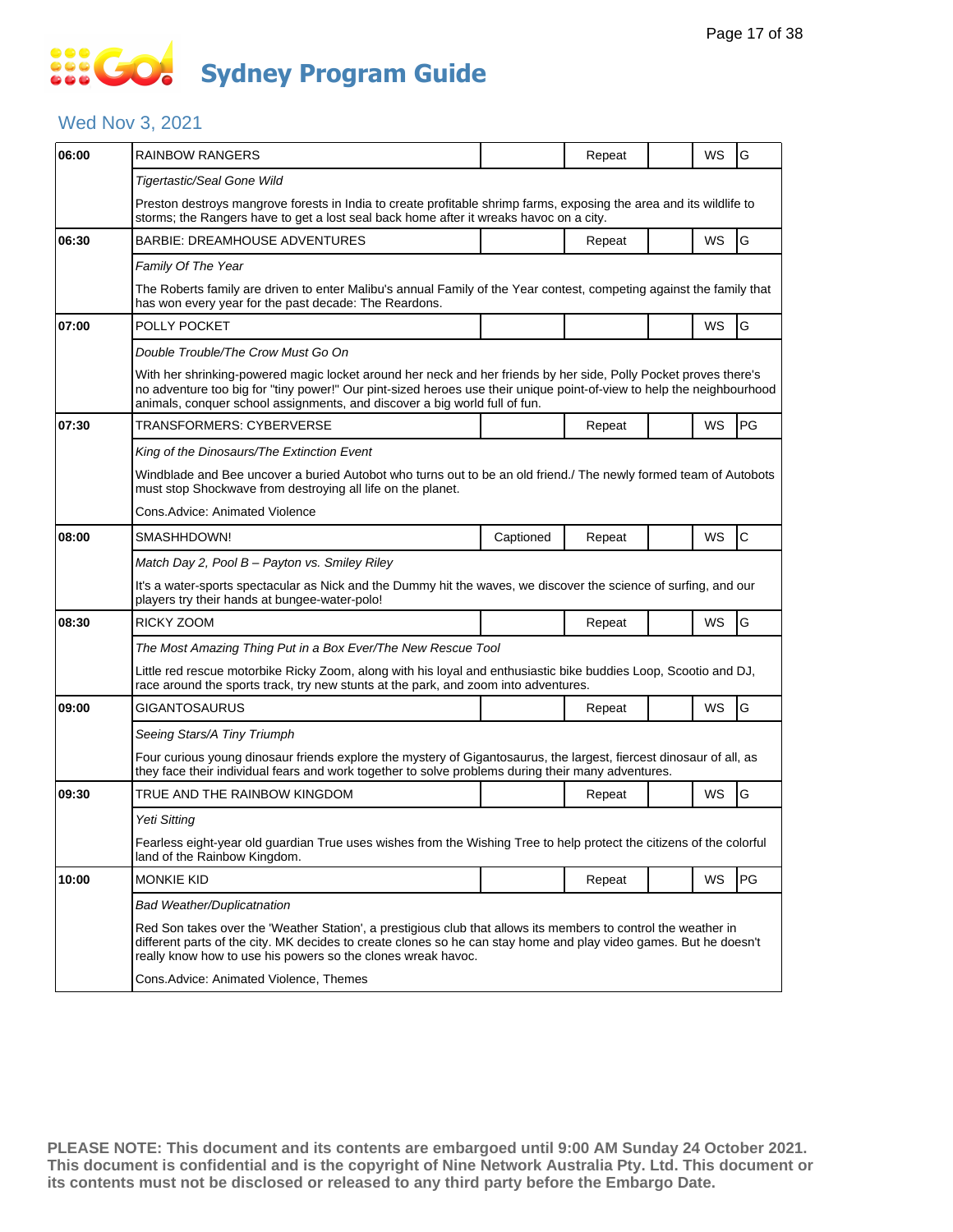### Wed Nov 3, 2021

| 10:30 | POKEMON THE SERIES SUN & MOON -<br>ULTRA LEGENDS                                                                                                                                                                                                                   |           | Repeat |  | WS | G  |  |  |
|-------|--------------------------------------------------------------------------------------------------------------------------------------------------------------------------------------------------------------------------------------------------------------------|-----------|--------|--|----|----|--|--|
|       | Don't Ignore The Small Stufful!                                                                                                                                                                                                                                    |           |        |  |    |    |  |  |
|       | Ash has completed three of his four grand trials in the Alola region, and more adventures await as he and his<br>classmates acquire new Z-Crystals, make new Pokémon friends, and learn how to Mantine Surf!                                                       |           |        |  |    |    |  |  |
|       | Cons.Advice: Animated Violence                                                                                                                                                                                                                                     |           |        |  |    |    |  |  |
| 11:00 | THE AMAZING WORLD OF GUMBALL                                                                                                                                                                                                                                       |           | Repeat |  | WS | PG |  |  |
|       | The Worst/The List                                                                                                                                                                                                                                                 |           |        |  |    |    |  |  |
|       | Follow the misadventures of Gumball and his family in their weird and wonderful town of Elmore. Dad's a six-foot<br>stay-at-home pink rabbit; Mom works hard in the rainbow factory; and Gumball's friends include a T-rex, a<br>cheerleading peanut and a banana. |           |        |  |    |    |  |  |
|       | Cons.Advice: Mild Violence, Themes                                                                                                                                                                                                                                 |           |        |  |    |    |  |  |
| 11:30 | TEEN TITANS GO!                                                                                                                                                                                                                                                    |           | Repeat |  | WS | PG |  |  |
|       | Labor Day / Ones and Zeroes                                                                                                                                                                                                                                        |           |        |  |    |    |  |  |
|       | Robin teaches the Titans about Labor Day. / The Titans build a pizza making AI robot.                                                                                                                                                                              |           |        |  |    |    |  |  |
|       | Cons.Advice: Themes, Mild Violence, Scary Scenes                                                                                                                                                                                                                   |           |        |  |    |    |  |  |
| 12:00 | SUPERGIRL                                                                                                                                                                                                                                                          |           |        |  | WS | M  |  |  |
|       | World's Finest                                                                                                                                                                                                                                                     |           |        |  |    |    |  |  |
|       | The Flash comes from an alternative universe and aids Kara in her battle against Silver Banshee and Livewire in<br>exchange for her help getting home.                                                                                                             |           |        |  |    |    |  |  |
|       | Starring: Melissa Benoist, Chyler Leigh, David Harewood                                                                                                                                                                                                            |           |        |  |    |    |  |  |
|       | Cons.Advice: Mature Themes, Some Violence                                                                                                                                                                                                                          |           |        |  |    |    |  |  |
| 13:00 | VANDERPUMP RULES                                                                                                                                                                                                                                                   |           | Repeat |  | WS | M  |  |  |
|       | Sex, Lies and Audiotape                                                                                                                                                                                                                                            |           |        |  |    |    |  |  |
|       | A devastating audio recording surfaces at Brittany's housewarming party; Lisa and Katie take Schwartz to task after<br>his latest drunken blackout; Ariana reveals the heartbreaking reason for her body image struggles.                                          |           |        |  |    |    |  |  |
|       | Cons.Advice: Some Coarse Language, Sexual References                                                                                                                                                                                                               |           |        |  |    |    |  |  |
| 14:00 | <b>MEXICAN DYNASTIES</b>                                                                                                                                                                                                                                           |           | Repeat |  | WS | M  |  |  |
|       | A Star Is Torn                                                                                                                                                                                                                                                     |           |        |  |    |    |  |  |
|       | Elan and Jenny kick off their music career by signing with a major Mexican record label; Adan auditions for the<br>talent show, "La Voz;" Doris adjusts to working at home; she convinces Raquel to attend Oscar and Paulina's<br>Canasta party.                   |           |        |  |    |    |  |  |
|       | Cons.Advice: Adult Themes, Sexual References, Some Coarse Language                                                                                                                                                                                                 |           |        |  |    |    |  |  |
| 15:00 |                                                                                                                                                                                                                                                                    |           |        |  |    |    |  |  |
|       | MALCOLM IN THE MIDDLE                                                                                                                                                                                                                                              | Captioned | Repeat |  | WS | PG |  |  |
|       | House Boat                                                                                                                                                                                                                                                         |           |        |  |    |    |  |  |
|       | Malcolm and Stevie's families invite disaster by going on holiday together on a houseboat. While Steve's parents are<br>caught in a fight, Malcolm is stuck with Hal fishing. Inspired by Eric, Francis decides to leave school and move away.                     |           |        |  |    |    |  |  |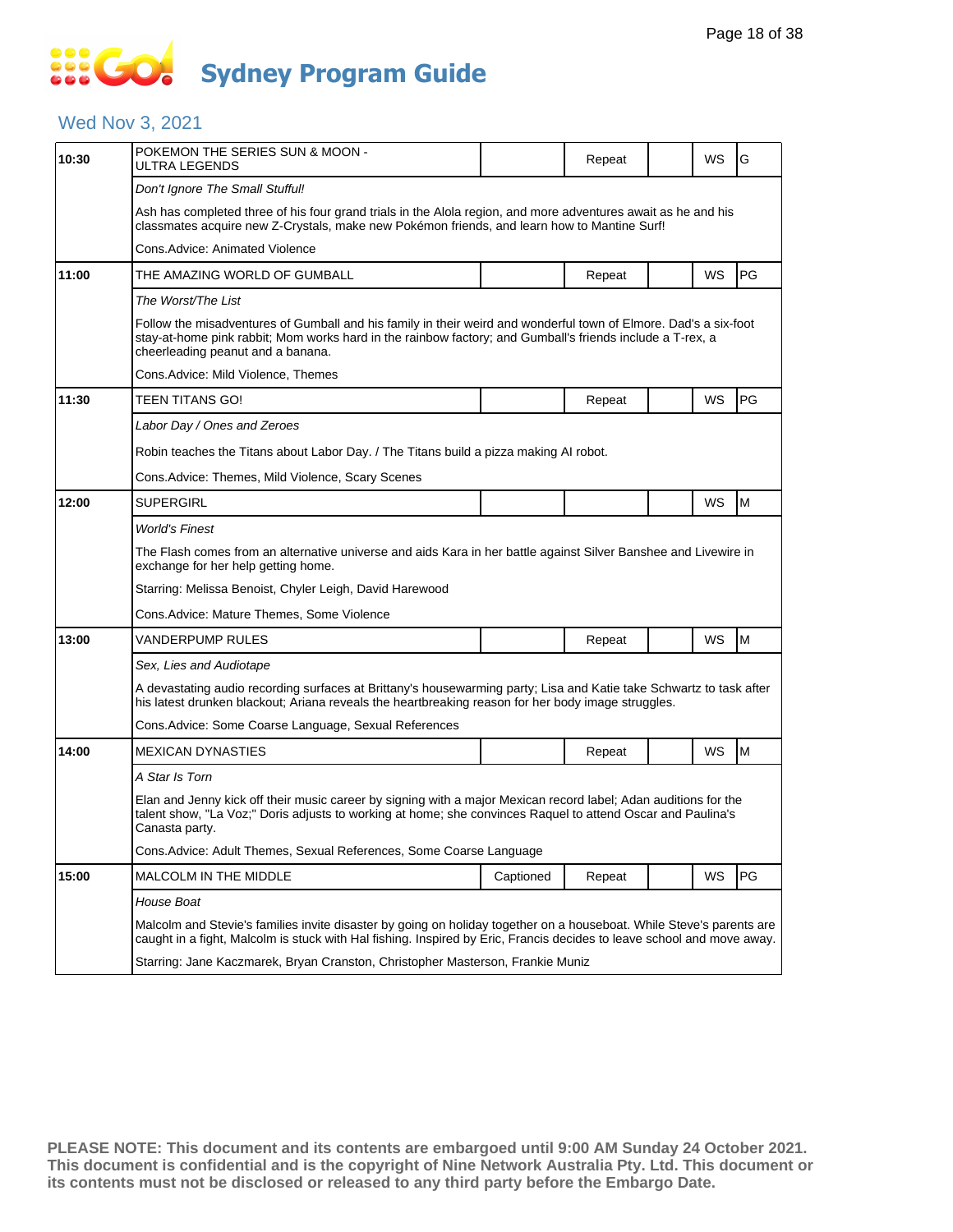#### Wed Nov 3, 2021

| 15:30 | THE NANNY                                                                                                                                                                   | Captioned | Repeat |  | WS        | PG |  |  |
|-------|-----------------------------------------------------------------------------------------------------------------------------------------------------------------------------|-----------|--------|--|-----------|----|--|--|
|       | The Rosie Show                                                                                                                                                              |           |        |  |           |    |  |  |
|       | Fran and Val go to The Rosie O'Donnell Show and Fran is picked out of the audience to talk to Rosie.                                                                        |           |        |  |           |    |  |  |
|       | Starring: Fran Drescher, Charles Shaughnessy, Lauren Lane, Daniel Davis                                                                                                     |           |        |  |           |    |  |  |
| 16:00 | 3RD ROCK FROM THE SUN                                                                                                                                                       |           | Repeat |  | WS        | PG |  |  |
|       | Y2dicK                                                                                                                                                                      |           |        |  |           |    |  |  |
|       | Dick becomes a laughing stock when it emerges he has no idea how to use a computer, but when he finally figures<br>it out and goes online, he retreats from the real world. |           |        |  |           |    |  |  |
|       | Starring: John Lithgow, Jane Curtin, Kristen Johnston                                                                                                                       |           |        |  |           |    |  |  |
|       | Cons. Advice: Mild Coarse Language, Sexual References                                                                                                                       |           |        |  |           |    |  |  |
| 16:30 | THAT 70'S SHOW                                                                                                                                                              |           | Repeat |  | WS        | PG |  |  |
|       | Eric's Hot Cousin                                                                                                                                                           |           |        |  |           |    |  |  |
|       | Eric's comely cousin visits, triggering competition for attention among the boys; Red gets Kitty a pet.                                                                     |           |        |  |           |    |  |  |
|       | Starring: Topher Grace, Laura Prepon, Mila Kunis, Ashton Kutcher                                                                                                            |           |        |  |           |    |  |  |
|       | Cons. Advice: Sexual References, Drug References, Some Coarse Language                                                                                                      |           |        |  |           |    |  |  |
| 17:00 | <b>MALCOLM IN THE MIDDLE</b>                                                                                                                                                | Captioned | Repeat |  | <b>WS</b> | PG |  |  |
|       | <b>Book Club</b>                                                                                                                                                            |           |        |  |           |    |  |  |
|       | Lois joins a book club in order to gain a respite from Hal and the boys, and she soon learns that the club is an<br>excuse for other mothers to get together and socialize. |           |        |  |           |    |  |  |
|       | Starring: Jane Kaczmarek, Bryan Cranston, Christopher Masterson, Frankie Muniz                                                                                              |           |        |  |           |    |  |  |
| 17:30 | <b>MALCOLM IN THE MIDDLE</b>                                                                                                                                                | Captioned | Repeat |  | WS        | PG |  |  |
|       | <b>Malcolm's Girlfriend</b>                                                                                                                                                 |           |        |  |           |    |  |  |
|       | When Malcolm finally finds a girlfriend, he loses focus on his schoolwork, and Dewey makes a new friend - a real<br>one.                                                    |           |        |  |           |    |  |  |
|       | Starring: Jane Kaczmarek, Bryan Cranston, Christopher Masterson, Frankie Muniz                                                                                              |           |        |  |           |    |  |  |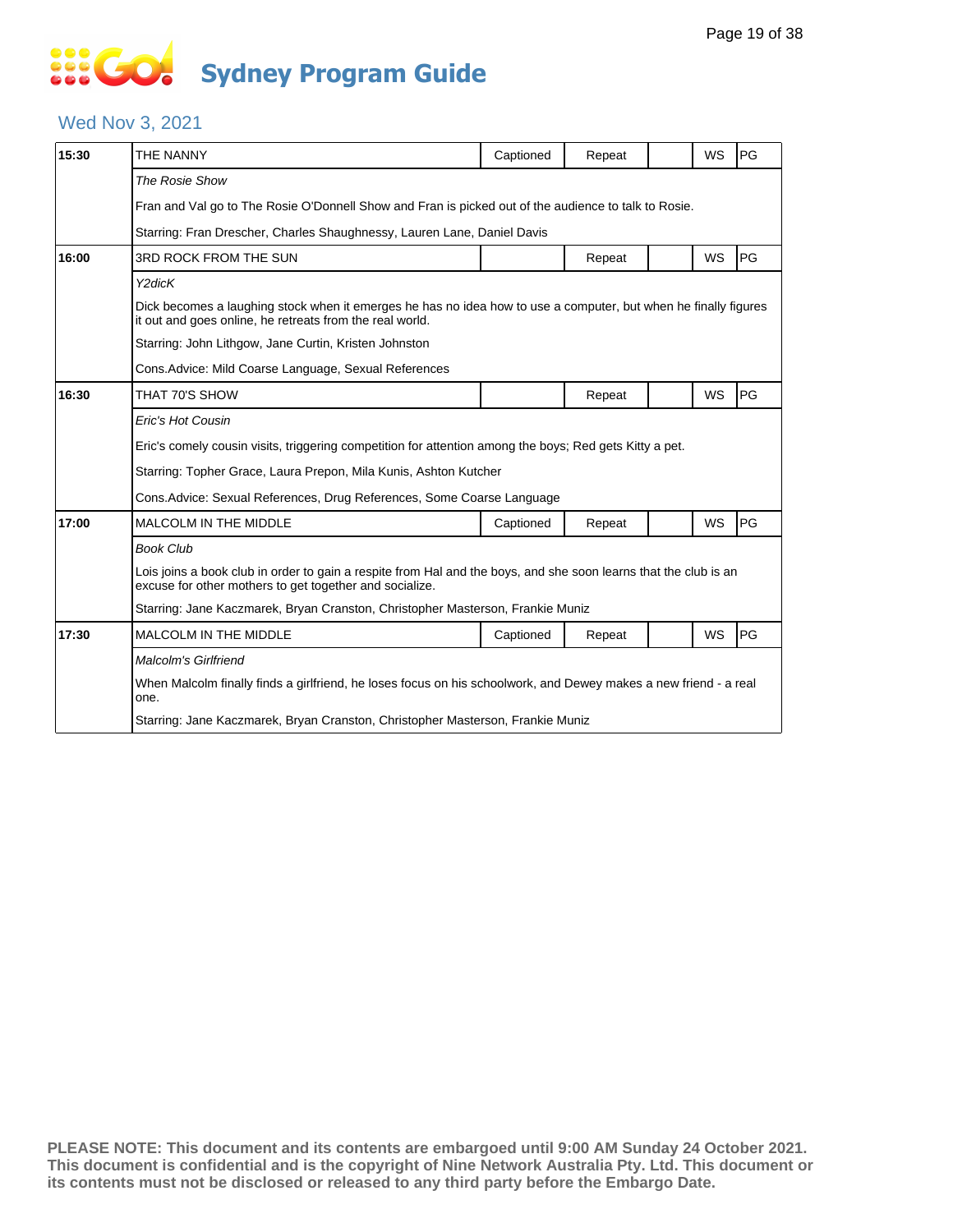#### Wed Nov 3, 2021

| 18:00 | THE NANNY                                                                                                                                                                             | Captioned | Repeat |  | WS | PG |  |
|-------|---------------------------------------------------------------------------------------------------------------------------------------------------------------------------------------|-----------|--------|--|----|----|--|
|       | Freida Needa Man                                                                                                                                                                      |           |        |  |    |    |  |
|       | Fran's aunt Freida has gone broke and moves into the Sheffield residence. The only way Fran can turn this around<br>is if she convinces Freida's rich boyfriend to propose to Freida. |           |        |  |    |    |  |
|       | Starring: Fran Drescher, Charles Shaughnessy, Lauren Lane, Daniel Davis                                                                                                               |           |        |  |    |    |  |
| 18:30 | 3RD ROCK FROM THE SUN                                                                                                                                                                 |           |        |  | WS | PG |  |
|       | Dick 'The Mouth' Solomon                                                                                                                                                              |           |        |  |    |    |  |
|       | Mary tells Dick that they should improve their communication skills, so they go to a New Age couples' retreat,<br>accompanied by Harry and Vicki.                                     |           |        |  |    |    |  |
|       | Starring: John Lithgow, Jane Curtin, Kristen Johnston                                                                                                                                 |           |        |  |    |    |  |
|       | Cons.Advice: Mild Coarse Language, Sexual References                                                                                                                                  |           |        |  |    |    |  |
| 19:00 | THAT 70'S SHOW                                                                                                                                                                        |           |        |  | WS | PG |  |
|       | <b>Tornado Prom</b>                                                                                                                                                                   |           |        |  |    |    |  |
|       | Eric braves a tornado watch to pick up Donna for the prom; the weather warning brings the Formans and Pinciottis<br>together.                                                         |           |        |  |    |    |  |
|       | Starring: Topher Grace, Laura Prepon, Mila Kunis, Ashton Kutcher                                                                                                                      |           |        |  |    |    |  |
|       | Cons. Advice: Sexual References, Drug References, Some Coarse Language                                                                                                                |           |        |  |    |    |  |
| 19:30 | 2016<br>DEEPWATER HORIZON                                                                                                                                                             | Captioned | Repeat |  | WS | M  |  |
|       | Deepwater Horizon                                                                                                                                                                     |           |        |  |    |    |  |
|       | A dramatization of the disaster in April 2010, when the offshore drilling rig called the Deepwater Horizon exploded,<br>resulting in the worst oil spill in American history.         |           |        |  |    |    |  |
|       | Starring: Mark Wahlberg, Kurt Russell, Gina Rodriguez, Douglas M. Griffin                                                                                                             |           |        |  |    |    |  |
|       | Cons. Advice: Mature Themes, Some Coarse Language                                                                                                                                     |           |        |  |    |    |  |
| 21:30 | THE NET<br>1995                                                                                                                                                                       | Captioned | Repeat |  | WS | M  |  |
|       | The Net                                                                                                                                                                               |           |        |  |    |    |  |
|       | A computer programmer stumbles upon a conspiracy, putting her life and the lives of those around her in great<br>danger.                                                              |           |        |  |    |    |  |
|       | Starring: Sandra Bullock, Jeremy Northam, Dennis Miller                                                                                                                               |           |        |  |    |    |  |
|       | Cons.Advice: Some Violence, Some Coarse Language                                                                                                                                      |           |        |  |    |    |  |
| 23:50 | 3RD ROCK FROM THE SUN                                                                                                                                                                 |           | Repeat |  | WS | PG |  |
|       | Dick 'The Mouth' Solomon                                                                                                                                                              |           |        |  |    |    |  |
|       | Mary tells Dick that they should improve their communication skills, so they go to a New Age couples' retreat,<br>accompanied by Harry and Vicki.                                     |           |        |  |    |    |  |
|       | Starring: John Lithgow, Jane Curtin, Kristen Johnston                                                                                                                                 |           |        |  |    |    |  |
|       | Cons. Advice: Mild Coarse Language, Sexual References                                                                                                                                 |           |        |  |    |    |  |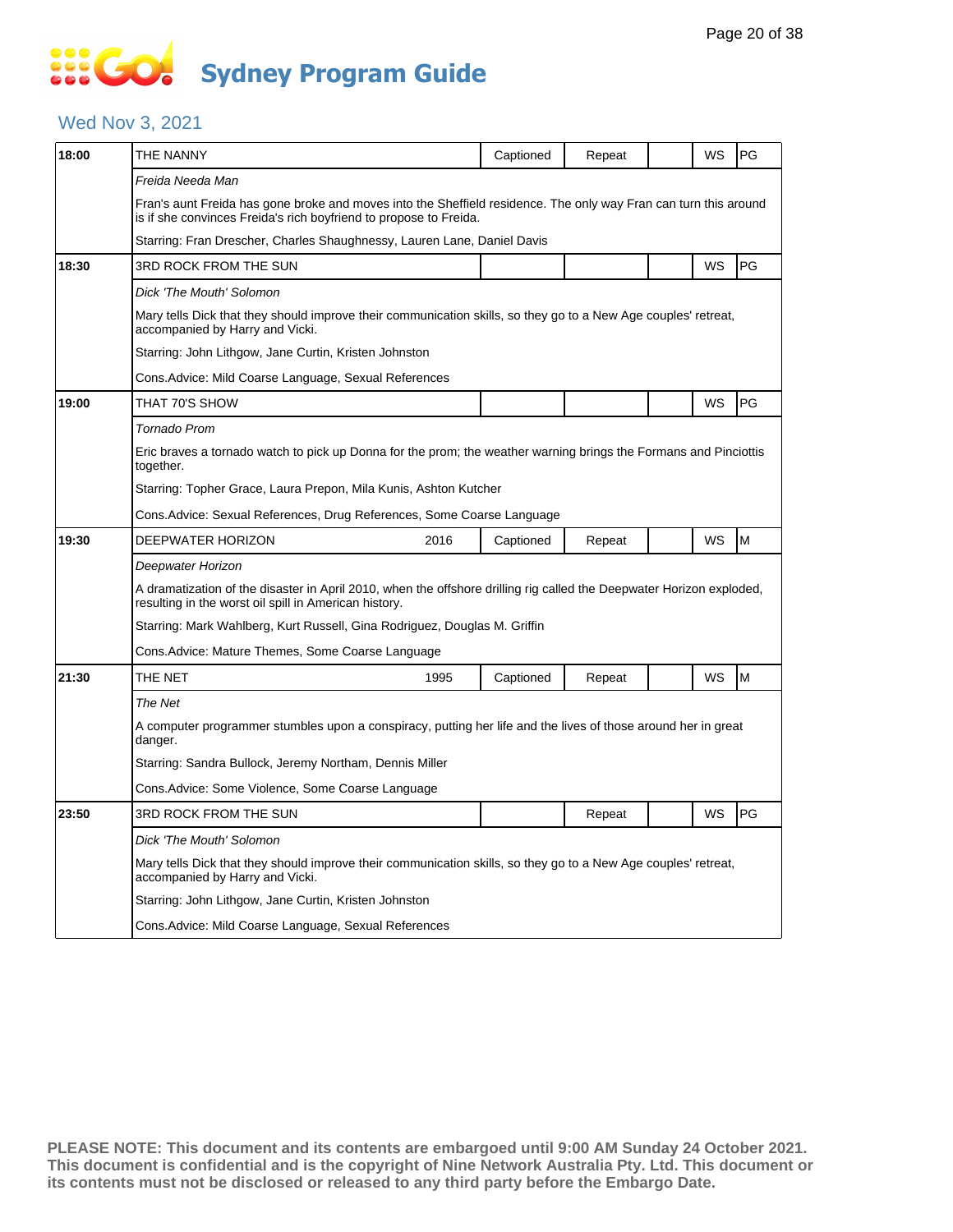#### Wed Nov 3, 2021

| 00:20 | THE ARRANGEMENT                                                                                                                                                                                                                                  | Captioned | Repeat |  | WS | M   |  |  |  |
|-------|--------------------------------------------------------------------------------------------------------------------------------------------------------------------------------------------------------------------------------------------------|-----------|--------|--|----|-----|--|--|--|
|       | <b>Temptation</b>                                                                                                                                                                                                                                |           |        |  |    |     |  |  |  |
|       | Megan takes a course at the Institute to get closer to Kyle; Terence grows concerned about Kyle's erratic behaviour;<br>DeAnn finds herself entangled in a new, provocative relationship.                                                        |           |        |  |    |     |  |  |  |
|       | Starring: Josh Henderson, Christine Evangelista, Lexa Doig                                                                                                                                                                                       |           |        |  |    |     |  |  |  |
|       | Cons. Advice: Some Coarse Language, Sexual References, Themes                                                                                                                                                                                    |           |        |  |    |     |  |  |  |
| 01:15 | VANDERPUMP RULES                                                                                                                                                                                                                                 |           | Repeat |  | WS | M   |  |  |  |
|       | Sex, Lies and Audiotape                                                                                                                                                                                                                          |           |        |  |    |     |  |  |  |
|       | A devastating audio recording surfaces at Brittany's housewarming party; Lisa and Katie take Schwartz to task after<br>his latest drunken blackout; Ariana reveals the heartbreaking reason for her body image struggles.                        |           |        |  |    |     |  |  |  |
|       | Cons. Advice: Some Coarse Language, Sexual References                                                                                                                                                                                            |           |        |  |    |     |  |  |  |
| 02:10 | <b>MEXICAN DYNASTIES</b>                                                                                                                                                                                                                         |           | Repeat |  | WS | M   |  |  |  |
|       | A Star Is Torn                                                                                                                                                                                                                                   |           |        |  |    |     |  |  |  |
|       | Elan and Jenny kick off their music career by signing with a major Mexican record label; Adan auditions for the<br>talent show, "La Voz;" Doris adjusts to working at home; she convinces Raquel to attend Oscar and Paulina's<br>Canasta party. |           |        |  |    |     |  |  |  |
|       | Cons. Advice: Adult Themes, Sexual References, Some Coarse Language                                                                                                                                                                              |           |        |  |    |     |  |  |  |
| 03:00 | <b>TEEN TITANS GO!</b>                                                                                                                                                                                                                           |           | Repeat |  | WS | PG  |  |  |  |
|       | Labor Day / Ones and Zeroes                                                                                                                                                                                                                      |           |        |  |    |     |  |  |  |
|       | Robin teaches the Titans about Labor Day. / The Titans build a pizza making AI robot.                                                                                                                                                            |           |        |  |    |     |  |  |  |
|       | Cons. Advice: Themes, Mild Violence, Scary Scenes                                                                                                                                                                                                |           |        |  |    |     |  |  |  |
| 03:30 | KAIJUDO: RISE OF THE DUEL MASTERS                                                                                                                                                                                                                |           | Repeat |  | WS | PG  |  |  |  |
|       | <b>Night Moves</b>                                                                                                                                                                                                                               |           |        |  |    |     |  |  |  |
|       | In an attempt to ease the tensions of wealth vs. want amongst her friends, Allie hosts a girls' Sleepover at her home<br>--- which soon turns into a Creature battleground as Alakshmi crashes the party with Gorgeon, Shadow of Gluttony.       |           |        |  |    |     |  |  |  |
|       | Cons. Advice: Animated Violence, Themes, Scary Scenes                                                                                                                                                                                            |           |        |  |    |     |  |  |  |
| 04:00 | POKEMON THE SERIES SUN & MOON -<br><b>ULTRA LEGENDS</b>                                                                                                                                                                                          |           | Repeat |  | WS | G   |  |  |  |
|       | Don't Ignore The Small Stufful!                                                                                                                                                                                                                  |           |        |  |    |     |  |  |  |
|       | Ash has completed three of his four grand trials in the Alola region, and more adventures await as he and his<br>classmates acquire new Z-Crystals, make new Pokémon friends, and learn how to Mantine Surf!                                     |           |        |  |    |     |  |  |  |
|       | Cons.Advice: Animated Violence                                                                                                                                                                                                                   |           |        |  |    |     |  |  |  |
| 04:30 | TRANSFORMERS: CYBERVERSE                                                                                                                                                                                                                         |           | Repeat |  | WS | PG. |  |  |  |
|       | King of the Dinosaurs/The Extinction Event                                                                                                                                                                                                       |           |        |  |    |     |  |  |  |
|       | Windblade and Bee uncover a buried Autobot who turns out to be an old friend./ The newly formed team of Autobots<br>must stop Shockwave from destroying all life on the planet.                                                                  |           |        |  |    |     |  |  |  |
|       | Cons. Advice: Animated Violence                                                                                                                                                                                                                  |           |        |  |    |     |  |  |  |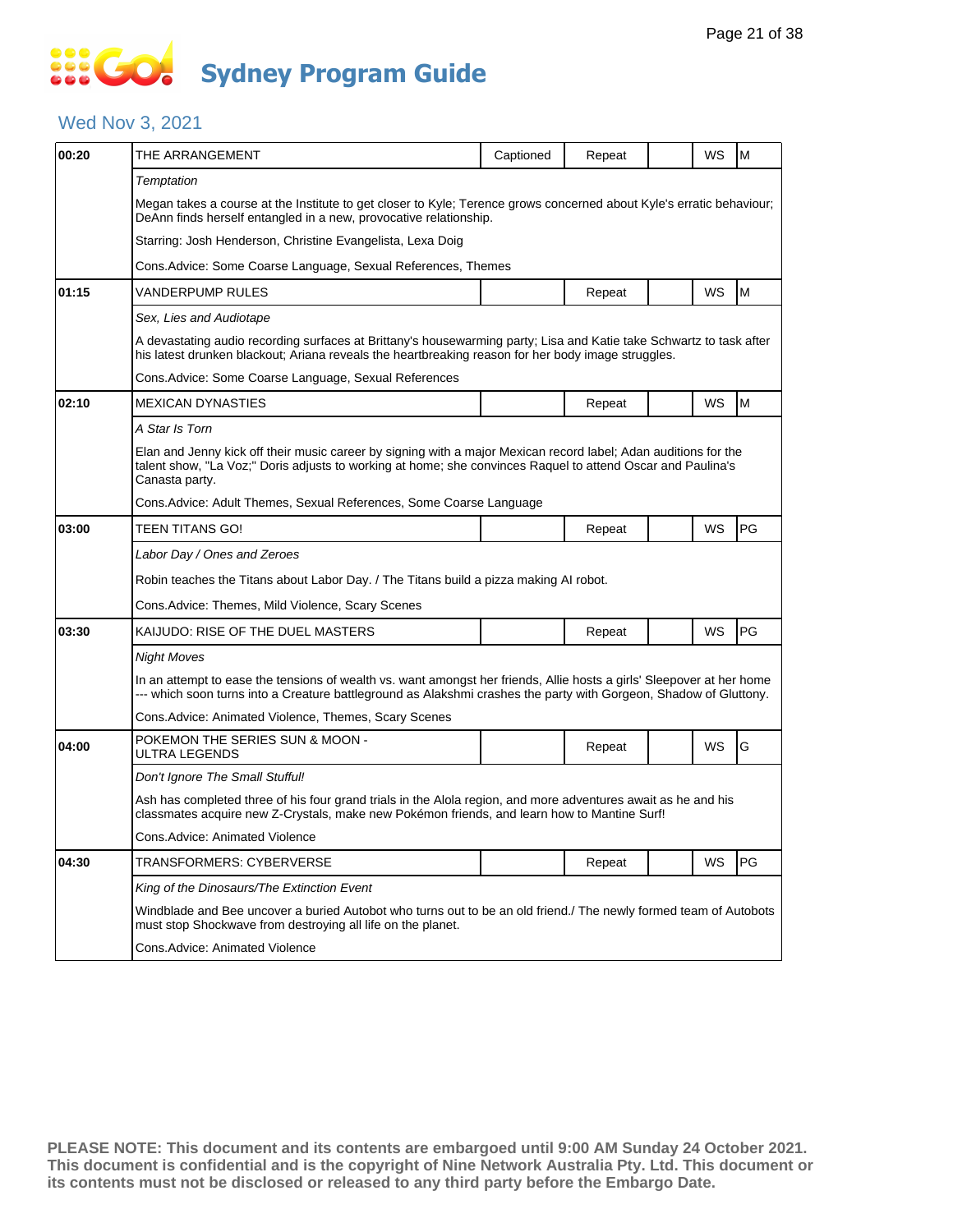### Wed Nov 3, 2021

| 04:50 | BAKUGAN: ARMORED ALLIANCE                                                                                                                                                                                                                                  |  | Repeat |  | WS | PG |  |  |  |
|-------|------------------------------------------------------------------------------------------------------------------------------------------------------------------------------------------------------------------------------------------------------------|--|--------|--|----|----|--|--|--|
|       | Here Comes Haavik/The Fusion Bakugan Arrive                                                                                                                                                                                                                |  |        |  |    |    |  |  |  |
|       | An evil shapeshifting alien has landed in Los Volmos! If that wasn't bad enough, he has a group of robot<br>mechanoids on his trail trying to bring him justice. Meanwhile, Dan has accepted a battle challenge from a pair of<br>brawlers, Chad and Trey. |  |        |  |    |    |  |  |  |
|       | Cons.Advice: Animated Violence, Themes                                                                                                                                                                                                                     |  |        |  |    |    |  |  |  |
| 05:10 | YU-GI-OH! ARC-V                                                                                                                                                                                                                                            |  | Repeat |  |    | PG |  |  |  |
|       | <b>Tragic Reunion</b>                                                                                                                                                                                                                                      |  |        |  |    |    |  |  |  |
|       | Yuya's battle with Barrett comes to a shocking conclusion when a mind-controlled madman drops into their duel!                                                                                                                                             |  |        |  |    |    |  |  |  |
|       | Cons.Advice: Animated Violence                                                                                                                                                                                                                             |  |        |  |    |    |  |  |  |
| 05:30 | YU-GI-OH! CLASSIC                                                                                                                                                                                                                                          |  | Repeat |  | WS | PG |  |  |  |
|       | Mime control - Part 2                                                                                                                                                                                                                                      |  |        |  |    |    |  |  |  |
|       | Strings summons one of the most powerful creatures in the history of Duel Monsters the Egyptian God Monster<br>Slifer the Sky Dragon! What chance does Yugi's band of mortal monsters have against an Egyptian God?                                        |  |        |  |    |    |  |  |  |
|       | Cons.Advice: Mild Violence                                                                                                                                                                                                                                 |  |        |  |    |    |  |  |  |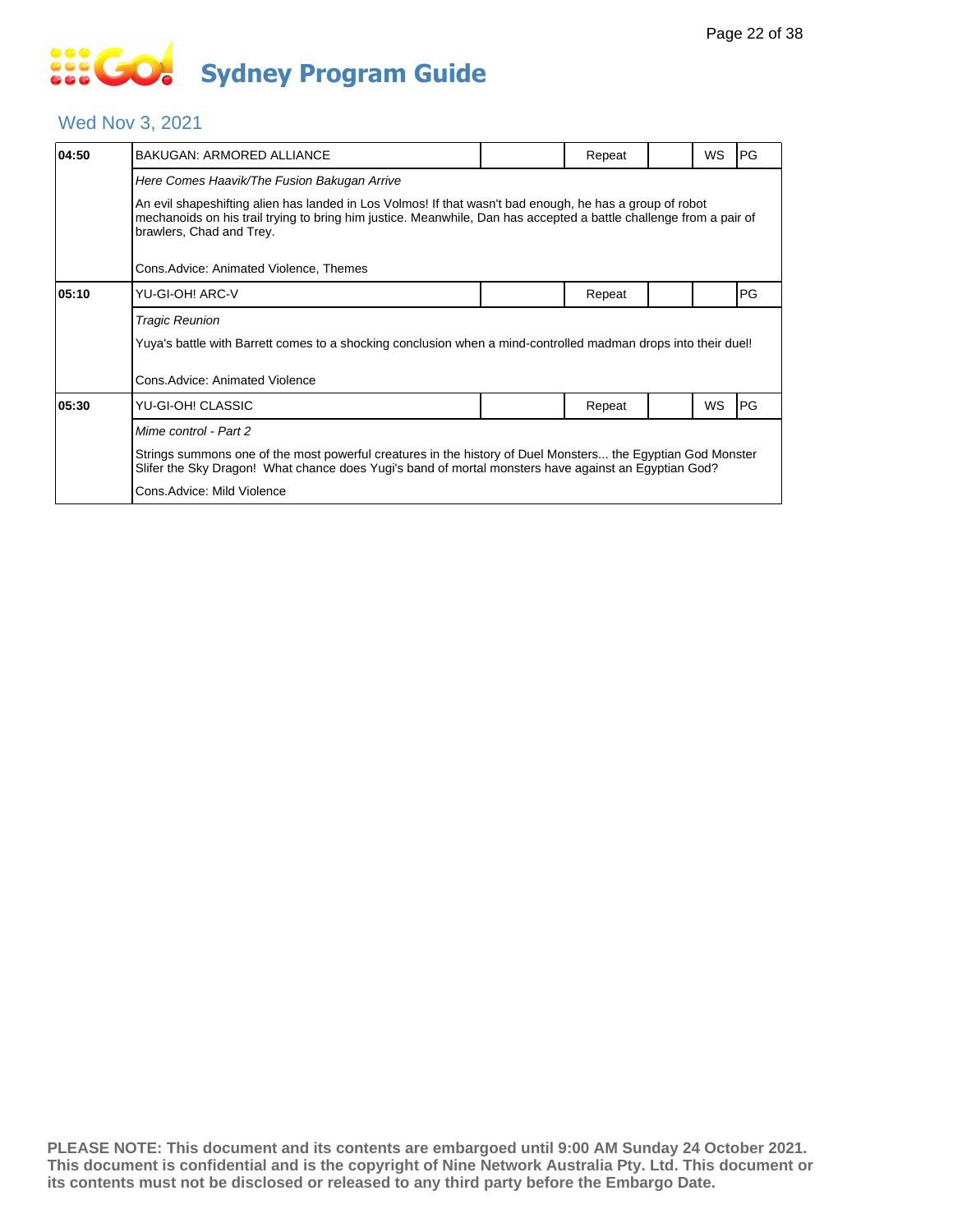### **SECT Sydney Program Guide**

### Thu Nov 4, 2021

| 06:00 | RAINBOW RANGERS                                                                                                                                                                                                                                                                                                         |           | Repeat |  | WS        | G             |  |  |
|-------|-------------------------------------------------------------------------------------------------------------------------------------------------------------------------------------------------------------------------------------------------------------------------------------------------------------------------|-----------|--------|--|-----------|---------------|--|--|
|       | Flyaway/Safari Soulmates                                                                                                                                                                                                                                                                                                |           |        |  |           |               |  |  |
|       | The Praxtons use helium balloons to try and set a world record; in Africa, the symbiotic relationship between<br>ostriches and zebras is threatened when Preston rounds up ostriches for his own profit.                                                                                                                |           |        |  |           |               |  |  |
| 06:30 | BARBIE: DREAMHOUSE ADVENTURES                                                                                                                                                                                                                                                                                           |           | Repeat |  | WS        | G             |  |  |
|       | The Sportathon Part 1                                                                                                                                                                                                                                                                                                   |           |        |  |           |               |  |  |
|       | Barbie and Skipper work together on their school community service project.                                                                                                                                                                                                                                             |           |        |  |           |               |  |  |
| 07:00 | POLLY POCKET                                                                                                                                                                                                                                                                                                            |           |        |  | WS        | G             |  |  |
|       | The Big Ball/Long Lost Friend                                                                                                                                                                                                                                                                                           |           |        |  |           |               |  |  |
|       | With her shrinking-powered magic locket around her neck and her friends by her side, Polly Pocket proves there's<br>no adventure too big for "tiny power!" Our pint-sized heroes use their unique point-of-view to help the neighbourhood<br>animals, conquer school assignments, and discover a big world full of fun. |           |        |  |           |               |  |  |
| 07:30 | TRANSFORMERS: CYBERVERSE                                                                                                                                                                                                                                                                                                |           | Repeat |  | WS        | PG            |  |  |
|       | Awaken Sleeping Giants/Eruption                                                                                                                                                                                                                                                                                         |           |        |  |           |               |  |  |
|       | The Autobot team finally discovers the location of the Ark. / The Autobot team must fight its way through Shockwave<br>and his Decepticons to defend the Ark and awaken Optimus Prime and the other Autobots.                                                                                                           |           |        |  |           |               |  |  |
|       | Cons.Advice: Animated Violence                                                                                                                                                                                                                                                                                          |           |        |  |           |               |  |  |
| 08:00 | SMASHHDOWN!                                                                                                                                                                                                                                                                                                             | Captioned | Repeat |  | WS        | $\mathsf{C}$  |  |  |
|       | Match Day 3, Pool B - Payton vs. Shell                                                                                                                                                                                                                                                                                  |           |        |  |           |               |  |  |
|       | Our players are taking the rock to the hole in a basketball battle! Nick and the Dummy train with the Brisbane<br>Bullets, we learn how basketball was invented before an epic final obstacle course!                                                                                                                   |           |        |  |           |               |  |  |
| 08:30 | RICKY ZOOM                                                                                                                                                                                                                                                                                                              |           | Repeat |  | WS        | G             |  |  |
|       | New Bike On the Block/Little Buster Bunker                                                                                                                                                                                                                                                                              |           |        |  |           |               |  |  |
|       | Little red rescue motorbike Ricky Zoom, along with his loyal and enthusiastic bike buddies Loop, Scootio and DJ,<br>race around the sports track, try new stunts at the park, and zoom into adventures.                                                                                                                 |           |        |  |           |               |  |  |
| 09:00 | GIGANTOSAURUS                                                                                                                                                                                                                                                                                                           |           | Repeat |  | WS        | G             |  |  |
|       | Giganto's Laugh/Treasure!                                                                                                                                                                                                                                                                                               |           |        |  |           |               |  |  |
|       | Four curious young dinosaur friends explore the mystery of Gigantosaurus, the largest, fiercest dinosaur of all, as<br>they face their individual fears and work together to solve problems during their many adventures.                                                                                               |           |        |  |           |               |  |  |
| 09:30 | TRUE AND THE RAINBOW KINGDOM                                                                                                                                                                                                                                                                                            |           | Repeat |  | <b>WS</b> | ${\mathsf G}$ |  |  |
|       | <b>Itty Bitty Yeti</b>                                                                                                                                                                                                                                                                                                  |           |        |  |           |               |  |  |
|       | Fearless eight-year old guardian True uses wishes from the Wishing Tree to help protect the citizens of the colorful<br>land of the Rainbow Kingdom.                                                                                                                                                                    |           |        |  |           |               |  |  |
| 10:00 | <b>MONKIE KID</b>                                                                                                                                                                                                                                                                                                       |           | Repeat |  | <b>WS</b> | PG            |  |  |
|       | Coming Home/Noodles or Death                                                                                                                                                                                                                                                                                            |           |        |  |           |               |  |  |
|       | When Mei, a member of the Dragon Family, and MK house sit, DBK's minions attempt to infiltrate the house and<br>steal the legendary Dragon Blade. When Pigsy is taken hostage by the Spider Queen, Sandy, MK, Mei and Mo must<br>take their race boat down into the sewers and free their friends.                      |           |        |  |           |               |  |  |
|       | Cons.Advice: Animated Violence, Themes                                                                                                                                                                                                                                                                                  |           |        |  |           |               |  |  |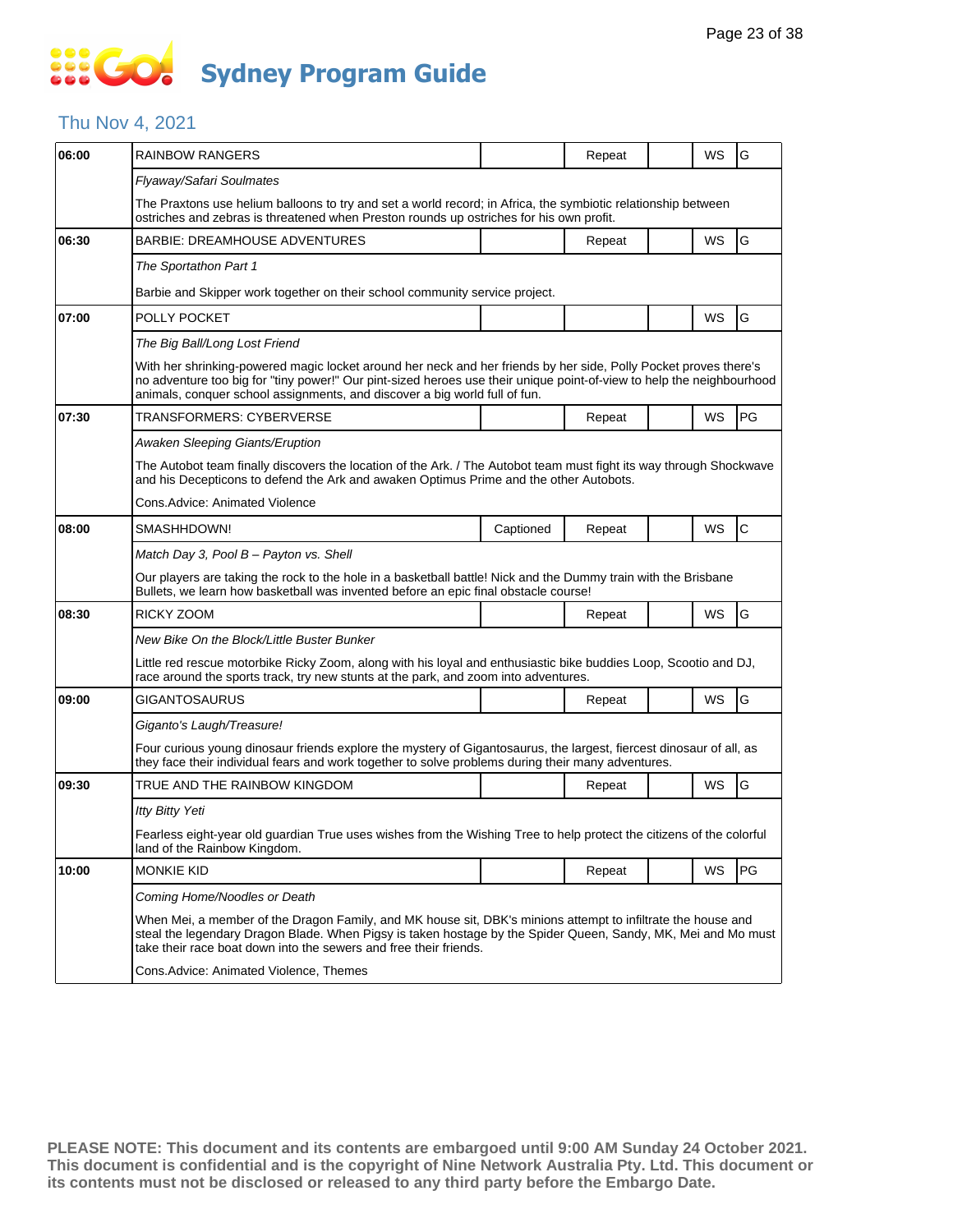### **SOC Sydney Program Guide**

### Thu Nov 4, 2021

| 10:30 | POKEMON THE SERIES SUN & MOON -<br>ULTRA LEGENDS                                                                                                                                                                                                                   |           | Repeat |  | WS | G  |  |  |  |
|-------|--------------------------------------------------------------------------------------------------------------------------------------------------------------------------------------------------------------------------------------------------------------------|-----------|--------|--|----|----|--|--|--|
|       | No Stone Unturned!                                                                                                                                                                                                                                                 |           |        |  |    |    |  |  |  |
|       | Ash has completed three of his four grand trials in the Alola region, and more adventures await as he and his<br>classmates acquire new Z-Crystals, make new Pokémon friends, and learn how to Mantine Surf!                                                       |           |        |  |    |    |  |  |  |
|       | Cons. Advice: Animated Violence                                                                                                                                                                                                                                    |           |        |  |    |    |  |  |  |
| 11:00 | THE AMAZING WORLD OF GUMBALL                                                                                                                                                                                                                                       |           | Repeat |  | WS | PG |  |  |  |
|       | The Deal/The Line                                                                                                                                                                                                                                                  |           |        |  |    |    |  |  |  |
|       | Follow the misadventures of Gumball and his family in their weird and wonderful town of Elmore. Dad's a six-foot<br>stay-at-home pink rabbit; Mom works hard in the rainbow factory; and Gumball's friends include a T-rex, a<br>cheerleading peanut and a banana. |           |        |  |    |    |  |  |  |
|       | Cons.Advice: Mild Violence, Themes                                                                                                                                                                                                                                 |           |        |  |    |    |  |  |  |
| 11:30 | TEEN TITANS GO!                                                                                                                                                                                                                                                    |           | Repeat |  | WS | PG |  |  |  |
|       | Career Day / TV Knight 2                                                                                                                                                                                                                                           |           |        |  |    |    |  |  |  |
|       | Robin forces the Titans to find jobs. / Batman and Gordon have a party and watch their TV favorites.                                                                                                                                                               |           |        |  |    |    |  |  |  |
|       | Cons. Advice: Themes, Mild Violence, Scary Scenes                                                                                                                                                                                                                  |           |        |  |    |    |  |  |  |
| 12:00 | <b>SUPERGIRL</b>                                                                                                                                                                                                                                                   |           |        |  | WS | M  |  |  |  |
|       | Myriad                                                                                                                                                                                                                                                             |           |        |  |    |    |  |  |  |
|       | Kara must free her friend when Non and Indigo implement mind control to turn National City citizens into their own<br>army.                                                                                                                                        |           |        |  |    |    |  |  |  |
|       | Starring: Melissa Benoist, Chyler Leigh, David Harewood                                                                                                                                                                                                            |           |        |  |    |    |  |  |  |
|       | Cons.Advice: Mature Themes, Some Violence                                                                                                                                                                                                                          |           |        |  |    |    |  |  |  |
| 13:00 | VANDERPUMP RULES                                                                                                                                                                                                                                                   |           | Repeat |  | WS | M  |  |  |  |
|       | See You Next Tuesday                                                                                                                                                                                                                                               |           |        |  |    |    |  |  |  |
|       | Ariana's role in releasing Jax's scandalous audio recording leads to a fight with Sandoval; Scheana and Katie<br>declare a truce; at SUR, James hustles to make sure his first DJ event is a success; Lala bonds with Billie, the new<br>hostess.                  |           |        |  |    |    |  |  |  |
|       | Cons. Advice: Some Coarse Language, Sexual References                                                                                                                                                                                                              |           |        |  |    |    |  |  |  |
| 14:00 | <b>MEXICAN DYNASTIES</b>                                                                                                                                                                                                                                           |           | Repeat |  | WS | M  |  |  |  |
|       | La Voz Of Reason                                                                                                                                                                                                                                                   |           |        |  |    |    |  |  |  |
|       | Oscar's birthday begins with a mariachi band and ends with a wild S&M themed party; Jenny and Elan move their<br>kids to Mexico; Adan worries he made the wrong decision about "La Voz."                                                                           |           |        |  |    |    |  |  |  |
|       | Cons. Advice: Adult Themes, Sexual References, Some Coarse Language                                                                                                                                                                                                |           |        |  |    |    |  |  |  |
| 15:00 | MALCOLM IN THE MIDDLE                                                                                                                                                                                                                                              | Captioned | Repeat |  | WS | PG |  |  |  |
|       | <b>Book Club</b>                                                                                                                                                                                                                                                   |           |        |  |    |    |  |  |  |
|       | Lois joins a book club in order to gain a respite from Hal and the boys, and she soon learns that the club is an<br>excuse for other mothers to get together and socialize.                                                                                        |           |        |  |    |    |  |  |  |
|       | Starring: Jane Kaczmarek, Bryan Cranston, Christopher Masterson, Frankie Muniz                                                                                                                                                                                     |           |        |  |    |    |  |  |  |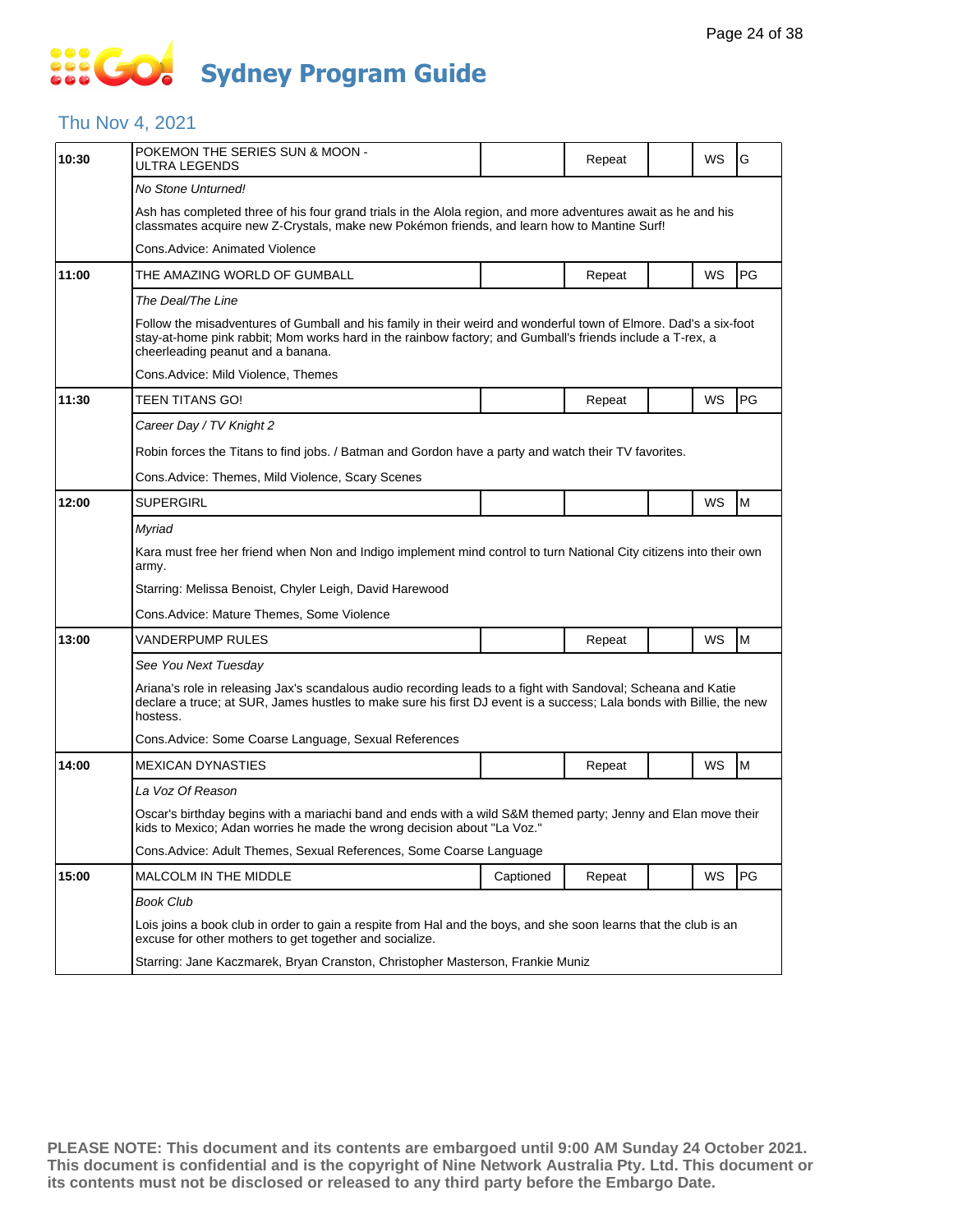# **... Go Sydney Program Guide**

### Thu Nov 4, 2021

| 15:30 | THE NANNY                                                                                                                                                                             | Captioned | Repeat |  | WS        | PG |  |  |  |
|-------|---------------------------------------------------------------------------------------------------------------------------------------------------------------------------------------|-----------|--------|--|-----------|----|--|--|--|
|       | Freida Needa Man                                                                                                                                                                      |           |        |  |           |    |  |  |  |
|       | Fran's aunt Freida has gone broke and moves into the Sheffield residence. The only way Fran can turn this around<br>is if she convinces Freida's rich boyfriend to propose to Freida. |           |        |  |           |    |  |  |  |
|       | Starring: Fran Drescher, Charles Shaughnessy, Lauren Lane, Daniel Davis                                                                                                               |           |        |  |           |    |  |  |  |
| 16:00 | 3RD ROCK FROM THE SUN                                                                                                                                                                 |           | Repeat |  | <b>WS</b> | PG |  |  |  |
|       | Dick 'The Mouth' Solomon                                                                                                                                                              |           |        |  |           |    |  |  |  |
|       | Mary tells Dick that they should improve their communication skills, so they go to a New Age couples' retreat,<br>accompanied by Harry and Vicki.                                     |           |        |  |           |    |  |  |  |
|       | Starring: John Lithgow, Jane Curtin, Kristen Johnston                                                                                                                                 |           |        |  |           |    |  |  |  |
|       | Cons. Advice: Mild Coarse Language, Sexual References                                                                                                                                 |           |        |  |           |    |  |  |  |
| 16:30 | THAT 70'S SHOW                                                                                                                                                                        |           | Repeat |  | WS        | PG |  |  |  |
|       | <b>Tornado Prom</b>                                                                                                                                                                   |           |        |  |           |    |  |  |  |
|       | Eric braves a tornado watch to pick up Donna for the prom; the weather warning brings the Formans and Pinciottis<br>together.                                                         |           |        |  |           |    |  |  |  |
|       | Starring: Topher Grace, Laura Prepon, Mila Kunis, Ashton Kutcher                                                                                                                      |           |        |  |           |    |  |  |  |
|       | Cons. Advice: Sexual References, Drug References, Some Coarse Language                                                                                                                |           |        |  |           |    |  |  |  |
| 17:00 | MALCOLM IN THE MIDDLE                                                                                                                                                                 | Captioned | Repeat |  | WS        | PG |  |  |  |
|       | Charity                                                                                                                                                                               |           |        |  |           |    |  |  |  |
|       | As Malcolm and his brothers cheekily mine personal profit from church charity work, Francis gets a taste of life in the<br>unlikely setting of an Alaskan logging camp.               |           |        |  |           |    |  |  |  |
|       | Starring: Jane Kaczmarek, Bryan Cranston, Christopher Masterson, Frankie Muniz                                                                                                        |           |        |  |           |    |  |  |  |
| 17:30 | <b>MALCOLM IN THE MIDDLE</b>                                                                                                                                                          | Captioned | Repeat |  | WS        | PG |  |  |  |
|       | <b>Health Scare</b>                                                                                                                                                                   |           |        |  |           |    |  |  |  |
|       | Hal is scared when he finds a lump, and feels a new-found love for his family. As Dewey loses the class hamster,<br>Lavernia challenges Francis to a fight. Will he lose to a girl?   |           |        |  |           |    |  |  |  |
|       | Starring: Jane Kaczmarek, Bryan Cranston, Christopher Masterson, Frankie Muniz                                                                                                        |           |        |  |           |    |  |  |  |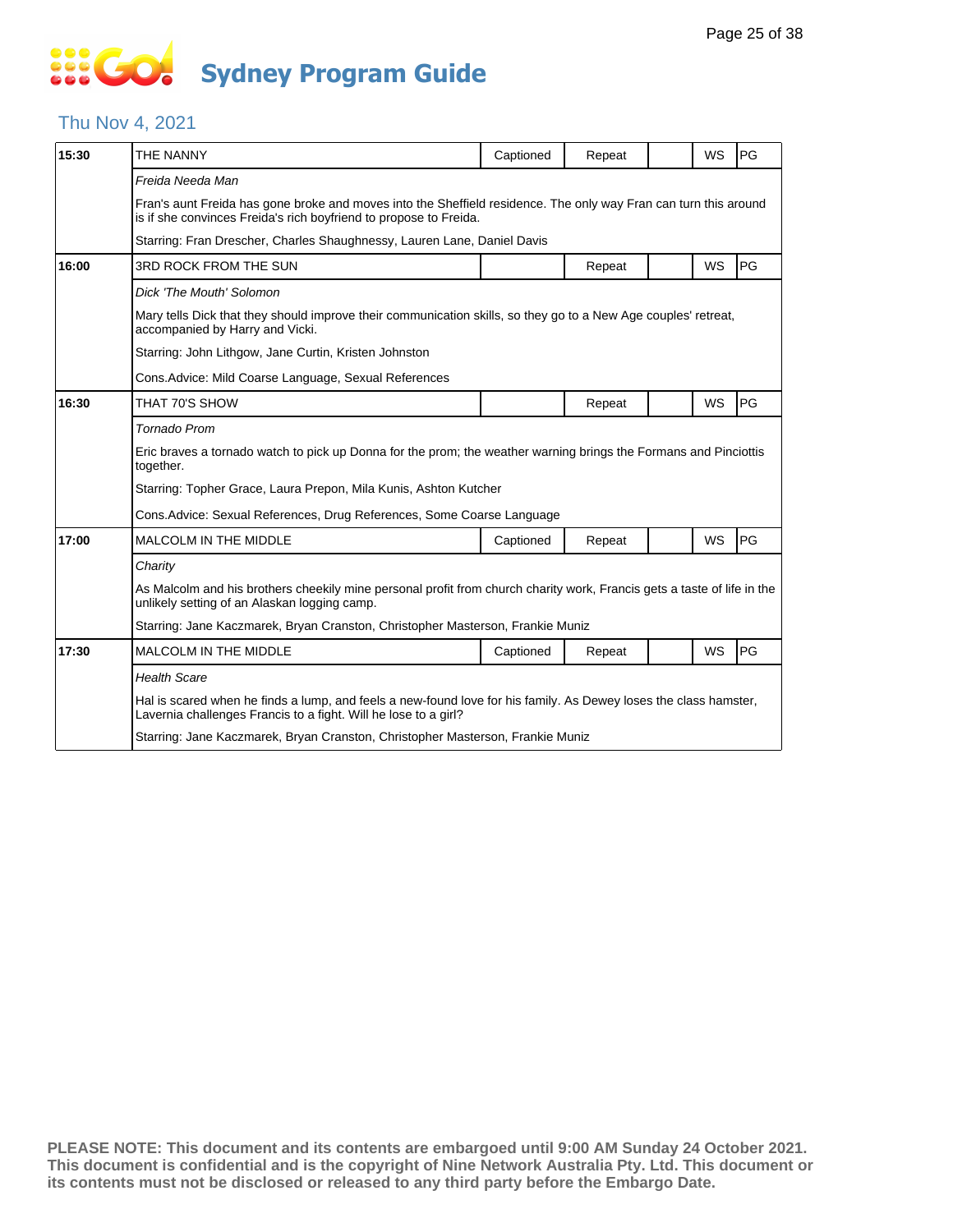### Thu Nov 4, 2021

| 18:00 | THE NANNY                                                                                                                                                                                                                                | Captioned                                                                                                                                                                                                   | Repeat |  | WS        | PG |  |  |  |  |
|-------|------------------------------------------------------------------------------------------------------------------------------------------------------------------------------------------------------------------------------------------|-------------------------------------------------------------------------------------------------------------------------------------------------------------------------------------------------------------|--------|--|-----------|----|--|--|--|--|
|       | Me and Mrs. Joan                                                                                                                                                                                                                         |                                                                                                                                                                                                             |        |  |           |    |  |  |  |  |
|       | Guest stars Joan Collins. Maxwell's father is in town and Fran decides to help end the Sheffield family feud inviting<br>James Sheffeld over for dinner.                                                                                 |                                                                                                                                                                                                             |        |  |           |    |  |  |  |  |
|       | Starring: Fran Drescher, Charles Shaughnessy, Lauren Lane, Daniel Davis                                                                                                                                                                  |                                                                                                                                                                                                             |        |  |           |    |  |  |  |  |
| 18:30 | 3RD ROCK FROM THE SUN                                                                                                                                                                                                                    |                                                                                                                                                                                                             |        |  | <b>WS</b> | PG |  |  |  |  |
|       | Citizen Solomon                                                                                                                                                                                                                          |                                                                                                                                                                                                             |        |  |           |    |  |  |  |  |
|       | Dick hires a very efficient maid, and Tommy allows his ex to critique his girlfriend's musical performance.                                                                                                                              |                                                                                                                                                                                                             |        |  |           |    |  |  |  |  |
|       | Starring: John Lithgow, Jane Curtin, Kristen Johnston                                                                                                                                                                                    |                                                                                                                                                                                                             |        |  |           |    |  |  |  |  |
|       | Cons. Advice: Mild Coarse Language, Sexual References                                                                                                                                                                                    |                                                                                                                                                                                                             |        |  |           |    |  |  |  |  |
| 19:00 | THAT 70'S SHOW                                                                                                                                                                                                                           |                                                                                                                                                                                                             |        |  | WS        | PG |  |  |  |  |
|       | Donna Dates a Kelso aka The Dating Game                                                                                                                                                                                                  |                                                                                                                                                                                                             |        |  |           |    |  |  |  |  |
|       | Jackie fixes up Donna with Kelso's older brother; Red and Bob clash over a Corvette.                                                                                                                                                     |                                                                                                                                                                                                             |        |  |           |    |  |  |  |  |
|       | Starring: Topher Grace, Laura Prepon, Mila Kunis, Ashton Kutcher                                                                                                                                                                         |                                                                                                                                                                                                             |        |  |           |    |  |  |  |  |
|       | Cons. Advice: Sexual References, Drug References, Some Coarse Language                                                                                                                                                                   |                                                                                                                                                                                                             |        |  |           |    |  |  |  |  |
| 19:30 | SURVIVOR 41                                                                                                                                                                                                                              |                                                                                                                                                                                                             |        |  | WS        | PG |  |  |  |  |
|       | Survivor 41 will see 18 all-new players and be fast-paced with new advantages and controversial twists. Castaways<br>will have to outwit, outplay and outlast each other to become the sole Survivor and take out the \$1 million prize. |                                                                                                                                                                                                             |        |  |           |    |  |  |  |  |
| 20:30 | DIE ANOTHER DAY<br>2002                                                                                                                                                                                                                  | Captioned                                                                                                                                                                                                   | Repeat |  | WS        | M  |  |  |  |  |
|       | Die Another Day                                                                                                                                                                                                                          |                                                                                                                                                                                                             |        |  |           |    |  |  |  |  |
|       | On his most dangerous mission yet, Bond is sent to investigate the connection between a North Korean terrorist and<br>a diamond mogul who is funding the development of an international space weapon.                                   |                                                                                                                                                                                                             |        |  |           |    |  |  |  |  |
|       | Starring: Pierce Brosnan, Halle Berry, Toby Stephens                                                                                                                                                                                     |                                                                                                                                                                                                             |        |  |           |    |  |  |  |  |
|       | Cons. Advice: Some Violence, A Sex Scene                                                                                                                                                                                                 |                                                                                                                                                                                                             |        |  |           |    |  |  |  |  |
| 23:10 | COSENTINO: THE ELEMENTS                                                                                                                                                                                                                  | Captioned                                                                                                                                                                                                   | Repeat |  | WS        | M  |  |  |  |  |
|       | Cosentino: The Elements                                                                                                                                                                                                                  |                                                                                                                                                                                                             |        |  |           |    |  |  |  |  |
|       |                                                                                                                                                                                                                                          | Top illusionist and escapologist, Cosentino, captivates audiences in Asia with his mesmerizing street magic, large-<br>scale illusions and death-defying escapes themed around Earth, Wind, Fire and Water. |        |  |           |    |  |  |  |  |
|       | Cons.Advice: Dangerous Behaviour                                                                                                                                                                                                         |                                                                                                                                                                                                             |        |  |           |    |  |  |  |  |
| 00:35 | 3RD ROCK FROM THE SUN                                                                                                                                                                                                                    |                                                                                                                                                                                                             | Repeat |  | WS        | PG |  |  |  |  |
|       | Citizen Solomon                                                                                                                                                                                                                          |                                                                                                                                                                                                             |        |  |           |    |  |  |  |  |
|       | Dick hires a very efficient maid, and Tommy allows his ex to critique his girlfriend's musical performance.                                                                                                                              |                                                                                                                                                                                                             |        |  |           |    |  |  |  |  |
|       | Starring: John Lithgow, Jane Curtin, Kristen Johnston                                                                                                                                                                                    |                                                                                                                                                                                                             |        |  |           |    |  |  |  |  |
|       | Cons. Advice: Mild Coarse Language, Sexual References                                                                                                                                                                                    |                                                                                                                                                                                                             |        |  |           |    |  |  |  |  |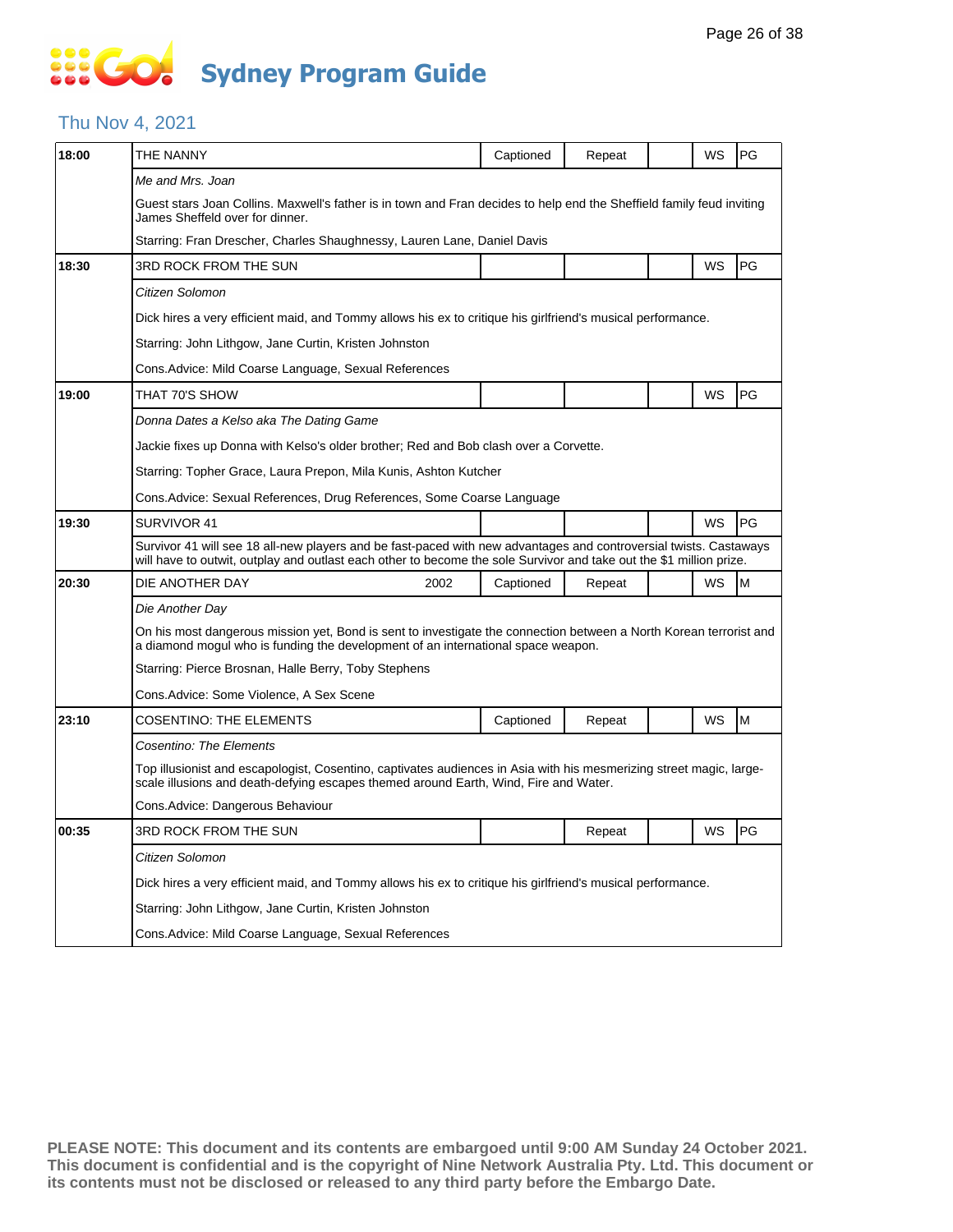### Thu Nov 4, 2021

| 01:05 | VANDERPUMP RULES                                                                                                                                                                                                                                          |                                                                                                                                                                                                                                      | Repeat |  | WS | M  |  |  |  |
|-------|-----------------------------------------------------------------------------------------------------------------------------------------------------------------------------------------------------------------------------------------------------------|--------------------------------------------------------------------------------------------------------------------------------------------------------------------------------------------------------------------------------------|--------|--|----|----|--|--|--|
|       | See You Next Tuesday                                                                                                                                                                                                                                      |                                                                                                                                                                                                                                      |        |  |    |    |  |  |  |
|       | Ariana's role in releasing Jax's scandalous audio recording leads to a fight with Sandoval; Scheana and Katie<br>declare a truce; at SUR, James hustles to make sure his first DJ event is a success; Lala bonds with Billie, the new<br>hostess.         |                                                                                                                                                                                                                                      |        |  |    |    |  |  |  |
|       | Cons. Advice: Some Coarse Language, Sexual References                                                                                                                                                                                                     |                                                                                                                                                                                                                                      |        |  |    |    |  |  |  |
| 02:00 | <b>MEXICAN DYNASTIES</b>                                                                                                                                                                                                                                  |                                                                                                                                                                                                                                      | Repeat |  | WS | M  |  |  |  |
|       | La Voz Of Reason                                                                                                                                                                                                                                          |                                                                                                                                                                                                                                      |        |  |    |    |  |  |  |
|       | Oscar's birthday begins with a mariachi band and ends with a wild S&M themed party; Jenny and Elan move their<br>kids to Mexico; Adan worries he made the wrong decision about "La Voz."                                                                  |                                                                                                                                                                                                                                      |        |  |    |    |  |  |  |
|       | Cons. Advice: Adult Themes, Sexual References, Some Coarse Language                                                                                                                                                                                       |                                                                                                                                                                                                                                      |        |  |    |    |  |  |  |
| 02:50 | CLARENCE                                                                                                                                                                                                                                                  |                                                                                                                                                                                                                                      | Repeat |  | WS | PG |  |  |  |
|       | Etiquette Clarence                                                                                                                                                                                                                                        |                                                                                                                                                                                                                                      |        |  |    |    |  |  |  |
|       | youngster.                                                                                                                                                                                                                                                | Clarence is a boy who sees the best in everything. His unique perspective on life transforms even a mundane<br>situation into a wild one. Epic dirt fights, awkward crushes and secret tree forts are all par for the course for the |        |  |    |    |  |  |  |
|       | Cons.Advice: Themes                                                                                                                                                                                                                                       |                                                                                                                                                                                                                                      |        |  |    |    |  |  |  |
| 03:00 | TEEN TITANS GO!                                                                                                                                                                                                                                           |                                                                                                                                                                                                                                      | Repeat |  | WS | PG |  |  |  |
|       | Career Day / TV Knight 2                                                                                                                                                                                                                                  |                                                                                                                                                                                                                                      |        |  |    |    |  |  |  |
|       | Robin forces the Titans to find jobs. / Batman and Gordon have a party and watch their TV favorites.                                                                                                                                                      |                                                                                                                                                                                                                                      |        |  |    |    |  |  |  |
|       | Cons. Advice: Themes, Mild Violence, Scary Scenes                                                                                                                                                                                                         |                                                                                                                                                                                                                                      |        |  |    |    |  |  |  |
| 03:30 | KAIJUDO: RISE OF THE DUEL MASTERS                                                                                                                                                                                                                         |                                                                                                                                                                                                                                      | Repeat |  | WS | PG |  |  |  |
|       | The Nature of Things - Part 1                                                                                                                                                                                                                             |                                                                                                                                                                                                                                      |        |  |    |    |  |  |  |
|       | To protect Bob's Quillspike family from a massive attacking creature, the kids go to the Nature Realm and duel in an<br>arena competition to win the Shield of Unity – an artefact that compels all other tribes to help whichever tribe<br>possesses it. |                                                                                                                                                                                                                                      |        |  |    |    |  |  |  |
|       | Cons. Advice: Animated Violence, Themes, Scary Scenes                                                                                                                                                                                                     |                                                                                                                                                                                                                                      |        |  |    |    |  |  |  |
| 04:00 | POKEMON THE SERIES SUN & MOON -<br>ULTRA LEGENDS                                                                                                                                                                                                          |                                                                                                                                                                                                                                      | Repeat |  | WS | G  |  |  |  |
|       | No Stone Unturned!                                                                                                                                                                                                                                        |                                                                                                                                                                                                                                      |        |  |    |    |  |  |  |
|       | Ash has completed three of his four grand trials in the Alola region, and more adventures await as he and his<br>classmates acquire new Z-Crystals, make new Pokémon friends, and learn how to Mantine Surf!                                              |                                                                                                                                                                                                                                      |        |  |    |    |  |  |  |
|       | Cons.Advice: Animated Violence                                                                                                                                                                                                                            |                                                                                                                                                                                                                                      |        |  |    |    |  |  |  |
| 04:30 | <b>TRANSFORMERS: CYBERVERSE</b>                                                                                                                                                                                                                           |                                                                                                                                                                                                                                      | Repeat |  | WS | PG |  |  |  |
|       | Awaken Sleeping Giants/Eruption                                                                                                                                                                                                                           |                                                                                                                                                                                                                                      |        |  |    |    |  |  |  |
|       | The Autobot team finally discovers the location of the Ark. / The Autobot team must fight its way through Shockwave<br>and his Decepticons to defend the Ark and awaken Optimus Prime and the other Autobots.                                             |                                                                                                                                                                                                                                      |        |  |    |    |  |  |  |
|       | Cons.Advice: Animated Violence                                                                                                                                                                                                                            |                                                                                                                                                                                                                                      |        |  |    |    |  |  |  |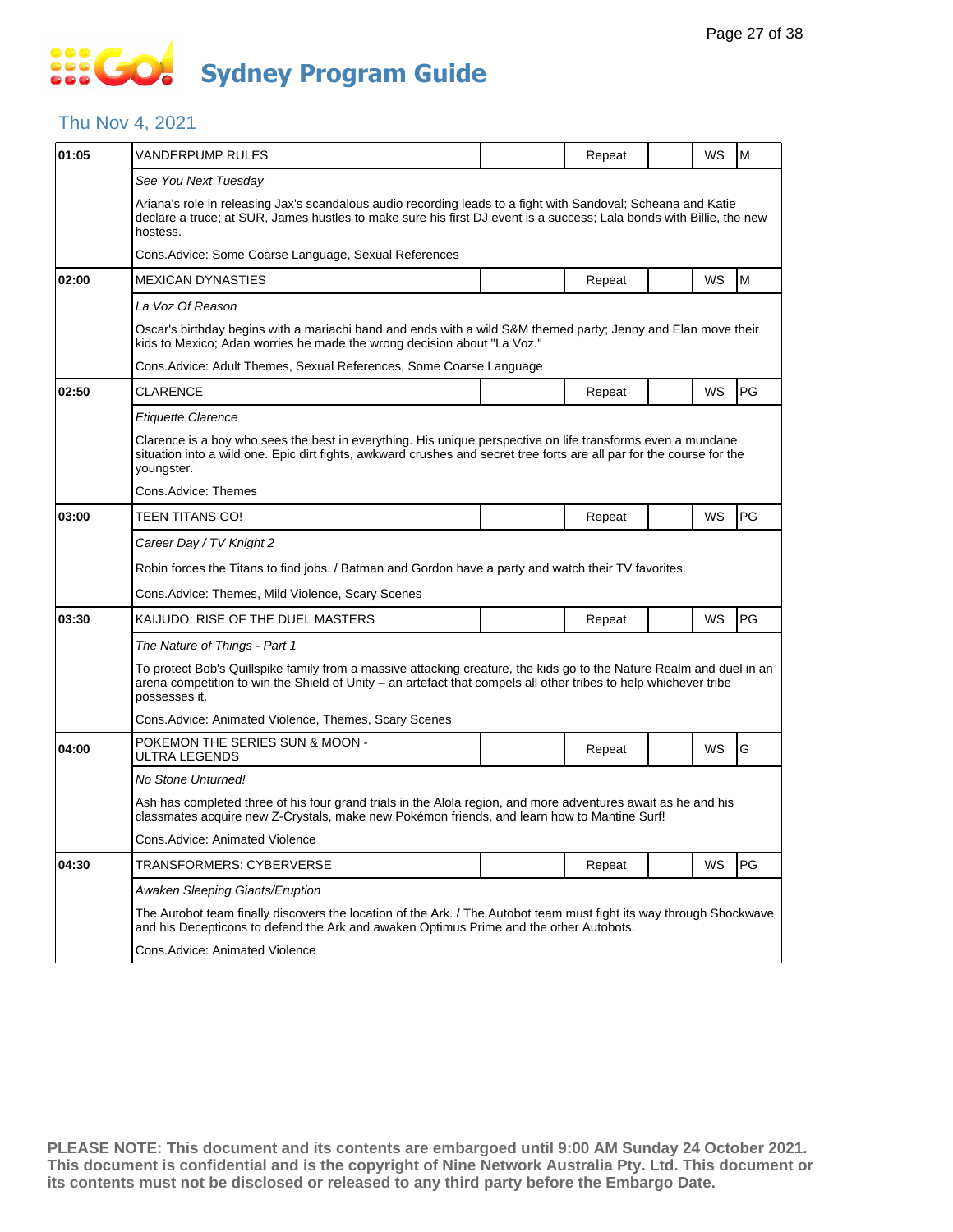#### Thu Nov 4, 2021

| 04:50 | <b>BAKUGAN: ARMORED ALLIANCE</b>                                                                                                                                                                                                                                                                       |  | Repeat |  | <b>WS</b> | PG |  |  |  |  |
|-------|--------------------------------------------------------------------------------------------------------------------------------------------------------------------------------------------------------------------------------------------------------------------------------------------------------|--|--------|--|-----------|----|--|--|--|--|
|       | The Director/Queen Ebony                                                                                                                                                                                                                                                                               |  |        |  |           |    |  |  |  |  |
|       | Everett Ray reaches out to Lia with an opportunity that seems too good to be true. Everett is now working in show<br>business and proposes to make Lia's dream of becoming a film director come true. He's taken care of all the<br>arrangements; all Lia has to do is provide the directorial vision. |  |        |  |           |    |  |  |  |  |
|       | Cons. Advice: Animated Violence, Themes                                                                                                                                                                                                                                                                |  |        |  |           |    |  |  |  |  |
| 05:10 | YU-GI-OH! ARC-V                                                                                                                                                                                                                                                                                        |  | Repeat |  |           | PG |  |  |  |  |
|       | Road Rage - Part 1                                                                                                                                                                                                                                                                                     |  |        |  |           |    |  |  |  |  |
|       | It's Jack's most dangerous duel ever as he takes on Roget's maniacal minion - Sergey!                                                                                                                                                                                                                  |  |        |  |           |    |  |  |  |  |
|       | Cons. Advice: Animated Violence                                                                                                                                                                                                                                                                        |  |        |  |           |    |  |  |  |  |
| 05:30 | YU-GI-OH! CLASSIC                                                                                                                                                                                                                                                                                      |  | Repeat |  | WS        | PG |  |  |  |  |
|       | Mime control - Part 3                                                                                                                                                                                                                                                                                  |  |        |  |           |    |  |  |  |  |
|       | The spell Infinite Cards allows Strings to hold an unlimited number of cards in his hand, so Strings's Slifer the Sky<br>Dragon can grow to infinite attack power! Can Yugi discover Slifer's one fatal flaw before he's annihilated by tens of<br>thousands of attack points?                         |  |        |  |           |    |  |  |  |  |
|       | Cons.Advice: Mild Violence                                                                                                                                                                                                                                                                             |  |        |  |           |    |  |  |  |  |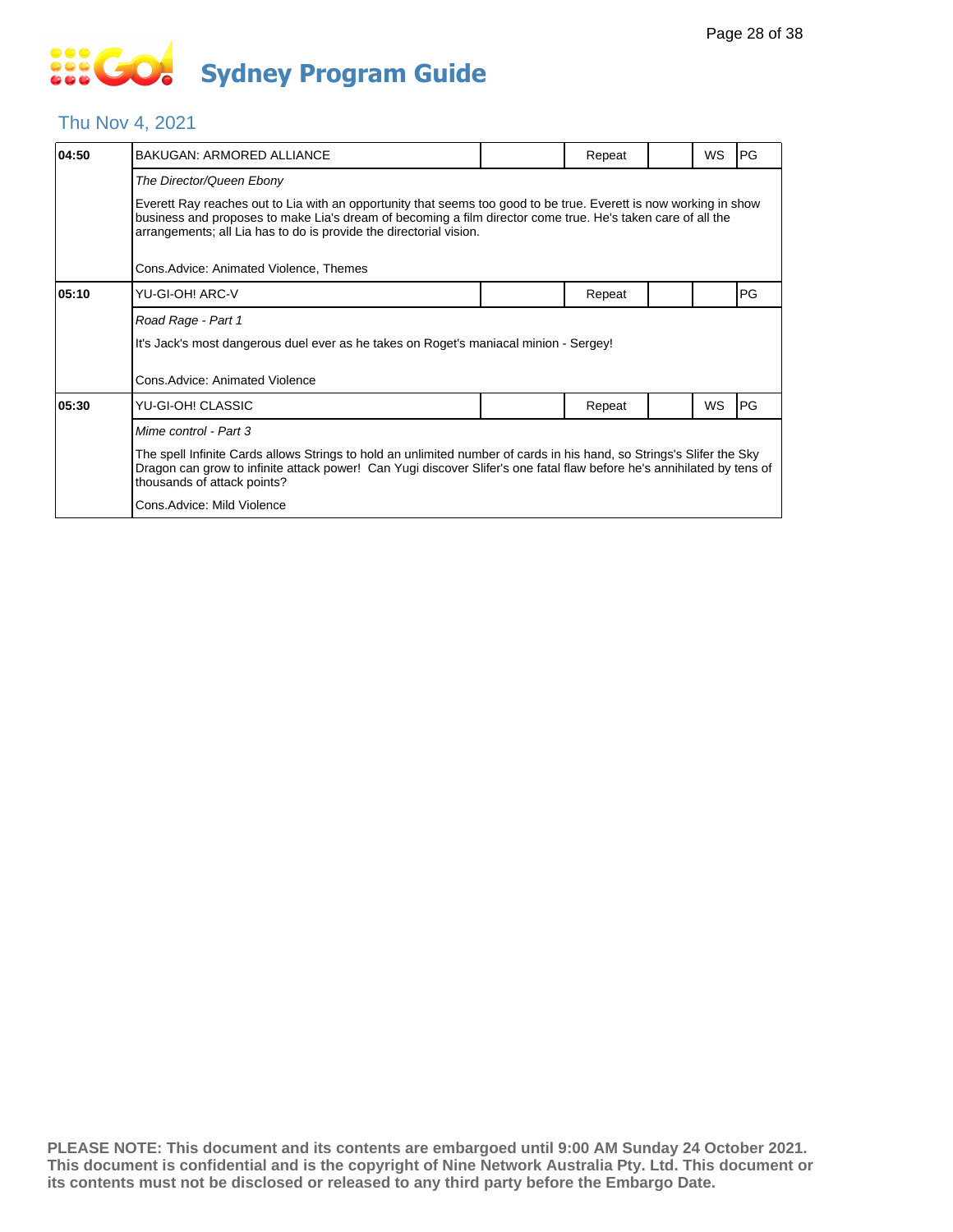### Fri Nov 5, 2021

| 06:00 | RAINBOW RANGERS                                                                                                                                                                                                                                                                                                         |           | Repeat |  | WS | G            |  |  |  |
|-------|-------------------------------------------------------------------------------------------------------------------------------------------------------------------------------------------------------------------------------------------------------------------------------------------------------------------------|-----------|--------|--|----|--------------|--|--|--|
|       |                                                                                                                                                                                                                                                                                                                         |           |        |  |    |              |  |  |  |
|       | Spooky Costume Party/GMO OMG                                                                                                                                                                                                                                                                                            |           |        |  |    |              |  |  |  |
|       | The gang helps Patty with an eco-friendly spooky costume party; Preston's genetically modified crops are going<br>crazy.                                                                                                                                                                                                |           |        |  |    |              |  |  |  |
| 06:30 | <b>BARBIE: DREAMHOUSE ADVENTURES</b>                                                                                                                                                                                                                                                                                    |           | Repeat |  | WS | G            |  |  |  |
|       | The Sportathon Part 2                                                                                                                                                                                                                                                                                                   |           |        |  |    |              |  |  |  |
|       | Barbie embarks on adventures with friends and family -- including next-door neighbour Ken -- in this animated vlog<br>of adventures filmed inside her family's new dreamhouse.                                                                                                                                          |           |        |  |    |              |  |  |  |
| 07:00 | POLLY POCKET                                                                                                                                                                                                                                                                                                            |           |        |  | WS | G            |  |  |  |
|       | The Unicorn Queen/Kingdom Keys                                                                                                                                                                                                                                                                                          |           |        |  |    |              |  |  |  |
|       | With her shrinking-powered magic locket around her neck and her friends by her side, Polly Pocket proves there's<br>no adventure too big for "tiny power!" Our pint-sized heroes use their unique point-of-view to help the neighbourhood<br>animals, conquer school assignments, and discover a big world full of fun. |           |        |  |    |              |  |  |  |
| 07:30 | TRANSFORMERS: CYBERVERSE                                                                                                                                                                                                                                                                                                |           | Repeat |  | WS | PG           |  |  |  |
|       | Sea of Tranquility/Bad Moon Rising                                                                                                                                                                                                                                                                                      |           |        |  |    |              |  |  |  |
|       | To save the Earth from destruction, the Autobots must defeat the Decepticons on the Moon. / Starscream makes a<br>power play for control of the Decepticons as the Moon hurtles toward the Earth.                                                                                                                       |           |        |  |    |              |  |  |  |
|       | Cons.Advice: Animated Violence, Themes                                                                                                                                                                                                                                                                                  |           |        |  |    |              |  |  |  |
| 08:00 | SMASHHDOWN!                                                                                                                                                                                                                                                                                                             | Captioned | Repeat |  | WS | $\mathsf{C}$ |  |  |  |
|       | Match Day 4, Pool B - Braydos vs. Smiley Riley                                                                                                                                                                                                                                                                          |           |        |  |    |              |  |  |  |
|       | It's all about Greece today, as Nick and the Dummy head to little athletics training, our players try a disgusting Greek<br>smoothie, Zeus takes a selfie at half-time and we play bubble-soccer!                                                                                                                       |           |        |  |    |              |  |  |  |
| 08:30 | RICKY ZOOM                                                                                                                                                                                                                                                                                                              |           | Repeat |  | WS | G            |  |  |  |
|       | Ricky Wobbles/The Out of Controller                                                                                                                                                                                                                                                                                     |           |        |  |    |              |  |  |  |
|       | Little red rescue motorbike Ricky Zoom, along with his loyal and enthusiastic bike buddies Loop, Scootio and DJ,<br>race around the sports track, try new stunts at the park, and zoom into adventures.                                                                                                                 |           |        |  |    |              |  |  |  |
| 09:00 | GIGANTOSAURUS                                                                                                                                                                                                                                                                                                           |           | Repeat |  | WS | G            |  |  |  |
|       | Frozen Giganto/Dinosia                                                                                                                                                                                                                                                                                                  |           |        |  |    |              |  |  |  |
|       | Four curious young dinosaur friends explore the mystery of Gigantosaurus, the largest, fiercest dinosaur of all, as<br>they face their individual fears and work together to solve problems during their many adventures.                                                                                               |           |        |  |    |              |  |  |  |
| 09:30 | TRUE AND THE RAINBOW KINGDOM                                                                                                                                                                                                                                                                                            |           | Repeat |  | WS | G            |  |  |  |
|       | <b>Mount Huffinpuff</b>                                                                                                                                                                                                                                                                                                 |           |        |  |    |              |  |  |  |
|       | Fearless eight-year old guardian True uses wishes from the Wishing Tree to help protect the citizens of the colorful<br>land of the Rainbow Kingdom.                                                                                                                                                                    |           |        |  |    |              |  |  |  |
| 10:00 | MONKIE KID                                                                                                                                                                                                                                                                                                              |           | Repeat |  | WS | PG           |  |  |  |
|       | Calabash/The Great Wall Race                                                                                                                                                                                                                                                                                            |           |        |  |    |              |  |  |  |
|       | MK wakes up to a perfect life too perfect. He realises he's living in an illusion brought on by being trapped in the<br>nefarious Calabash. Mei and MK enter a street race that will grant the winner "immortality" but a disagreement has<br>them competing against each other.                                        |           |        |  |    |              |  |  |  |
|       | Cons.Advice: Animated Violence, Themes                                                                                                                                                                                                                                                                                  |           |        |  |    |              |  |  |  |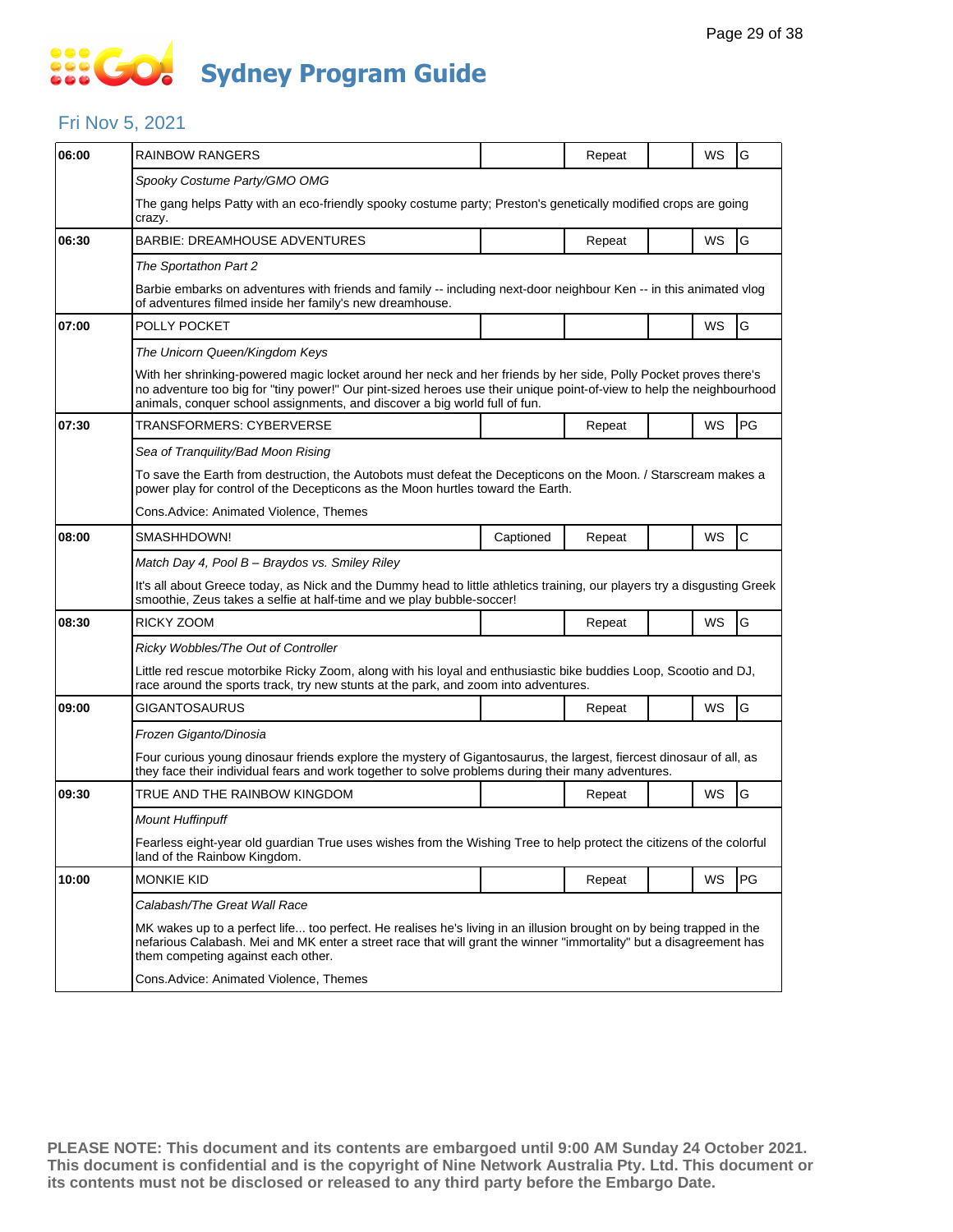### **SEC Sydney Program Guide**

### Fri Nov 5, 2021

| 10:30 | POKEMON THE SERIES SUN & MOON -<br>ULTRA LEGENDS                                                                                                                                                                                                                   |           | Repeat |  | WS | G  |  |  |
|-------|--------------------------------------------------------------------------------------------------------------------------------------------------------------------------------------------------------------------------------------------------------------------|-----------|--------|--|----|----|--|--|
|       | Bright Lights, Big Changes!                                                                                                                                                                                                                                        |           |        |  |    |    |  |  |
|       | Ash has completed three of his four grand trials in the Alola region, and more adventures await as he and his<br>classmates acquire new Z-Crystals, make new Pokémon friends, and learn how to Mantine Surf!                                                       |           |        |  |    |    |  |  |
|       | Cons.Advice: Animated Violence                                                                                                                                                                                                                                     |           |        |  |    |    |  |  |
| 11:00 | THE AMAZING WORLD OF GUMBALL                                                                                                                                                                                                                                       |           | Repeat |  | WS | PG |  |  |
|       | The Singing/The Puppets                                                                                                                                                                                                                                            |           |        |  |    |    |  |  |
|       | Follow the misadventures of Gumball and his family in their weird and wonderful town of Elmore. Dad's a six-foot<br>stay-at-home pink rabbit; Mom works hard in the rainbow factory; and Gumball's friends include a T-rex, a<br>cheerleading peanut and a banana. |           |        |  |    |    |  |  |
|       | Cons.Advice: Mild Violence, Themes                                                                                                                                                                                                                                 |           |        |  |    |    |  |  |
| 11:30 | TEEN TITANS GO!                                                                                                                                                                                                                                                    |           | Repeat |  | WS | PG |  |  |
|       | The Academy / Throne of Bones                                                                                                                                                                                                                                      |           |        |  |    |    |  |  |
|       | Robin creates awards!/Robin warns of dangers of heavy metal music.                                                                                                                                                                                                 |           |        |  |    |    |  |  |
|       | Cons.Advice: Themes, Mild Violence, Scary Scenes                                                                                                                                                                                                                   |           |        |  |    |    |  |  |
| 12:00 | <b>SUPERGIRL</b>                                                                                                                                                                                                                                                   |           |        |  | WS | M  |  |  |
|       | <b>Better Angels</b>                                                                                                                                                                                                                                               |           |        |  |    |    |  |  |
|       | An unexpected enemy forces Supergirl into a battle as she attempts to stop Non and Indigo from destroying all of<br>humanity.                                                                                                                                      |           |        |  |    |    |  |  |
|       | Starring: Melissa Benoist, Chyler Leigh, David Harewood                                                                                                                                                                                                            |           |        |  |    |    |  |  |
|       | Cons.Advice: Mature Themes, Some Violence                                                                                                                                                                                                                          |           |        |  |    |    |  |  |
| 13:00 | VANDERPUMP RULES                                                                                                                                                                                                                                                   |           | Repeat |  | WS | M  |  |  |
|       | It's Not About the Pasta                                                                                                                                                                                                                                           |           |        |  |    |    |  |  |
|       | Scheana spirals out of control when she suspects Rob is pulling away; Stassi assists in dressing the staff for SUR's<br>annual Gay Pride celebration; James erupts after Lala insults his girlfriend; Jax turns to an unlikely form of therapy.                    |           |        |  |    |    |  |  |
|       |                                                                                                                                                                                                                                                                    |           |        |  |    |    |  |  |
|       | Cons.Advice: Some Coarse Language, Sexual References                                                                                                                                                                                                               |           |        |  |    |    |  |  |
| 14:00 | <b>MEXICAN DYNASTIES</b>                                                                                                                                                                                                                                           |           | Repeat |  | WS | M  |  |  |
|       | A Family Fractured                                                                                                                                                                                                                                                 |           |        |  |    |    |  |  |
|       | The families celebrate Mari and Fernando's 31st wedding anniversary on the canals of Xochimilco; Adan brings<br>Doris along to a recording session with Ricky Martin's producer; Jenny and Elan record new songs; tensions reach a<br>boiling point.               |           |        |  |    |    |  |  |
|       | Cons.Advice: Adult Themes, Sexual References, Some Coarse Language                                                                                                                                                                                                 |           |        |  |    |    |  |  |
| 15:00 | <b>MALCOLM IN THE MIDDLE</b>                                                                                                                                                                                                                                       | Captioned | Repeat |  | WS | PG |  |  |
|       | Charity                                                                                                                                                                                                                                                            |           |        |  |    |    |  |  |
|       | As Malcolm and his brothers cheekily mine personal profit from church charity work, Francis gets a taste of life in the<br>unlikely setting of an Alaskan logging camp.                                                                                            |           |        |  |    |    |  |  |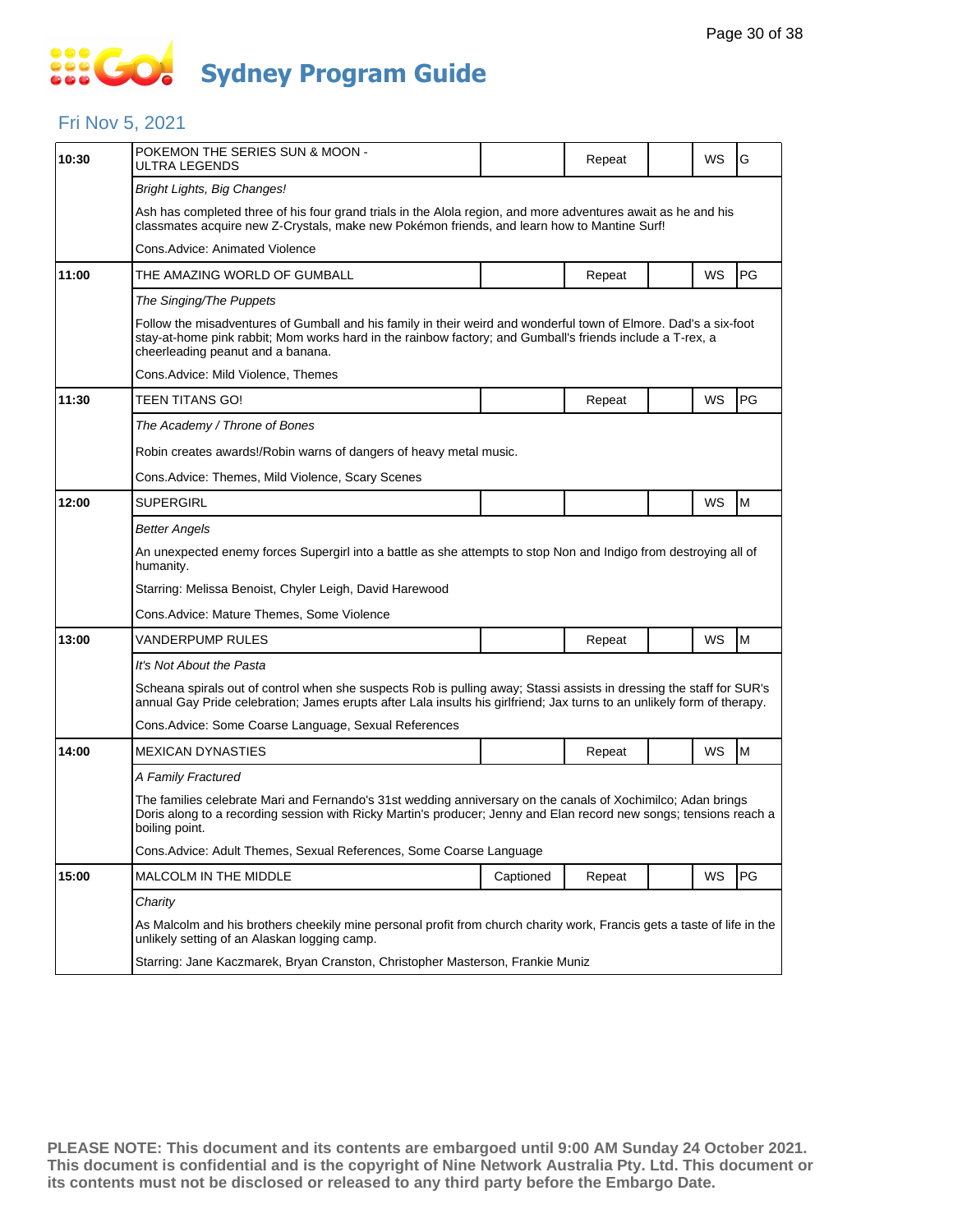# **... Go Sydney Program Guide**

### Fri Nov 5, 2021

| 15:30 | THE NANNY                                                                                                                                                                                                                                          |      | Captioned | Repeat |  | <b>WS</b> | PG |  |  |
|-------|----------------------------------------------------------------------------------------------------------------------------------------------------------------------------------------------------------------------------------------------------|------|-----------|--------|--|-----------|----|--|--|
|       | Me and Mrs. Joan<br>Guest stars Joan Collins. Maxwell's father is in town and Fran decides to help end the Sheffield family feud inviting<br>James Sheffeld over for dinner.                                                                       |      |           |        |  |           |    |  |  |
|       | Starring: Fran Drescher, Charles Shaughnessy, Lauren Lane, Daniel Davis                                                                                                                                                                            |      |           |        |  |           |    |  |  |
| 16:00 | 3RD ROCK FROM THE SUN                                                                                                                                                                                                                              |      |           | Repeat |  | <b>WS</b> | PG |  |  |
|       | Citizen Solomon                                                                                                                                                                                                                                    |      |           |        |  |           |    |  |  |
|       | Dick hires a very efficient maid, and Tommy allows his ex to critique his girlfriend's musical performance.                                                                                                                                        |      |           |        |  |           |    |  |  |
|       | Starring: John Lithgow, Jane Curtin, Kristen Johnston                                                                                                                                                                                              |      |           |        |  |           |    |  |  |
|       | Cons. Advice: Mild Coarse Language, Sexual References                                                                                                                                                                                              |      |           |        |  |           |    |  |  |
| 16:30 | THAT 70'S SHOW                                                                                                                                                                                                                                     |      |           | Repeat |  | <b>WS</b> | PG |  |  |
|       | Donna Dates a Kelso aka The Dating Game                                                                                                                                                                                                            |      |           |        |  |           |    |  |  |
|       | Jackie fixes up Donna with Kelso's older brother; Red and Bob clash over a Corvette.                                                                                                                                                               |      |           |        |  |           |    |  |  |
|       | Starring: Topher Grace, Laura Prepon, Mila Kunis, Ashton Kutcher                                                                                                                                                                                   |      |           |        |  |           |    |  |  |
|       | Cons. Advice: Sexual References, Drug References, Some Coarse Language                                                                                                                                                                             |      |           |        |  |           |    |  |  |
| 17:00 | <b>CLARENCE</b>                                                                                                                                                                                                                                    |      |           | Repeat |  | <b>WS</b> | PG |  |  |
|       | <b>Etiquette Clarence</b>                                                                                                                                                                                                                          |      |           |        |  |           |    |  |  |
|       | Clarence is a boy who sees the best in everything. His unique perspective on life transforms even a mundane<br>situation into a wild one. Epic dirt fights, awkward crushes and secret tree forts are all par for the course for the<br>youngster. |      |           |        |  |           |    |  |  |
|       | Cons.Advice: Themes                                                                                                                                                                                                                                |      |           |        |  |           |    |  |  |
| 17:15 | <b>MONSTER HOUSE</b>                                                                                                                                                                                                                               | 2006 | Captioned | Repeat |  | WS        | PG |  |  |
|       | Monster House                                                                                                                                                                                                                                      |      |           |        |  |           |    |  |  |
|       | A suburban home has become physically animated by a vengeful human soul looking to stir up trouble from beyond<br>the grave, and it's up to three adventurous kids from the neighbourhood to put an end to its terror.                             |      |           |        |  |           |    |  |  |
|       | Starring: Mitchel Musso, Sam Lerner, Spencer Locke                                                                                                                                                                                                 |      |           |        |  |           |    |  |  |
|       | Cons.Advice: Mild Violence, Adult Themes                                                                                                                                                                                                           |      |           |        |  |           |    |  |  |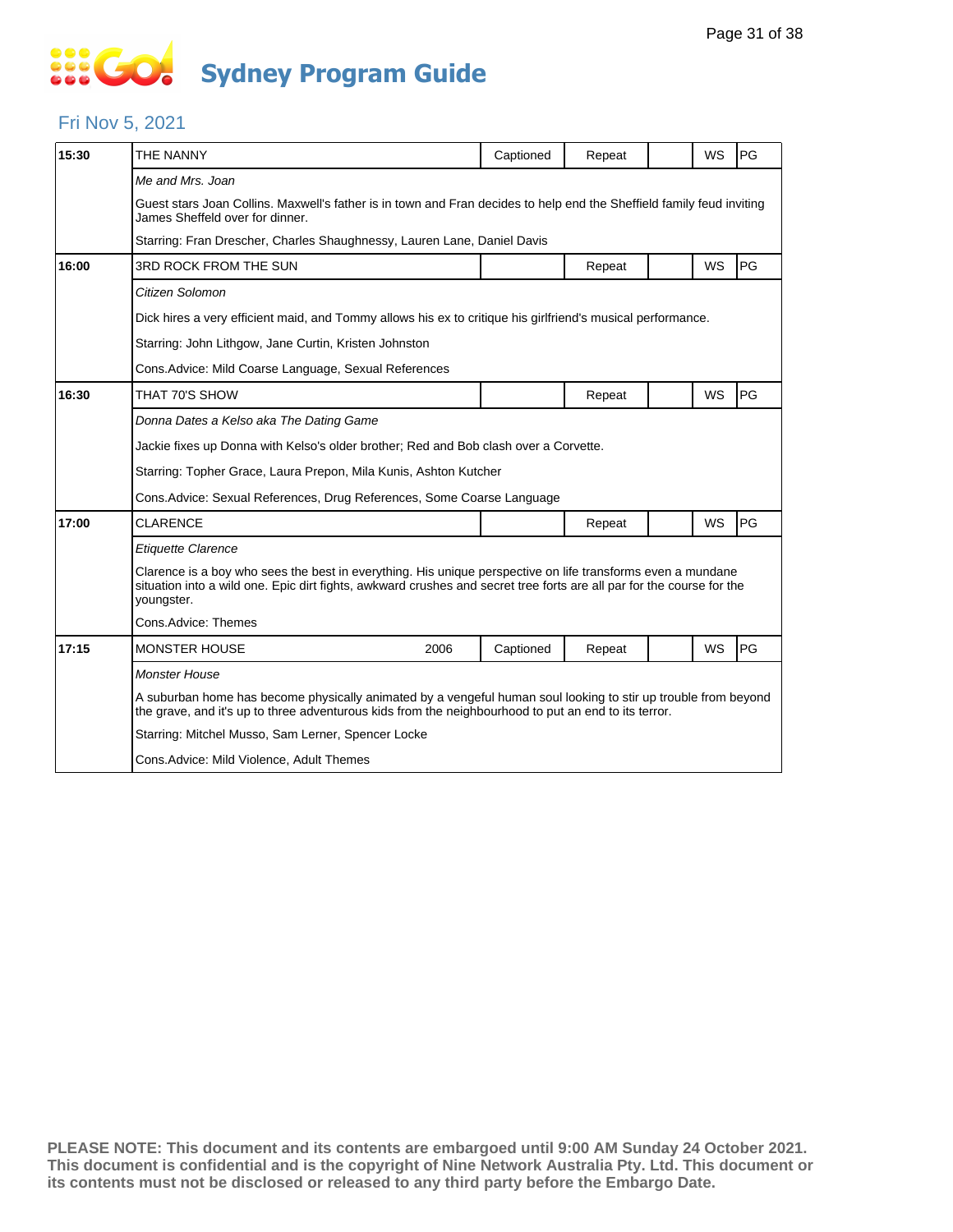### **... Go Sydney Program Guide**

### Fri Nov 5, 2021

| 19:00 | <b>INKHEART</b>                                                                                                                                                                                                                                       | 2007 | Captioned | Repeat |  | WS | PG |  |  |
|-------|-------------------------------------------------------------------------------------------------------------------------------------------------------------------------------------------------------------------------------------------------------|------|-----------|--------|--|----|----|--|--|
|       | <b>Inkheart</b>                                                                                                                                                                                                                                       |      |           |        |  |    |    |  |  |
|       | A young girl discovers her father has an amazing talent to bring characters out of their books and must try to stop a<br>freed villain from destroying them all, with the help of her father, her aunt, and a storybook's hero.                       |      |           |        |  |    |    |  |  |
|       | Starring: Brendan Fraser, Paul Bettany, Helen Mirren                                                                                                                                                                                                  |      |           |        |  |    |    |  |  |
|       | Cons.Advice: Mild Violence                                                                                                                                                                                                                            |      |           |        |  |    |    |  |  |
| 21:05 | TBA                                                                                                                                                                                                                                                   |      | Captioned |        |  | WS | G  |  |  |
|       | Information To Follow.                                                                                                                                                                                                                                |      |           |        |  |    |    |  |  |
| 23:20 | <b>MALCOLM IN THE MIDDLE</b>                                                                                                                                                                                                                          |      | Captioned | Repeat |  | WS | PG |  |  |
|       | Emancipation                                                                                                                                                                                                                                          |      |           |        |  |    |    |  |  |
|       | While Malcolm and the Krelboyne geeks do battle with a tough teacher, Francis has had enough of emancipation<br>and pleads with Lois to let him come home.                                                                                            |      |           |        |  |    |    |  |  |
|       | Starring: Jane Kaczmarek, Bryan Cranston, Christopher Masterson, Frankie Muniz                                                                                                                                                                        |      |           |        |  |    |    |  |  |
| 23:50 | URBEX: ENTER AT YOUR OWN RISK                                                                                                                                                                                                                         |      | Captioned | Repeat |  | WS | M  |  |  |
|       | <b>Unknown</b>                                                                                                                                                                                                                                        |      |           |        |  |    |    |  |  |
|       | Vidam and Vitaliy finish their 10-day trip to India; Max and Zack are in Canada, wondering if their photography future<br>might lie at ground level.                                                                                                  |      |           |        |  |    |    |  |  |
|       | Cons.Advice: Dangerous Behaviour, Some Coarse Language                                                                                                                                                                                                |      |           |        |  |    |    |  |  |
| 00:50 | THE HORN                                                                                                                                                                                                                                              |      | Captioned | Repeat |  | WS | M  |  |  |
|       | The Storm                                                                                                                                                                                                                                             |      |           |        |  |    |    |  |  |
|       | The team tosses explosives from the sky to trigger controlled avalanches. When the weather is too extreme to fly,<br>an isolated hiker fights to survive.                                                                                             |      |           |        |  |    |    |  |  |
|       | Cons.Advice: Themes, Medical Procedures, Some Coarse Language                                                                                                                                                                                         |      |           |        |  |    |    |  |  |
| 01:45 | VANDERPUMP RULES                                                                                                                                                                                                                                      |      |           | Repeat |  | WS | M  |  |  |
|       | It's Not About the Pasta                                                                                                                                                                                                                              |      |           |        |  |    |    |  |  |
|       | Scheana spirals out of control when she suspects Rob is pulling away; Stassi assists in dressing the staff for SUR's<br>annual Gay Pride celebration; James erupts after Lala insults his girlfriend; Jax turns to an unlikely form of therapy.       |      |           |        |  |    |    |  |  |
|       | Cons. Advice: Some Coarse Language, Sexual References                                                                                                                                                                                                 |      |           |        |  |    |    |  |  |
| 02:40 | <b>MEXICAN DYNASTIES</b>                                                                                                                                                                                                                              |      |           | Repeat |  | WS | M  |  |  |
|       | A Family Fractured                                                                                                                                                                                                                                    |      |           |        |  |    |    |  |  |
|       | The families celebrate Mari and Fernando's 31st wedding anniversary on the canals of Xochimilco; Adan brings<br>Doris along to a recording session with Ricky Martin's producer; Jenny and Elan record new songs; tensions reach a<br>boiling point.  |      |           |        |  |    |    |  |  |
|       | Cons. Advice: Adult Themes, Sexual References, Some Coarse Language                                                                                                                                                                                   |      |           |        |  |    |    |  |  |
| 03:30 | KAIJUDO: RISE OF THE DUEL MASTERS                                                                                                                                                                                                                     |      |           | Repeat |  | WS | PG |  |  |
|       | The Nature of Things - Part 2                                                                                                                                                                                                                         |      |           |        |  |    |    |  |  |
|       | The Nature Civilization's Competition is disrupted, throwing Bob and Ray's claim for the Shield of Unity into<br>jeopardy, and the Choten is involved. Meanwhile, time's running out for Bob's Quillspike family, as the massive<br>creature returns! |      |           |        |  |    |    |  |  |
|       | Cons. Advice: Animated Violence, Themes, Scary Scenes                                                                                                                                                                                                 |      |           |        |  |    |    |  |  |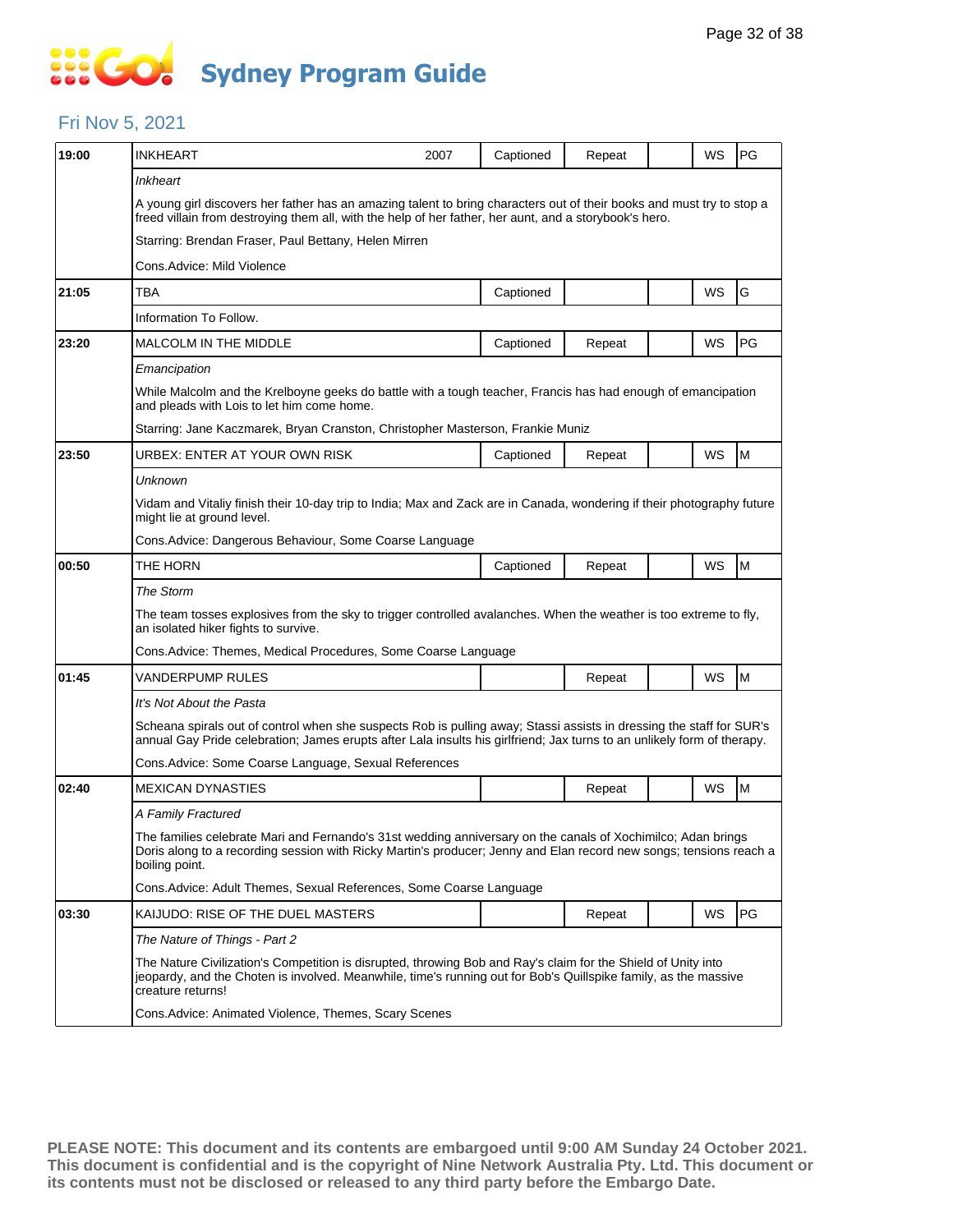# **SOCO Sydney Program Guide**

### Fri Nov 5, 2021

| 04:00 | POKEMON THE SERIES SUN & MOON -<br>ULTRA LEGENDS                                                                                                                                                                                                                                                                                                                           |  | Repeat |  | WS        | G  |  |  |
|-------|----------------------------------------------------------------------------------------------------------------------------------------------------------------------------------------------------------------------------------------------------------------------------------------------------------------------------------------------------------------------------|--|--------|--|-----------|----|--|--|
|       | <b>Bright Lights, Big Changes!</b>                                                                                                                                                                                                                                                                                                                                         |  |        |  |           |    |  |  |
|       | Ash has completed three of his four grand trials in the Alola region, and more adventures await as he and his<br>classmates acquire new Z-Crystals, make new Pokémon friends, and learn how to Mantine Surf!                                                                                                                                                               |  |        |  |           |    |  |  |
|       | Cons. Advice: Animated Violence                                                                                                                                                                                                                                                                                                                                            |  |        |  |           |    |  |  |
| 04:30 | TRANSFORMERS: CYBERVERSE                                                                                                                                                                                                                                                                                                                                                   |  | Repeat |  | <b>WS</b> | PG |  |  |
|       | Sea of Tranquility/Bad Moon Rising                                                                                                                                                                                                                                                                                                                                         |  |        |  |           |    |  |  |
|       | To save the Earth from destruction, the Autobots must defeat the Decepticons on the Moon. / Starscream makes a<br>power play for control of the Decepticons as the Moon hurtles toward the Earth.                                                                                                                                                                          |  |        |  |           |    |  |  |
|       | Cons. Advice: Animated Violence, Themes                                                                                                                                                                                                                                                                                                                                    |  |        |  |           |    |  |  |
| 04:50 | <b>BAKUGAN: ARMORED ALLIANCE</b>                                                                                                                                                                                                                                                                                                                                           |  | Repeat |  | <b>WS</b> | PG |  |  |
|       | Midnight Train Battle!/ Sophie, the Bakuganist                                                                                                                                                                                                                                                                                                                             |  |        |  |           |    |  |  |
|       | Sophie Judson Warfield, a wealthy activist with the Citizens to Save Bakugan Society, is working to put an end to all<br>Bakugan brawling. Her latest target is the Awesome Brawlers themselves. When Wynton doesn't take Sophie<br>seriously, the encounter quickly turns into an all-out Bakugan brawl.                                                                  |  |        |  |           |    |  |  |
|       | Cons. Advice: Animated Violence, Themes                                                                                                                                                                                                                                                                                                                                    |  |        |  |           |    |  |  |
| 05:10 | YU-GI-OH! ARC-V                                                                                                                                                                                                                                                                                                                                                            |  | Repeat |  | WS        | PG |  |  |
|       | Road Rage - Part 2                                                                                                                                                                                                                                                                                                                                                         |  |        |  |           |    |  |  |
|       | Can Jack Atlas best Sergey, when Sergey combines the best of man and machine?                                                                                                                                                                                                                                                                                              |  |        |  |           |    |  |  |
|       | Cons. Advice: Animated Violence                                                                                                                                                                                                                                                                                                                                            |  |        |  |           |    |  |  |
|       |                                                                                                                                                                                                                                                                                                                                                                            |  |        |  |           |    |  |  |
| 05:30 | YU-GI-OH! CLASSIC                                                                                                                                                                                                                                                                                                                                                          |  | Repeat |  |           | PG |  |  |
|       | Legendary Fisherman - Part 1                                                                                                                                                                                                                                                                                                                                               |  |        |  |           |    |  |  |
|       | Joey squares off against the sea duelist Mako Tsunami and his bevy of underwater beasts! If Joey wins, he'll have<br>all six Locator Cards necessary to enter the Battle City Finals, but if he loses, he can kiss the finals goodbye!<br>However, little does Joey realize that he has bigger problems than this duel; the Rare Hunters are closing in on his<br>location |  |        |  |           |    |  |  |
|       | Cons.Advice: Mild Violence                                                                                                                                                                                                                                                                                                                                                 |  |        |  |           |    |  |  |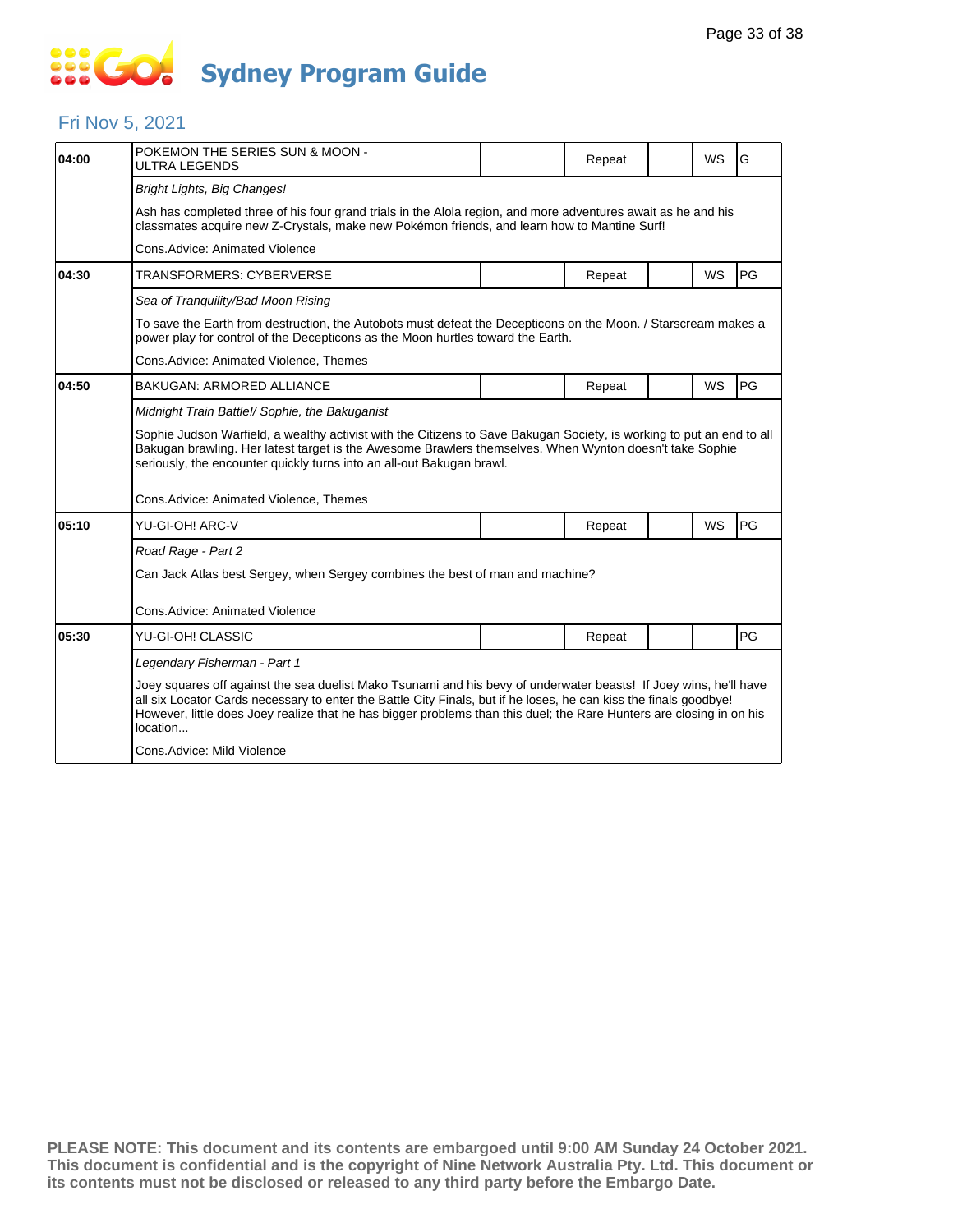### **SOCO Sydney Program Guide**

#### Sat Nov 6, 2021

| 06:00 | POLLY POCKET                                                                                                                                                                                                                                                                                                            |           | Repeat |  | WS        | G         |  |  |
|-------|-------------------------------------------------------------------------------------------------------------------------------------------------------------------------------------------------------------------------------------------------------------------------------------------------------------------------|-----------|--------|--|-----------|-----------|--|--|
|       | Carnival Caper/Bear Necessities                                                                                                                                                                                                                                                                                         |           |        |  |           |           |  |  |
|       | With her shrinking-powered magic locket around her neck and her friends by her side, Polly Pocket proves there's<br>no adventure too big for "tiny power!" Our pint-sized heroes use their unique point-of-view to help the neighbourhood<br>animals, conquer school assignments, and discover a big world full of fun. |           |        |  |           |           |  |  |
| 06:30 | CARE BEARS: UNLOCK THE MAGIC                                                                                                                                                                                                                                                                                            |           | Repeat |  | <b>WS</b> | G         |  |  |
|       | The Badge of Courage/One Wise Bear                                                                                                                                                                                                                                                                                      |           |        |  |           |           |  |  |
|       | When Dibble dresses up as a superhero, complete with a pretend belly badge, the Whiffles think she's the real thing<br>and need her to confront an imaginary monster that they think lives in a cave.                                                                                                                   |           |        |  |           |           |  |  |
| 07:00 | GIGANTOSAURUS                                                                                                                                                                                                                                                                                                           |           | Repeat |  | WS        | G         |  |  |
|       | Follow the Leader/An Artist Is Born                                                                                                                                                                                                                                                                                     |           |        |  |           |           |  |  |
|       | Four curious young dinosaur friends explore the mystery of Gigantosaurus, the largest, fiercest dinosaur of all, as<br>they face their individual fears and work together to solve problems during their many adventures.                                                                                               |           |        |  |           |           |  |  |
| 07:30 | <b>DUMBOTZ</b>                                                                                                                                                                                                                                                                                                          | Captioned | Repeat |  | <b>WS</b> | lC.       |  |  |
|       | The Dishwashing Disaster/A Fine Line                                                                                                                                                                                                                                                                                    |           |        |  |           |           |  |  |
|       | Three robots past their use-by dates save the world from all the sorts of things that worlds need saving from.                                                                                                                                                                                                          |           |        |  |           |           |  |  |
| 08:00 | <b>MY LITTLE PONY: PONY LIFE</b>                                                                                                                                                                                                                                                                                        |           | Repeat |  | WS        | G         |  |  |
|       | Magical Mare-Story Tour/Life of Pie/The Rarest of Occasions/Portal Combat                                                                                                                                                                                                                                               |           |        |  |           |           |  |  |
|       | A look at the funny side of friendship with Sugarcube Corner as the centre of the world, and Pinkie pie serves the<br>best cupcakes to her friends.                                                                                                                                                                     |           |        |  |           |           |  |  |
|       | Cons.Advice: Themes                                                                                                                                                                                                                                                                                                     |           |        |  |           |           |  |  |
| 08:30 | THE TOM & JERRY SHOW                                                                                                                                                                                                                                                                                                    |           | Repeat |  | WS        | G         |  |  |
|       | Hamster Hoopla/Tuff Shooting/Stolen Heart                                                                                                                                                                                                                                                                               |           |        |  |           |           |  |  |
|       | The iconic cat and mouse rivals are back in THE TOM AND JERRY SHOW, a fresh take on the classic series.                                                                                                                                                                                                                 |           |        |  |           |           |  |  |
|       | Cons.Advice: Animated Violence                                                                                                                                                                                                                                                                                          |           |        |  |           |           |  |  |
| 09:00 | TEEN TITANS GO!                                                                                                                                                                                                                                                                                                         |           | Repeat |  | WS        | <b>PG</b> |  |  |
|       | Titan Saving Time / The Gold Standard                                                                                                                                                                                                                                                                                   |           |        |  |           |           |  |  |
|       | The Titans go battle Daylight Savings / Beast Boy leprechaun.                                                                                                                                                                                                                                                           |           |        |  |           |           |  |  |
|       | Cons.Advice: Themes, Mild Violence, Scary Scenes                                                                                                                                                                                                                                                                        |           |        |  |           |           |  |  |
| 09:30 | THE AMAZING WORLD OF GUMBALL                                                                                                                                                                                                                                                                                            |           | Repeat |  | WS        | PG        |  |  |
|       | The Worst/The List                                                                                                                                                                                                                                                                                                      |           |        |  |           |           |  |  |
|       | Follow the misadventures of Gumball and his family in their weird and wonderful town of Elmore. Dad's a six-foot<br>stay-at-home pink rabbit; Mom works hard in the rainbow factory; and Gumball's friends include a T-rex, a<br>cheerleading peanut and a banana.                                                      |           |        |  |           |           |  |  |
|       | Cons.Advice: Mild Violence, Themes                                                                                                                                                                                                                                                                                      |           |        |  |           |           |  |  |
|       |                                                                                                                                                                                                                                                                                                                         |           |        |  |           |           |  |  |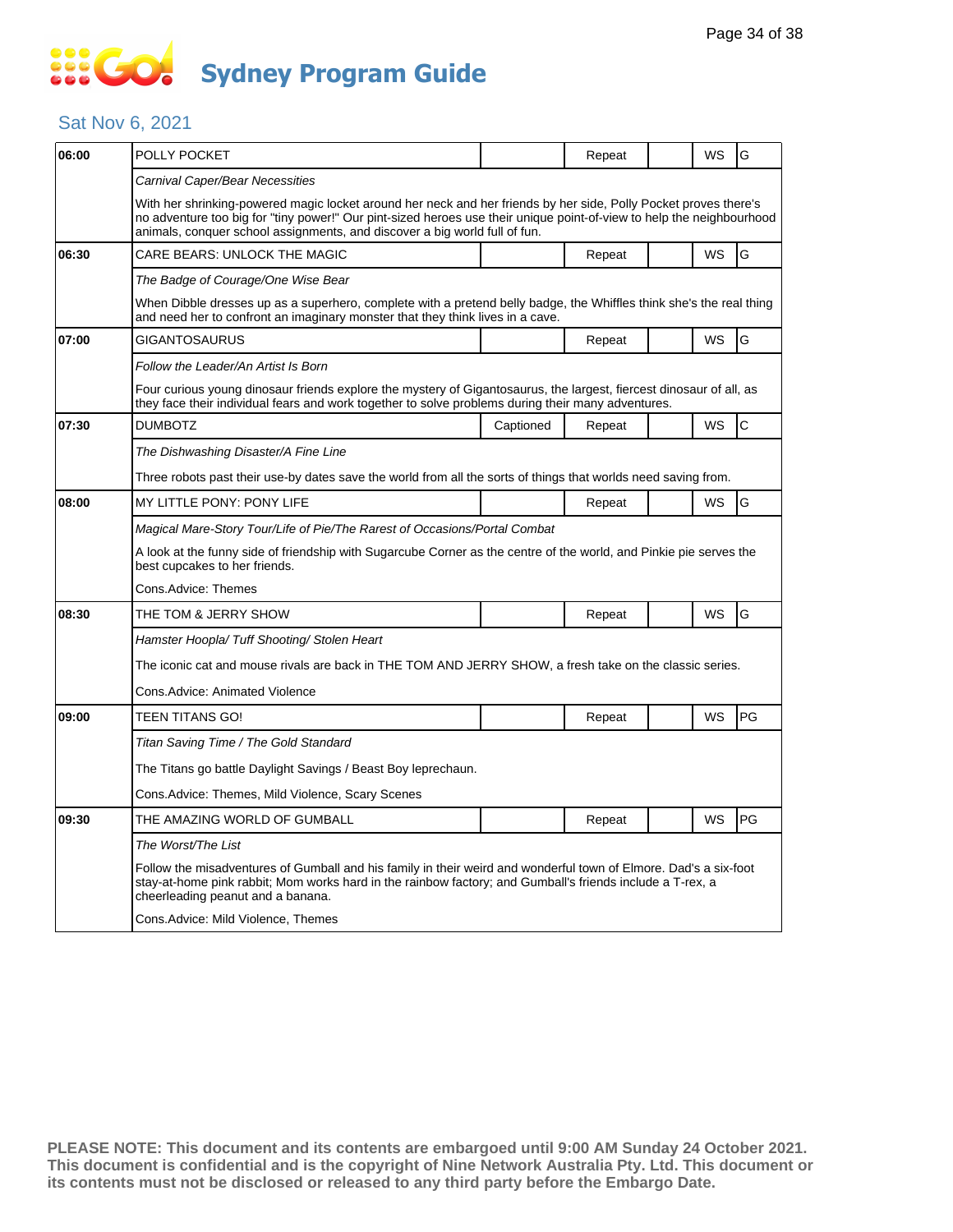#### 888 **Sydney Program Guide**G

#### Sat Nov 6, 2021

| 10:00 | LEGO FRIENDS: GIRLS ON A MISSION                                                                                                                                                                                                      |           | Repeat |  | WS | G  |  |  |  |
|-------|---------------------------------------------------------------------------------------------------------------------------------------------------------------------------------------------------------------------------------------|-----------|--------|--|----|----|--|--|--|
|       | The Art of Being Carter Green/Save the Bay                                                                                                                                                                                            |           |        |  |    |    |  |  |  |
|       | Fed up with Carter destroying their town, the girls show him no one messes with their town.                                                                                                                                           |           |        |  |    |    |  |  |  |
| 10:30 | <b>NINJAGO</b>                                                                                                                                                                                                                        |           | Repeat |  | WS | PG |  |  |  |
|       | Boobytraps, and How to Survive Them/The News Never Sleeps!                                                                                                                                                                            |           |        |  |    |    |  |  |  |
|       | The ninja team up with a reluctant Clutch Powers to enter a mysterious pyramid where they inadvertently unleash an<br>ancient evil                                                                                                    |           |        |  |    |    |  |  |  |
|       | Cons.Advice: Themes, Animated Violence                                                                                                                                                                                                |           |        |  |    |    |  |  |  |
| 11:00 | <b>BERRY BEES</b>                                                                                                                                                                                                                     | Captioned | Repeat |  | WS | C  |  |  |  |
|       | Berry Fall - Part 1/Berry Fall Part 2                                                                                                                                                                                                 |           |        |  |    |    |  |  |  |
|       | The Berry Bees dig deeper and discover that Mirage, Tara Bytes and the Greenthumbs have teamed up, kidnapped<br>Ms. Berry and replaced her with a hologram to lure them to the island so they can be eliminated for good.             |           |        |  |    |    |  |  |  |
| 11:30 | KAIJUDO: RISE OF THE DUEL MASTERS                                                                                                                                                                                                     |           | Repeat |  | WS | PG |  |  |  |
|       | Betrayal                                                                                                                                                                                                                              |           |        |  |    |    |  |  |  |
|       | The Choten and his underlings attack Ray's apartment to get the 5th and final Creature Artifact. Making matters<br>worse, the Choten activates a Summoning Inhibitor that prevents anyone or anything from crossing through the Veil. |           |        |  |    |    |  |  |  |
|       | Cons.Advice: Animated Violence, Themes, Scary Scenes                                                                                                                                                                                  |           |        |  |    |    |  |  |  |
| 12:00 | BAKUGAN: GEOGAN RISING                                                                                                                                                                                                                |           | Repeat |  | WS | PG |  |  |  |
|       | Underground Panic/We Are the EXIT!                                                                                                                                                                                                    |           |        |  |    |    |  |  |  |
|       | Dan Kouzo and his pals bond with the mysterious creatures known as Bakugan while fighting sinister forces out to<br>control the world.                                                                                                |           |        |  |    |    |  |  |  |
|       | Cons.Advice: Animated Violence, Themes                                                                                                                                                                                                |           |        |  |    |    |  |  |  |
| 12:30 | BEYBLADE BURST SURGE                                                                                                                                                                                                                  |           | Repeat |  | WS | PG |  |  |  |
|       | Hyuga and Lain vs Hikaru and Aiger!                                                                                                                                                                                                   |           |        |  |    |    |  |  |  |
|       | Participants in the Legend Festival are off to compete in the second stage! Next up is a series of team battles<br>starting with Hyuga and Lain taking on Hikaru and Aiger.                                                           |           |        |  |    |    |  |  |  |
|       | Cons.Advice: Mild Violence                                                                                                                                                                                                            |           |        |  |    |    |  |  |  |
| 13:00 | POWER RANGERS BEAST MORPHERS                                                                                                                                                                                                          |           | Repeat |  | WS | PG |  |  |  |
|       | Artist Anonymous                                                                                                                                                                                                                      |           |        |  |    |    |  |  |  |
|       | Ravi secretly repaints a local art mural, but a strange artist arrives and claims the work as his own.                                                                                                                                |           |        |  |    |    |  |  |  |
|       | Cons.Advice: Themes, Mild Violence, Scary Scenes                                                                                                                                                                                      |           |        |  |    |    |  |  |  |
| 13:30 | MALCOLM IN THE MIDDLE                                                                                                                                                                                                                 | Captioned | Repeat |  | WS | PG |  |  |  |
|       | Charity                                                                                                                                                                                                                               |           |        |  |    |    |  |  |  |
|       | As Malcolm and his brothers cheekily mine personal profit from church charity work, Francis gets a taste of life in the<br>unlikely setting of an Alaskan logging camp.                                                               |           |        |  |    |    |  |  |  |
|       | Starring: Jane Kaczmarek, Bryan Cranston, Christopher Masterson, Frankie Muniz                                                                                                                                                        |           |        |  |    |    |  |  |  |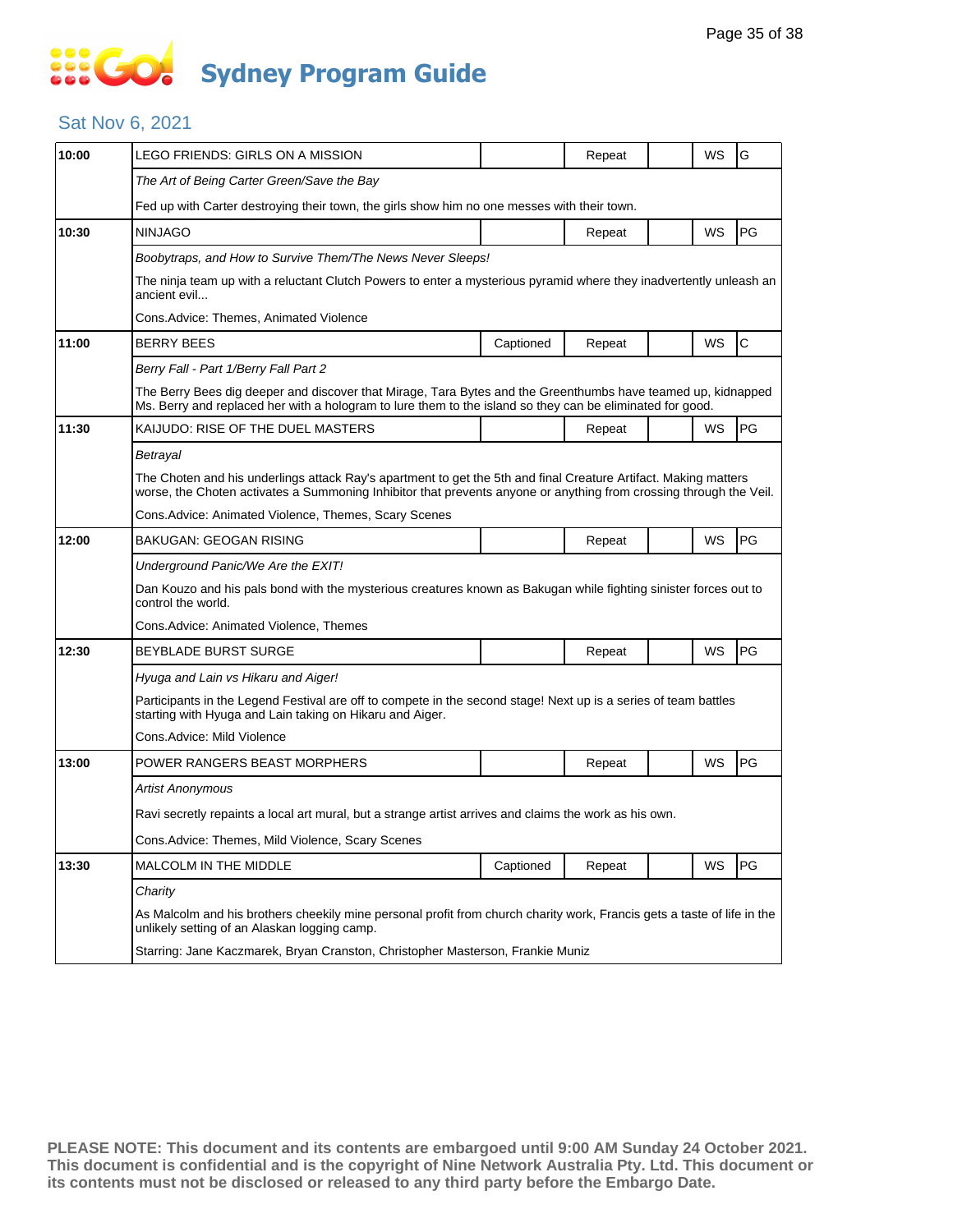### **SOCOL Sydney Program Guide**

#### Sat Nov 6, 2021

| 14:00 | <b>MALCOLM IN THE MIDDLE</b>                                                                                                                                                                                                                                                                                                                                                     |                                                                                                                                                                                                                         | Captioned | Repeat |  | WS        | PG |  |  |
|-------|----------------------------------------------------------------------------------------------------------------------------------------------------------------------------------------------------------------------------------------------------------------------------------------------------------------------------------------------------------------------------------|-------------------------------------------------------------------------------------------------------------------------------------------------------------------------------------------------------------------------|-----------|--------|--|-----------|----|--|--|
|       | Christmas                                                                                                                                                                                                                                                                                                                                                                        |                                                                                                                                                                                                                         |           |        |  |           |    |  |  |
|       | Moving wrapped presents into the garage, Lois threatens to cancel Christmas unless the boys can behave<br>themselves until Dec. 25; Francis is forced to visit his grandmother.                                                                                                                                                                                                  |                                                                                                                                                                                                                         |           |        |  |           |    |  |  |
|       | Starring: Jane Kaczmarek, Bryan Cranston, Christopher Masterson, Frankie Muniz                                                                                                                                                                                                                                                                                                   |                                                                                                                                                                                                                         |           |        |  |           |    |  |  |
| 14:30 | JURASSIC WORLD - DOUBLE TROUBLE                                                                                                                                                                                                                                                                                                                                                  |                                                                                                                                                                                                                         |           | Repeat |  | WS        | PG |  |  |
|       | <b>Losing Control</b>                                                                                                                                                                                                                                                                                                                                                            |                                                                                                                                                                                                                         |           |        |  |           |    |  |  |
|       | The new artificial intelligence running the park goes dangerously off the rails; a thief posing as an intern steals two<br>eggs that contain a new species.                                                                                                                                                                                                                      |                                                                                                                                                                                                                         |           |        |  |           |    |  |  |
|       | Cons.Advice: Themes, Animated Violence                                                                                                                                                                                                                                                                                                                                           |                                                                                                                                                                                                                         |           |        |  |           |    |  |  |
| 15:00 | <b>JURASSIC WORLD - DOUBLE TROUBLE</b>                                                                                                                                                                                                                                                                                                                                           |                                                                                                                                                                                                                         |           | Repeat |  | WS        | PG |  |  |
|       | Sibling Rivalry                                                                                                                                                                                                                                                                                                                                                                  |                                                                                                                                                                                                                         |           |        |  |           |    |  |  |
|       | LEGO Jurassic World is open for business, but with a few changes. A sibling rivalry has lead to new management,<br>but things get out of hand quick when the new boss goes off the rails.                                                                                                                                                                                        |                                                                                                                                                                                                                         |           |        |  |           |    |  |  |
|       | Cons.Advice: Themes, Animated Violence                                                                                                                                                                                                                                                                                                                                           |                                                                                                                                                                                                                         |           |        |  |           |    |  |  |
| 15:30 | <b>MY PET DINOSAUR</b><br>2017                                                                                                                                                                                                                                                                                                                                                   |                                                                                                                                                                                                                         | Captioned | Repeat |  | WS        | PG |  |  |
|       | My Pet Dinosaur                                                                                                                                                                                                                                                                                                                                                                  |                                                                                                                                                                                                                         |           |        |  |           |    |  |  |
|       |                                                                                                                                                                                                                                                                                                                                                                                  | Jake discovers a new friend who is remarkably different from everyone else in his struggling town. A mysterious<br>adventure awaits as he learns more about his unique new pal who is increasingly hard to keep secret. |           |        |  |           |    |  |  |
|       | Starring: Jordan Dulieu, Annabel Wolfe, Scott Irwin                                                                                                                                                                                                                                                                                                                              |                                                                                                                                                                                                                         |           |        |  |           |    |  |  |
|       | Cons. Advice: Themes, Mild Coarse Language                                                                                                                                                                                                                                                                                                                                       |                                                                                                                                                                                                                         |           |        |  |           |    |  |  |
| 17:30 | ALVIN AND THE CHIPMUNKS<br>2007                                                                                                                                                                                                                                                                                                                                                  |                                                                                                                                                                                                                         | Captioned | Repeat |  | <b>WS</b> | G  |  |  |
|       | <b>Alvin And The Chipmunks</b>                                                                                                                                                                                                                                                                                                                                                   |                                                                                                                                                                                                                         |           |        |  |           |    |  |  |
|       | Songwriter Dave has been struggling to gain recognition in the music industry for some time, but he can't manage to<br>get a break. However, things soon start to look up when Dave discovers three singing chipmunks. Realizing that<br>these woodland crooners could be his ticket to the big time, Dave does his best to transform them into the next great<br>pop sensation. |                                                                                                                                                                                                                         |           |        |  |           |    |  |  |
|       | Starring: Jason Scott Lee, Cameron Richardson, Jane Lynch                                                                                                                                                                                                                                                                                                                        |                                                                                                                                                                                                                         |           |        |  |           |    |  |  |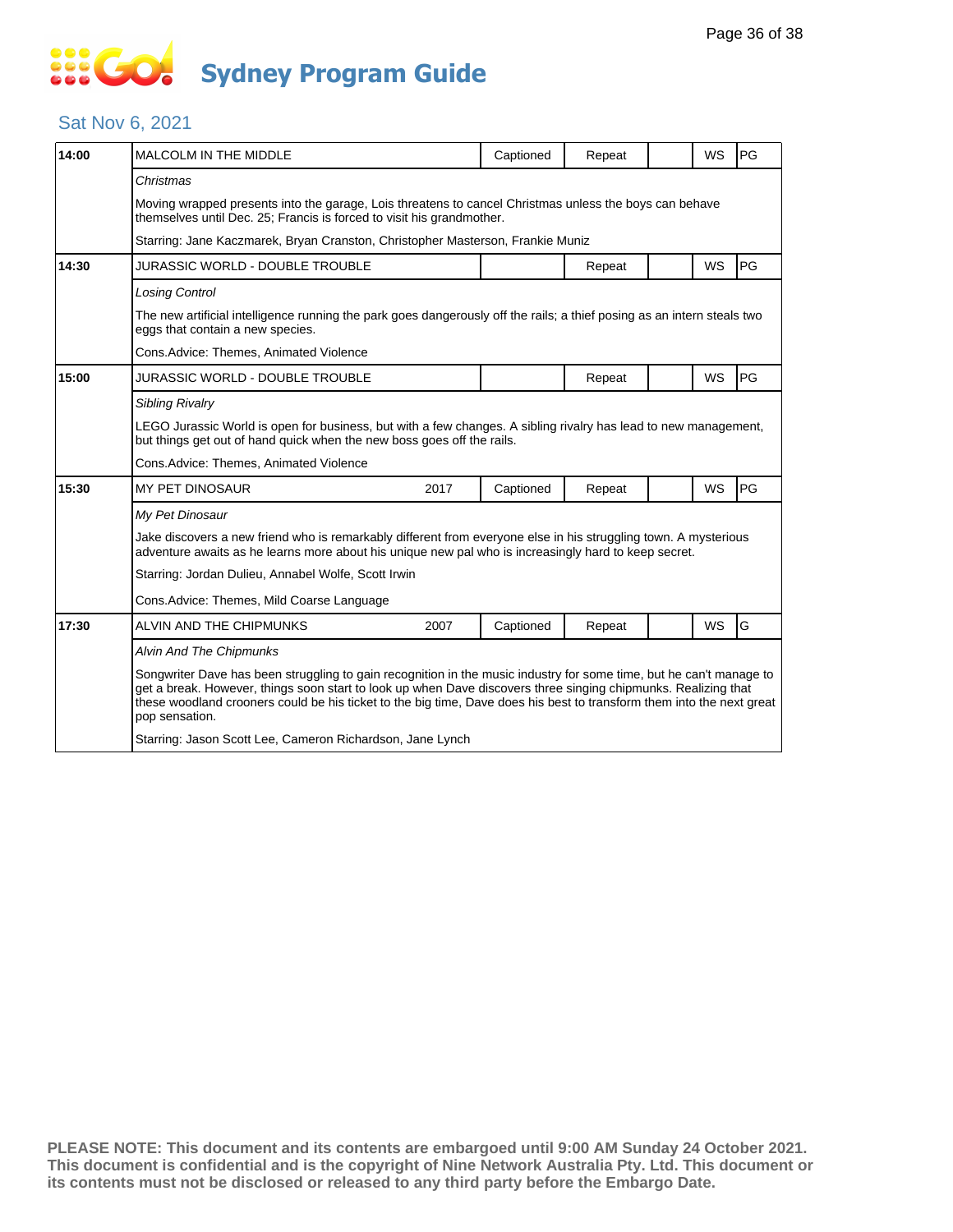# **SOCOCO Sydney Program Guide**

#### Sat Nov 6, 2021

| 19:30 | JURASSIC WORLD: FALLEN KINGDOM                                                                                                                                                                                                                   | 2018 | Captioned | Repeat |  | WS        | M  |  |  |  |  |
|-------|--------------------------------------------------------------------------------------------------------------------------------------------------------------------------------------------------------------------------------------------------|------|-----------|--------|--|-----------|----|--|--|--|--|
|       | Jurassic World: Fallen Kingdom                                                                                                                                                                                                                   |      |           |        |  |           |    |  |  |  |  |
|       | When the island's dormant volcano begins roaring to life, Owen and Claire mount a campaign to rescue the<br>remaining dinosaurs from this extinction-level event.                                                                                |      |           |        |  |           |    |  |  |  |  |
|       | Starring: Chris Pratt, Bryce Dallas Howard, Rafe Spall                                                                                                                                                                                           |      |           |        |  |           |    |  |  |  |  |
|       | Cons.Advice: Action Violence                                                                                                                                                                                                                     |      |           |        |  |           |    |  |  |  |  |
| 22:00 | <b>IMMORTALS</b>                                                                                                                                                                                                                                 | 2011 | Captioned | Repeat |  | WS        | MA |  |  |  |  |
|       | <i><b>Immortals</b></i>                                                                                                                                                                                                                          |      |           |        |  |           |    |  |  |  |  |
|       | Theseus is a mortal man chosen by Zeus to lead the fight against the ruthless King Hyperion, who is on a rampage<br>across Greece to obtain a weapon that can destroy humanity.                                                                  |      |           |        |  |           |    |  |  |  |  |
|       | Starring: Mickey Rourke, Henry Cavill, John Hurt, Kellan Lutz                                                                                                                                                                                    |      |           |        |  |           |    |  |  |  |  |
|       | Cons. Advice: Strong Violence, A Sex Scene                                                                                                                                                                                                       |      |           |        |  |           |    |  |  |  |  |
| 00:10 | <b>INDIGO LAKE</b>                                                                                                                                                                                                                               | 2017 | Captioned |        |  | WS        | MA |  |  |  |  |
|       | Indigo Lake                                                                                                                                                                                                                                      |      |           |        |  |           |    |  |  |  |  |
|       | An artist is hired by a nightclub owner to paint a portrait of his beautiful wife. When the artist and wife fall in love, the<br>nightclub owner's jealousy erupts in violence. To save themselves, the lovers are driven to attempt his murder. |      |           |        |  |           |    |  |  |  |  |
|       | Starring: Miranda O'Hare, Andrew Cutcliffe, Marin Mimica                                                                                                                                                                                         |      |           |        |  |           |    |  |  |  |  |
|       | Cons. Advice: Strong Sex Scenes, Adult Themes, Some Coarse Language, Strong Violence, Nudity                                                                                                                                                     |      |           |        |  |           |    |  |  |  |  |
| 02:00 | <b>MEXICAN DYNASTIES</b>                                                                                                                                                                                                                         |      |           | Repeat |  | WS        | M  |  |  |  |  |
|       | Paz For Concern                                                                                                                                                                                                                                  |      |           |        |  |           |    |  |  |  |  |
|       | Doris investigates Sam's background: Jenny decides to set her friend up with Adan; Mari reels from her talk with<br>Doris, and daggers are thrown when the two reunite at Oscar and Paulina's Que Madrazo anniversary party.                     |      |           |        |  |           |    |  |  |  |  |
|       | Cons.Advice: Adult Themes, Sexual References, Some Coarse Language                                                                                                                                                                               |      |           |        |  |           |    |  |  |  |  |
| 03:00 | POWER RANGERS BEAST MORPHERS                                                                                                                                                                                                                     |      |           | Repeat |  | WS        | PG |  |  |  |  |
|       | Artist Anonymous                                                                                                                                                                                                                                 |      |           |        |  |           |    |  |  |  |  |
|       | Ravi secretly repaints a local art mural, but a strange artist arrives and claims the work as his own.                                                                                                                                           |      |           |        |  |           |    |  |  |  |  |
|       | Cons. Advice: Themes, Mild Violence, Scary Scenes                                                                                                                                                                                                |      |           |        |  |           |    |  |  |  |  |
| 03:30 | THUNDERBIRDS                                                                                                                                                                                                                                     |      |           | Repeat |  | WS        | G  |  |  |  |  |
|       | Move And You're Dead                                                                                                                                                                                                                             |      |           |        |  |           |    |  |  |  |  |
|       | Follow the adventures of the International Rescue, an organisation created to help those in grave danger in this<br>marionette puppetry classic.                                                                                                 |      |           |        |  |           |    |  |  |  |  |
| 04:30 | TEEN TITANS GO!                                                                                                                                                                                                                                  |      |           | Repeat |  | <b>WS</b> | PG |  |  |  |  |
|       | Titan Saving Time / The Gold Standard                                                                                                                                                                                                            |      |           |        |  |           |    |  |  |  |  |
|       | The Titans go battle Daylight Savings / Beast Boy leprechaun.                                                                                                                                                                                    |      |           |        |  |           |    |  |  |  |  |
|       | Cons.Advice: Themes, Mild Violence, Scary Scenes                                                                                                                                                                                                 |      |           |        |  |           |    |  |  |  |  |